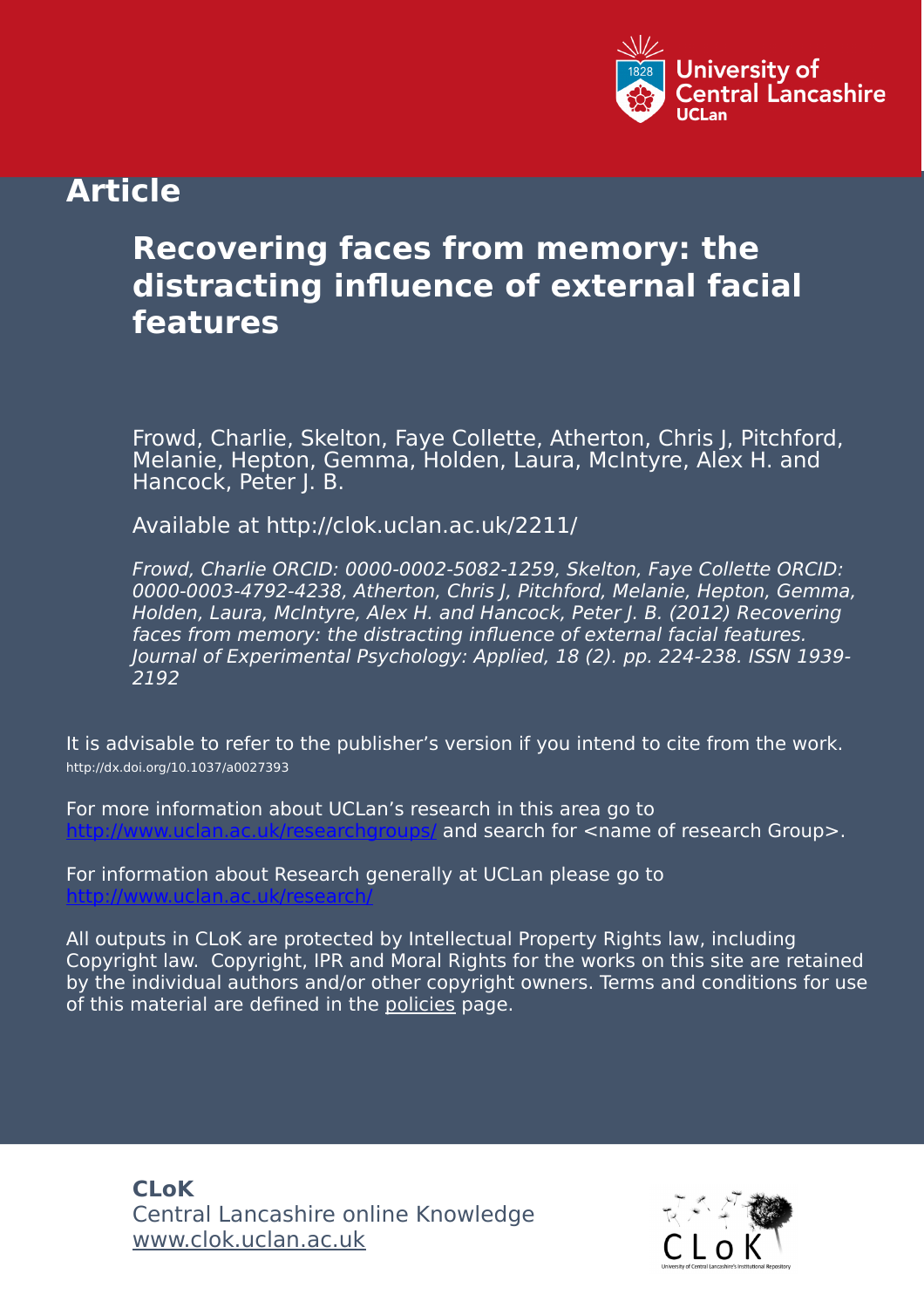Recovering faces from memory: the distracting influence of external facial features

Charlie D. Frowd (1\*) Faye Skelton (1) Chris Atherton (1) Melanie Pitchford (2) Gemma Hepton (1) Laura Holden (1) Alex H. McIntyre (3) Peter J.B. Hancock (3)

(1) School of Psychology, University of Central Lancashire, PR1 2HE

(2) Department of Psychology, Lancaster University, LA1 4YF

(3) Psychology, School of Natural Sciences, University of Stirling, FK9 4LA

\*Corresponding author: Charlie Frowd, School of Psychology, University of Central

Lancashire, Preston PR1 2HE, UK. cfrowd@uclan.ac.uk. (01772) 893439.

Running head: External facial context for face construction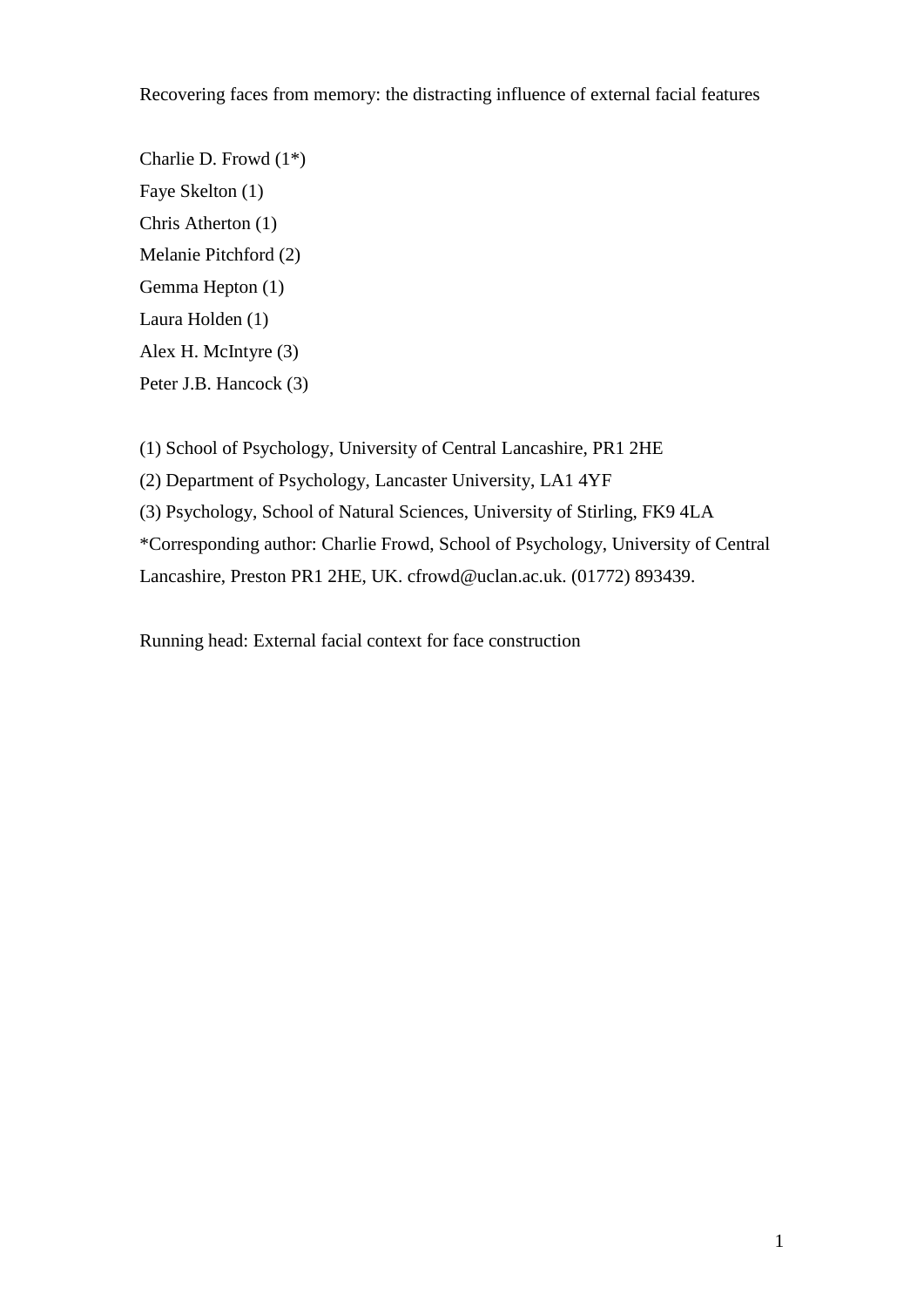#### Abstract

Recognition memory for unfamiliar faces is facilitated when contextual cues (e.g. head pose, background environment, hair and clothing) are consistent between study and test. By contrast, inconsistencies in external features, especially hair, promote errors in unfamiliar face-matching tasks. For the construction of facial composites, as carried out by witnesses and victims of crime, the role of external features (hair, ears and neck) is less clear, although research does suggest their involvement. Here, over three experiments, we investigate the impact of external features for recovering facial memories using a modern, recognition-based composite system, EvoFIT. Participantconstructors inspected an unfamiliar target face and, one day later, repeatedly selected items from arrays of whole faces, with 'breeding', to 'evolve' a composite with EvoFIT; further participants (evaluators) named the resulting composites. In Experiment 1, the important internal-features (eyes, brows, nose and mouth) were constructed more identifiably when the visual presence of external features was decreased by Gaussian blur during construction: higher blur yielded more identifiable internal-features. In Experiment 2, increasing the visible extent of external features (to match the target's) in the presented face-arrays also improved internal-features quality, although less so than when external features were masked throughout construction. Experiment 3 demonstrated that masking external-features promoted substantially more identifiable images than using the previous method of blurring external-features. Overall, the research indicates that external features are a distractive rather than a beneficial cue for face construction; the results also provide a much better method to construct composites, one that should dramatically increase identification of offenders.

(250 words)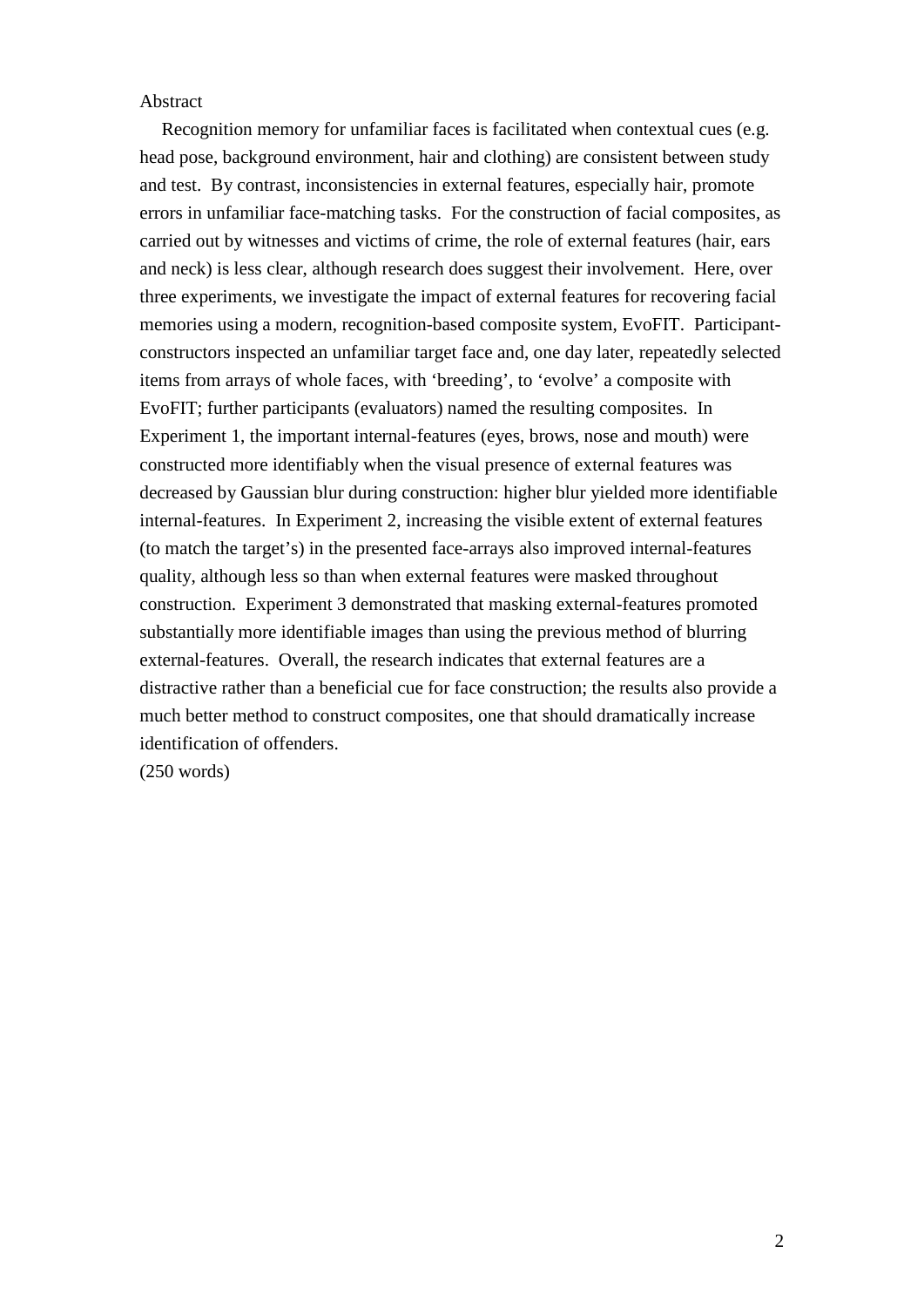There is a wealth of evidence to suggest that face recognition is a holistic process. For example, recognition of an individual facial feature (e.g., eye, nose or mouth) is more accurate when seen in the context of a complete face, compared with when it is seen as an isolated part (e.g. Davies & Christie, 1982; Tanaka & Farah, 1993; Tanaka & Sengco, 1997). In addition, instructions to participants that promote encoding of whole faces, such as personality attribution, have been shown to facilitate recognition, compared with instructions that focus on individual parts—such as length of nose or spacing between the eyes (e.g. Berman & Cutler, 1998; Shapiro & Penrod, 1986; Sporer, 1991). Similarly, manipulations that promote global over local face processing at recognition also improve performance (e.g. Berman & Cutler, 1998; Macrae & Lewis, 2002), while those that do the opposite decrease it (e.g. Meissner, Sporer, & Susa, 2008). Inverting a face interferes with processing of distances between individual features, the relational information, and this manipulation illustrates the importance of seeing faces in an upright context (e.g. Leder & Carbon, 2006; Thompson, 1980). Other research reveals that holistic processing is so strong as to make identification difficult when top and bottom halves of different faces are seen as a single intact item, unless the halves are presented misaligned (Hole, 1994; Young, Hellawell, & Hay, 1987). Also, transformations such as facial motion and facial caricature affect an entire image and similarly indicate the holistic nature of face recognition (e.g. Lander, Christie, & Bruce, 1999; Lee & Perrett, 2000).

Holistic processing is qualitatively different for faces seen on many occasions, familiar faces, and for faces we have seen infrequently, or even just once, so-called unfamiliar faces (e.g. Hancock, Bruce, & Burton, 2000). For the latter, unfamiliar case, recognition accuracy is modulated by the context in which the face is perceived (for a recent review, see Johnston & Edmonds, 2009). For this reason, any change in facial appearance, such as angle-of-view and facial expression, hampers recognition when familiarity is low (e.g. Davies & Milne, 1982; Hill & Bruce, 1996). These effects can also be additive, with multiple changes further degrading recognition (e.g. Bruce, 1982). Other research has revealed that recognition is a function of the place in which a face is seen—that is, the background setting (environmental context). Memon and Bruce (1983) found that unfamiliar face recognition was worst when the background was completely different (e.g. face seen in restaurant, then in bank), better when contexts were semantically-similar (e.g. different restaurants) and best with identical context (e.g. same restaurant). Sporer (1993) discovered that clothing likewise acts as a retrieval cue. In his study, recognition memory was improved when the context provided by clothes were visible on a person's shoulders compared with when they had been concealed. Context effects like these are often interpreted in terms of the Tulving and Thomson (1973) encoding specificity theory: recognition is facilitated if the cues present at test overlap with those seen at encoding.

For unfamiliar faces, cognitive processing is dependent on both internal features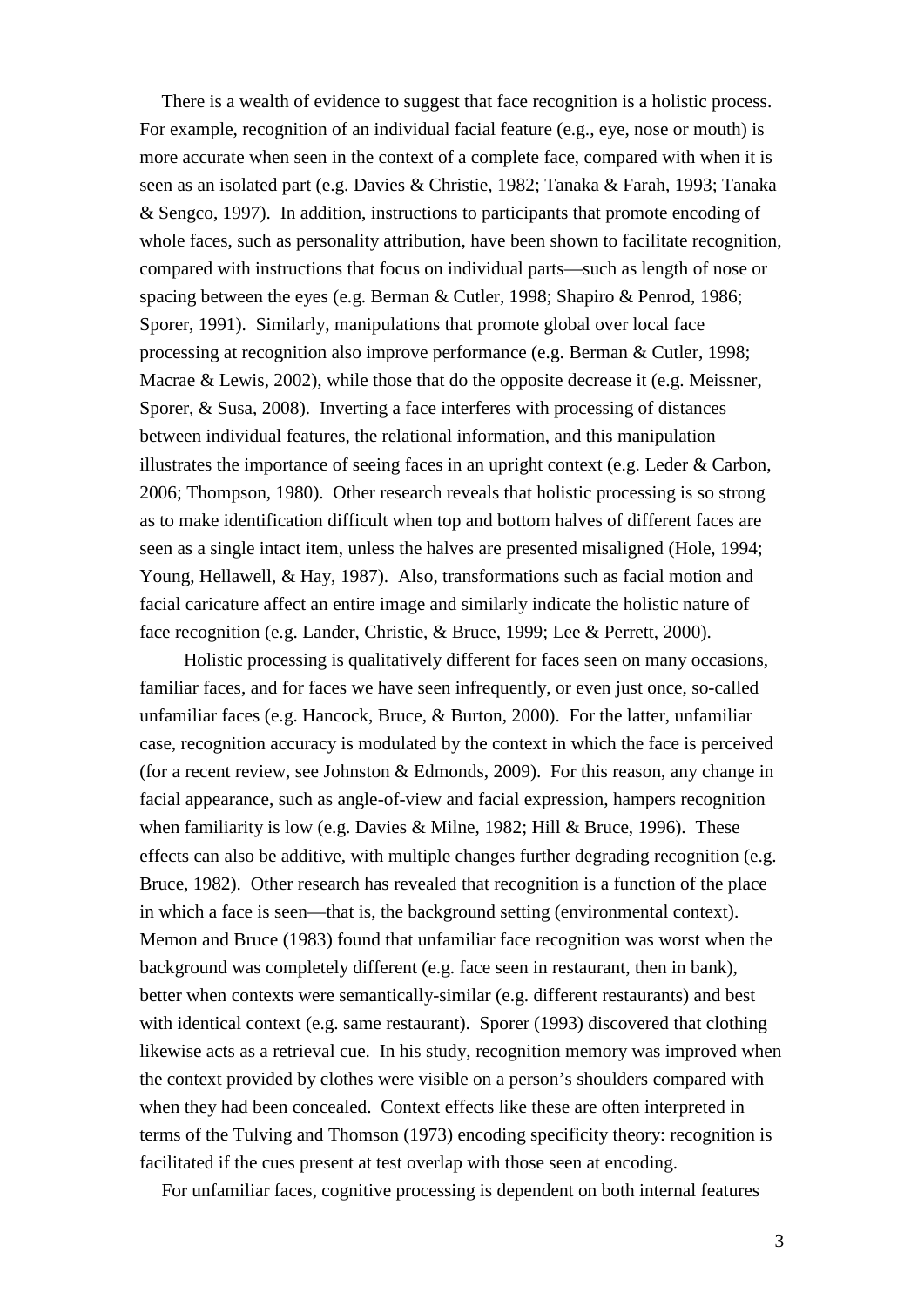(eyes, brows, nose and mouth) and external features (hair, forehead, ears and neck). Specifically, external features provide a context that improves our ability to recognise (e.g. Ellis, Shepherd, & Davies, 1979; Endo, Takahashi, & Maruyama, 1984) and to match (Bruce et al., 1999) internal features. The role of hair, an external feature, would appear to be especially important: hair is responsible for a high proportion of false identifications in unfamiliar face-matching tasks (Bruce et al., 1999; Frowd, Bruce, McIntyre, & Hancock, 2007) and is one of the three 'cardinal' features—along with age and face shape—that we use to classify faces (Ellis, 1986). Hair also functions as a useful retrieval cue, similar to cues provided by clothes and background, since concealing hair at test decreases unfamiliar face recognition accuracy (Cutler, Penrod, O'Rourke, & Martens, 1987).

In contrast to our processing of unfamiliar faces, repeated exposure to a specific face—that is, the acquisition of familiarity—produces a type of processing that is largely invariant to cues like head pose, expression, background and external features. Such recognition of familiar faces relies more on internal than external features (e.g. Andrews, Davies-Thompson, Kingstone, & Young, 2010; Campbell et al., 1999; de Haan & Hay, 1986; Ellis et al., 1979; Young et al., 1985), is highly accurate (e.g., Bruce, 1986), and is associated with higher levels of confidence than recognition of unfamiliar faces (e.g. Burton, Wilson, Cowan, & Bruce, 1999). Familiar face recognition is also robust, even following long intervals between successive exposures (Bruck, Cavanagh, & Ceci, 1991) or when stimuli have been degraded—for example following coarse image pixelation (e.g. Lander, Bruce, & Hill, 2001) or moderate levels of Gaussian blur (e.g. Hole, George, Eaves, & Rasek, 2002).

Both types of face familiarity are engaged in the construction and recognition facial composites. In a forensic setting, facial composites are images of alleged criminal offenders, produced from memory by witnesses (who may also be victims). The traditional method to produce them is for the witness to describe the offender's face and then to construct it by selecting from a large range of individual facial features (eyes, nose, hair, mouth, etc). The resulting image is then shown to other people, often members of the public, with the aim that someone will recognise the face and assist an investigation by providing police with a name. Composite construction therefore involves unfamiliar face processing, as the face is normally unknown to the witness, whereas composite recognition involves familiar face processing, naming.

Modern 'feature' methods of face construction (e.g. E-FIT and PRO-fit) involve witnesses selecting individual features in the context of a complete face, rather than the old method of looking at isolated elements, as was the case with Photofit and Identikit systems—an approach that should, according to research, promote a more identifiable image (e.g. Davies & Christie, 1982; Homa, Haver, & Schwartz, 1976; Tanaka & Farah, 1993), and for which we have recently found further support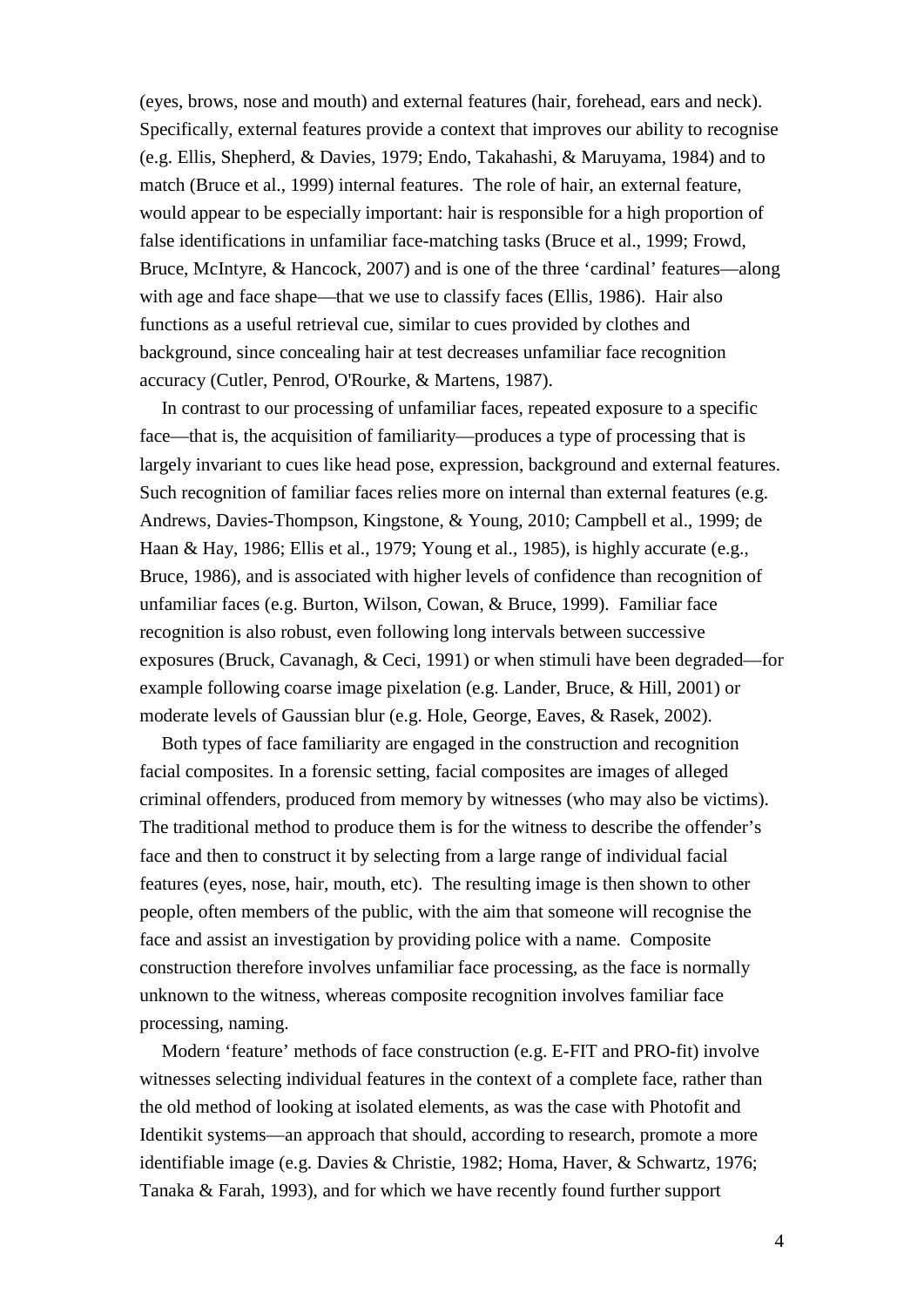(Skelton, Frowd, & Speers, 2011). Unfortunately, even using this enhanced method of feature selection, constructors rarely produce highly-recognisable faces (e.g. Brace, Pike, & Kemp, 2000; Bruce, Ness, Hancock, Newman, & Rarity, 2002; Davies, van der Willik, & Morrison, 2000; Frowd, Carson, Ness, Richardson, et al., 2005), especially when the delay between encoding and construction is the one day or two days typical of police investigations (e.g. Frowd, Carson, Ness, McIntyre, et al., 2005; Frowd, Bruce, Ness, et al., 2007; Frowd, Pitchford, et al., 2010). Describing and selecting individual facial features are not tasks at which humans excel (e.g. Davies, Shepherd, & Ellis, 1978; Ellis, Shepherd, & Davies, 1980; Frowd, Carson, Ness, McIntyre, et al., 2005; Woodhead & Baddeley, 1984), and so constructed likenesses tend to be of poor quality (ibid.).

It is for this reason that researchers have sought new methods to recover faces from memory (for examples, see Frowd, Bruce, & Hancock, 2008, or Frowd, in press). The most promising method does not necessitate that witnesses produce a facial description nor select individual features. Instead, computer software synthesizes complete faces with random characteristics (for a description of how to do this, typically achieved via Principal Components Analysis, or PCA, see Craw & Cameron, 1991; Frowd, Hancock, & Carson, 2004; or Hancock, 2000). These unfamiliar identities are presented in simultaneous face arrays, and witnesses select items that bear an overall resemblance to an offender. Evolutionary Algorithms (EAs) are then employed to combine characteristics of the selected items, producing alternatives for further selection. After a few iterations, the face arrays converge on a specific identity, which is ideally an identifiable likeness of the target (offender). In essence, the person constructing the face provides feedback (by selecting items from arrays) to guide a search through face space (see Mitchell, 1996, for an overview of EAs, and Lewis, 2004, for a review of face space).

We are aware of three similar methods that follow these evolutionary principles (Frowd et al., 2004; Gibson, Solomon, Maylin, & Clark, 2009; Tredoux, Nunez, Oxtoby, & Prag, 2006). In our EvoFIT method, witnesses choose the set of external features that best matches their memory of the target, then select from arrays which vary first by feature shape and relational information, and second by colouring of individual features and overall skin tone, following which new arrays are 'bred' for further selection. Software tools allow final adjustment and placement of feature shape, and the addition of shading, wrinkles and other textural artwork.

Two main developments for EvoFIT have facilitated recovery of a face from a composite constructor's memory. First, the visibility of external features in the face arrays is reduced by applying Gaussian blur to them during face selection (Frowd, Pitchford, et al., 2008). Since unfamiliar faces are presented, the idea was that this image filtering would facilitate selection of the internal features—the region that is mainly responsible for successful naming of the composite by another person (e.g.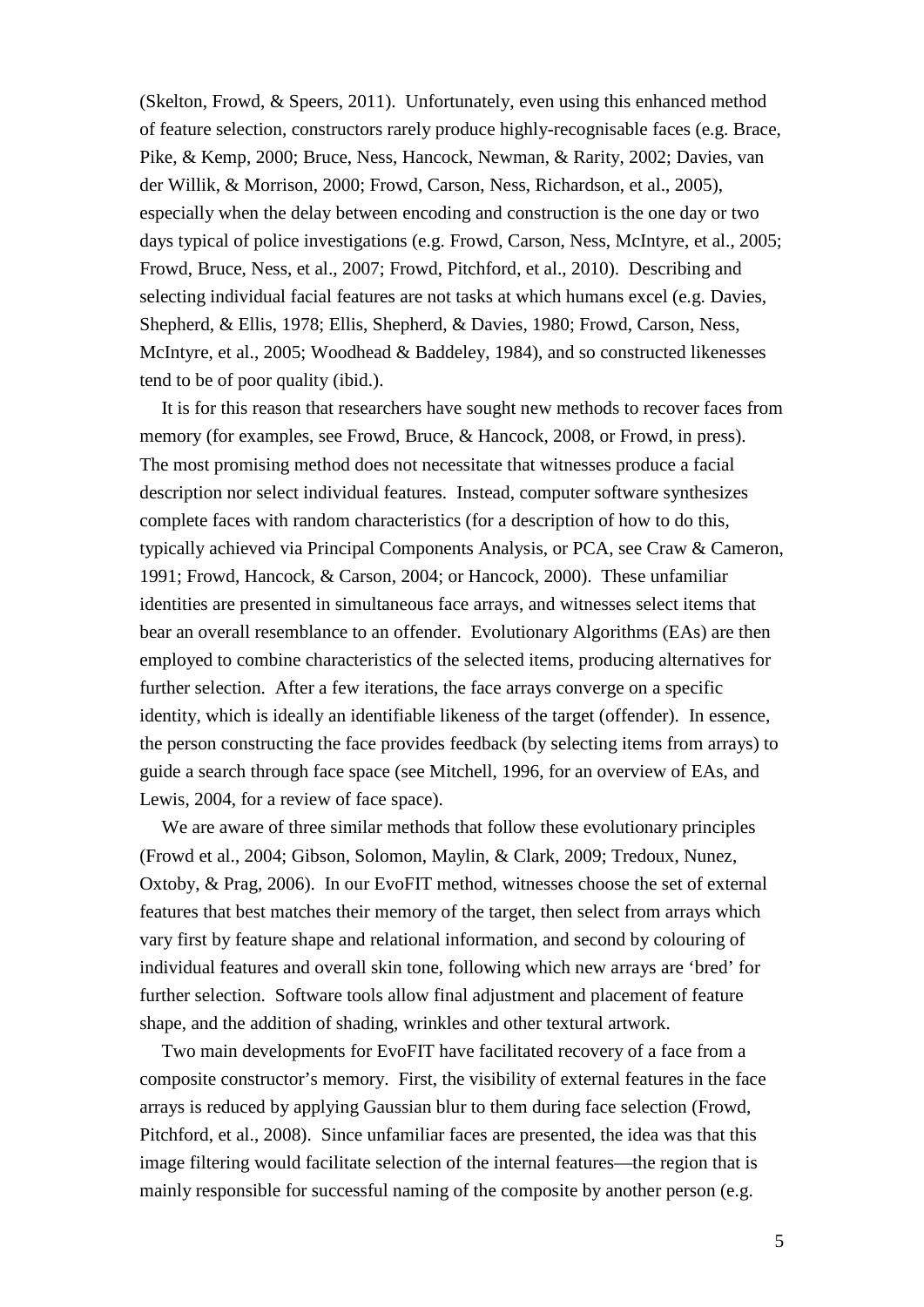Ellis et al., 1979; Frowd, Skelton, Butt, Hassan, & Fields, 2011). Arguably due to the fallibility of memory, even with this enhancement, constructors still tend to evolve faces that include appreciable error. So, as a second development, methods were designed to allow users to rectify inaccuracies in an evolved face (Frowd, Bruce, McIntyre, et al., 2006). These 'holistic tools' include attractiveness, honesty, masculinity, health and extroversion. In use, constructors see their evolved face manipulated along each holistic scale and locate the setting which they believe to yield the best likeness.

Frowd, Pitchford, et al. (2010) assessed the effectiveness of these two developments. Participants inspected an unfamiliar target face—then, two days later, described and constructed a composite of it. External-features blurring and holistic tool use were somewhat-equally effective on their own; when used together, the faces produced were named by other people with a mean of 24% correct. Naming was only 4% correct for faces produced by the traditional method of selection by individual features.

In the current work, we investigate further the influence of exterior facial context on constructing faces. In Frowd, Pitchford, et al. (2010), participants constructed much more identifiable images from face arrays seen with external-features blur than when these features were fully visible (Cohen's  $d = 1.2$ ). The level of blurring was such as to render recognition difficult if extended across the entire image (e.g. Thomas & Jordan, 2002)—for an example, see Figure 1, far right. Blurring may help to reduce some or all of the negative influence of external features on accurate face construction (e.g. Bruce et al., 1999). Alternatively, it is conceivable that blurring may also interfere with a potentially useful retrieval cue, the external features themselves (e.g. Ellis et al., 1979). If this is the case, then less blur may be more valuable—having the same effect as maintaining accurate or similar backgrounds between study and test (e.g. Davies & Milne, 1982; Memon & Bruce, 1983), and when hair, clothing or both are visible at recognition (Cutler et al., 1986; Sporer, 1993). So, if the latter explanation is true, then reducing the level of blurring will allow greater positive influence of external features and promote a more identifiable likeness than for composites made under 'high' blur; if the former is true, then the opposite result will be observed: less intense blurring will allow external features to exert greater negative effect, yielding a worse constructed likeness. These competing hypotheses were tested in the first experiment. Experiment 2 used a similar rationale to explore the role of external features during face construction, not by blurring, but by increasing the extent to which they matched the target. These two experiments together suggest that external features exert a negative influence on the face construction process. Experiment 3 then explored the potential advantage of masking external features while internal features are being constructed relative to the current EvoFIT procedure whereby external features are blurred during face selection and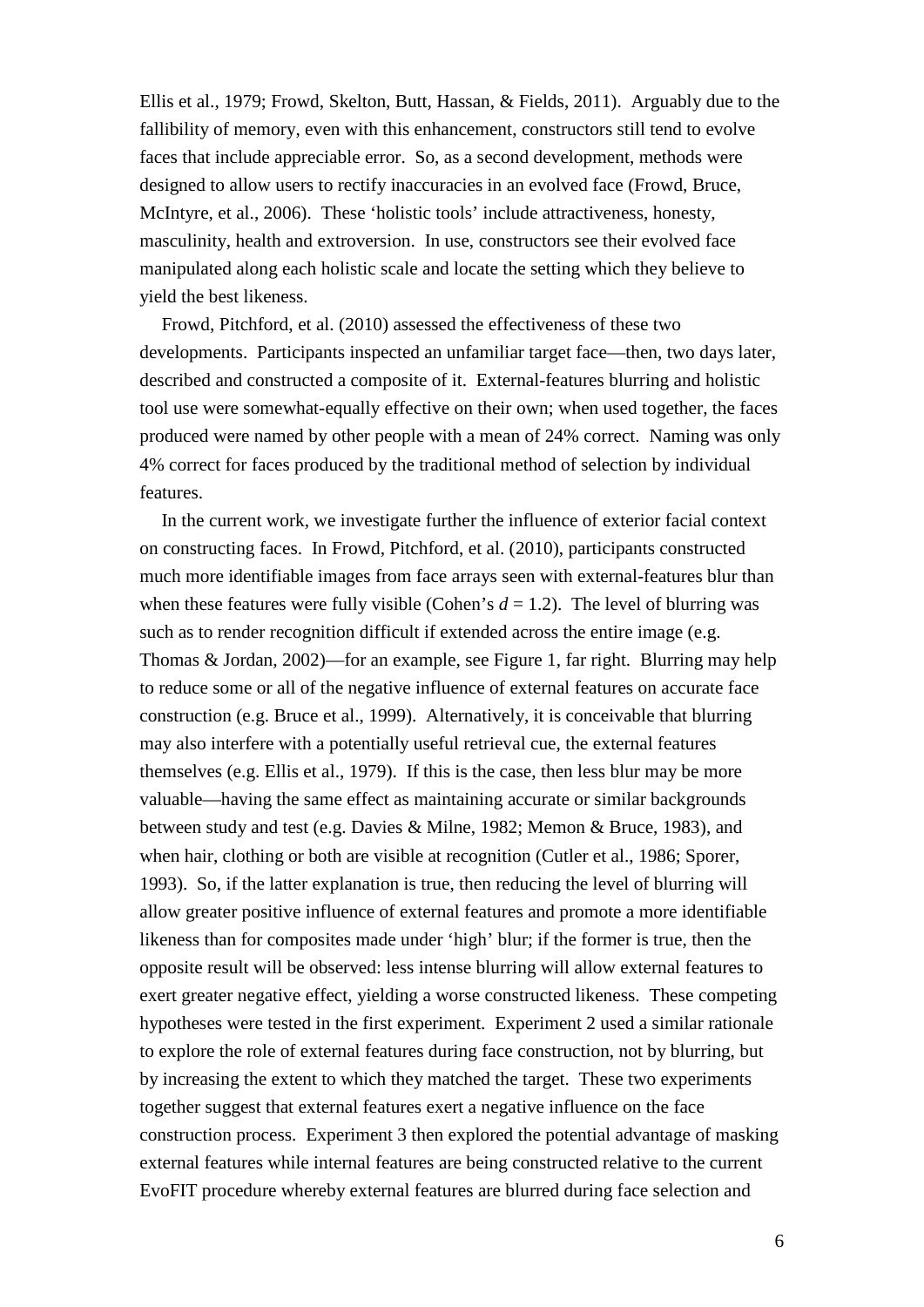breeding.

#### **Experiment 1**

Gaussian blur is an image filtering technique often measured in cycles per facewidth (f/w) (e.g. Costen, Parker, & Craw, 1996; Thomas & Jordan, 2002), but it can also be measured as a radius (pixels) (e.g. Jeong, Kim, & Lee, 2010). In both cases, higher values degrade an image to a greater extent. In Frowd, Pitchford, et al. (2010), external features were blurred at 8 cycles per f/w. Here, this 'high' blur was compared against two evenly spaced intermediate levels, 'medium' (6 cycles per f/w) and 'low' (4 cycles per f/w); a fourth condition was included with blurring disabled throughout face construction. In Stage 1, below, participant-constructors were randomly assigned to one of four levels of external-features blur (none, low, medium or high). Each person evolved a single composite image from memory using EvoFIT with face arrays set to present external features at this level of blur. Figure 1 illustrates the four levels used.

#### Figure 1 about here

Composites were evaluated in Stage 2, below, by asking other people (compositeevaluators) to name them, as per police procedure. We predicted that faces evolved with high blur would be named more accurately than composites with no blur at all, as found previously (Frowd, Park, et al., 2008; Frowd, Pitchford, et al., 2010). However, construction using intermediate (low, medium) blur, relative to no-blur and high-blur conditions, was expected to have two alternative, mutually-exclusive hypotheses. First, if external features act as a distraction during face selection, thereby providing no contextual benefit for selection of internal features, then naming should be positively related to degree of manipulation. Specifically, higher levels of blur should lead to better naming, and so low and medium levels would promote performance somewhere between no-blur and high-blur. Second, if external features do have some utility for face construction, then blurring would itself interfere to some extent with external retrieval cues used for face selection. So, while high blur should be more effective than no blur at all, less intense levels of blur would be even better. According to this second explanation, naming accuracy should be higher when images are produced under intermediate (low, medium or both) relative to high blurring.

#### **Stage 1: Face Construction**

#### **Method.**

*Constructors***.** Forty students were recruited to construct the composites by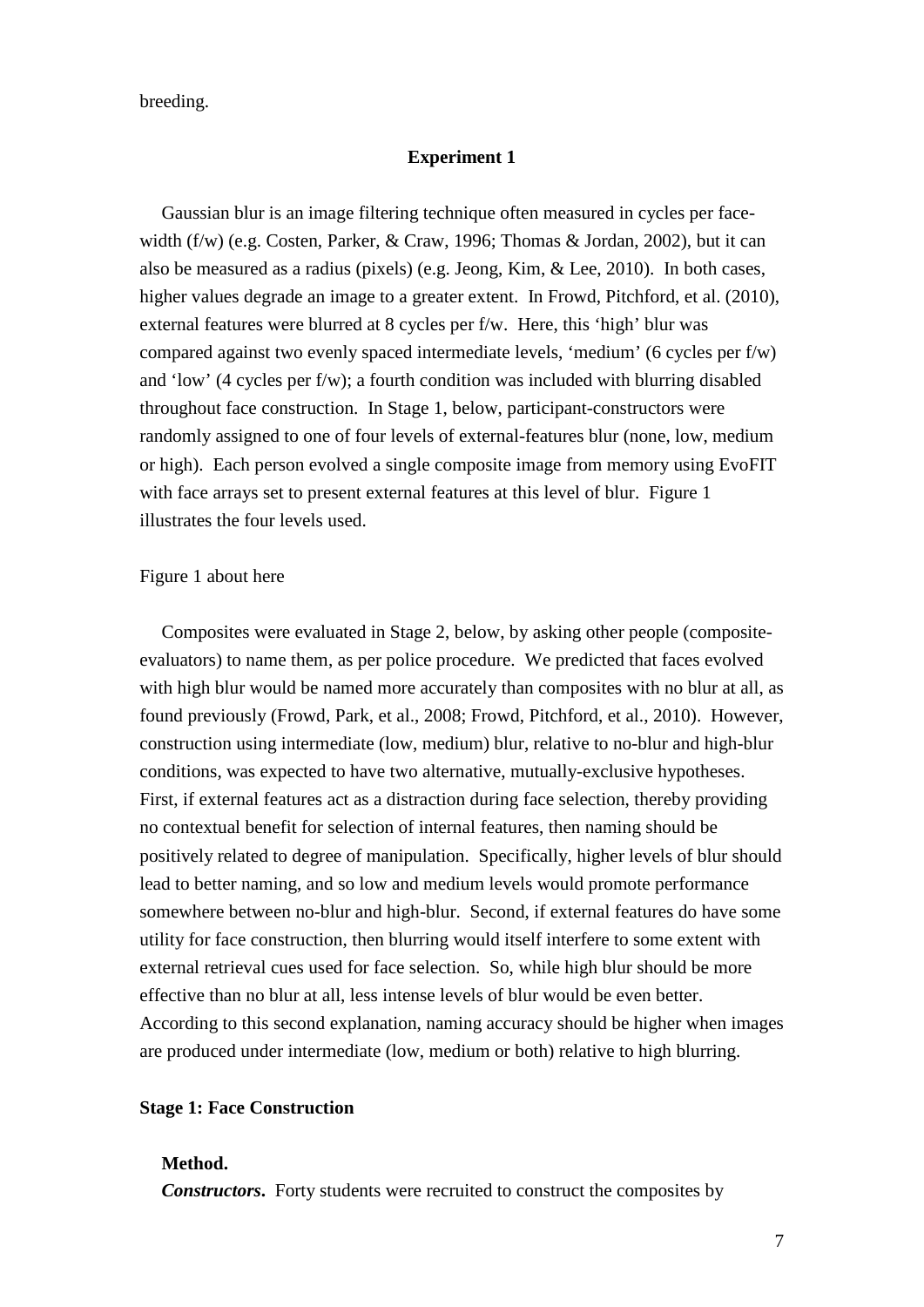opportunity sampling at the University of Central Lancashire. They did not participate in any other task in this paper (the same for participants involved in other experiments). There were 27 male and 13 female volunteers with an age range from 19 to 25 years ( $M = 21.0$  years,  $SD = 1.7$  years).

*Materials***.** Target photographs were acquired from 10 male football players of the Comraides Sunday league team, Rotherham, UK; all were in their late-teenage years or early twenties. Images were captured in a front-facing pose with good lighting. Facial expressions were neutral. Each subject had minimal facial hair and none wore glasses. Photographs were cropped using Adobe Photoshop into a headshot that revealed shoulders, but left the background unaltered. They were printed in colour to dimensions of approximately 8cm wide by 10cm high. An example target photograph is shown in Figure 2.

*Design.* A design was chosen that reflected real-life composite construction in the laboratory as far as possible (e.g., Frowd, Carson, Ness, McIntyre, et al., 2005), to allow good generalisation of results. Target faces were unfamiliar to constructors, but familiar to (participant) evaluators who would later assess their quality by naming them. After having inspected a target face, each constructor waited 22 to 26 hours before undergoing a cognitive interview to recover a description of the face. The interview used was typical of the type administered in UK investigations for face construction (Frowd, Carson, Ness, Richardson, et al., 2005). This included rapport building, to help constructors relax; context reinstatement, to assist in visualising the face; exhaustive recall of the face in a 'free' format; and 'cued' recall, to prompt for further details. This was followed by face construction using EvoFIT. Excepting the blur setting, this system was used in the same way as it would be with real witnesses (Frowd, Hancock, et al., 2011). The role of the operator (experimenter) was to operate the software and to guide participant-constructors through the process. Initially, each constructor selected external features to match those of the target. Faces were then generated and presented in arrays for selection with these external features at one of four levels of blur (none, low, medium or high). For the final array of faces, the blur, if used, was disabled, and constructors selected a single best face, before attempting to improve its likeness using the holistic and shape tools.

Frowd, Pitchford, et al. (2010) reported a very large effect size on naming when blurring was used at face construction. Our design aimed to detect large effect sizes also at the construction stage. A 2x4 repeated-measures design was used, with the first factor being type of face presented at face naming (complete or internal features; see Stage 2, below) and the second factor being level of blur used at construction. Using a by-items composite naming analysis, a G\*Power computation (Faul, Erdfelder, Lang, & Buchner, 2007) predicted a minimum requirement of 8 targets (*f* = 0.4,  $\alpha = .05$ ,  $1-\beta = .75$ ,  $r = .8$ ): we chose to exceed this requirement by using 10 targets.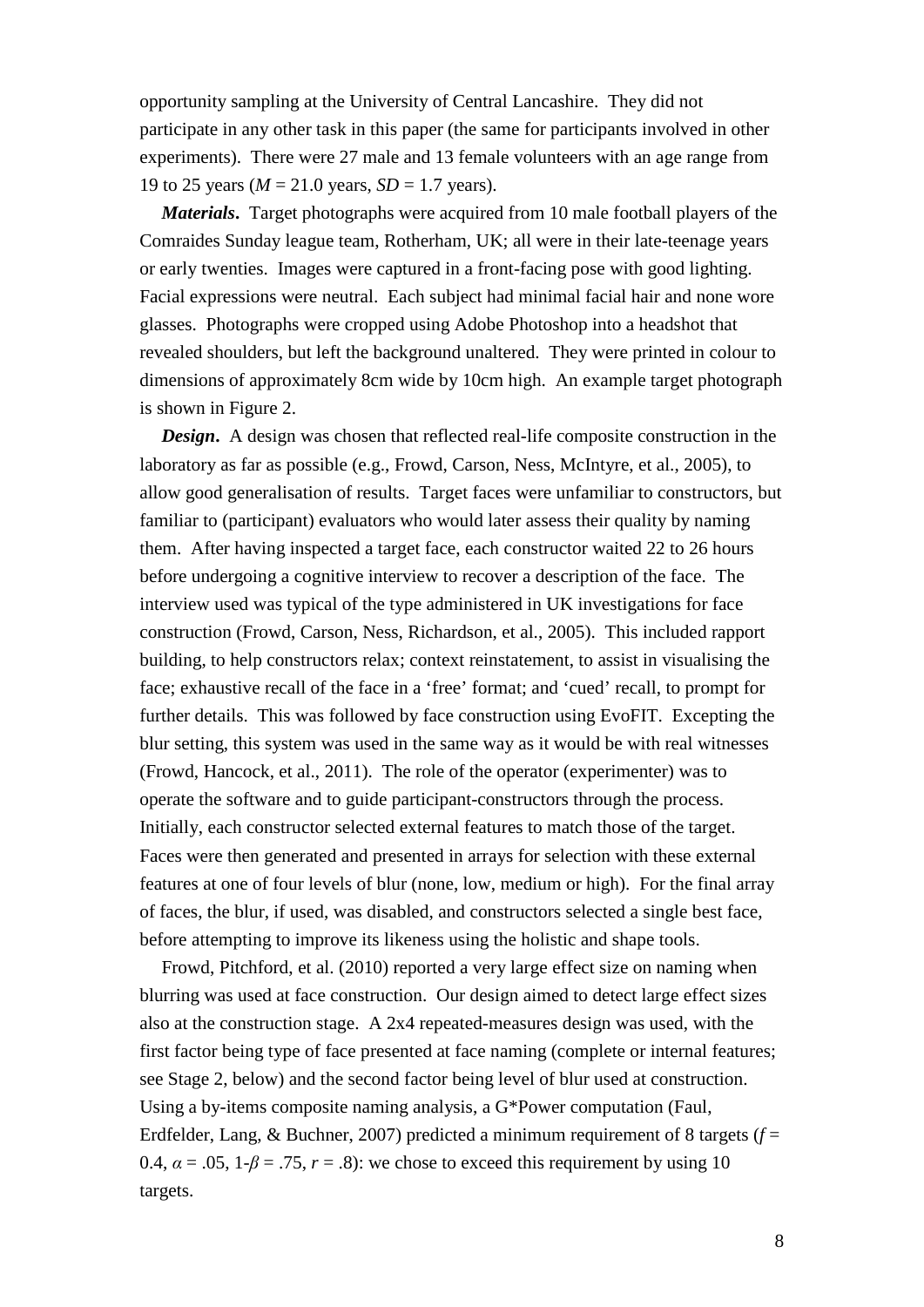*Procedure*. Participant-constructors were tested individually throughout. Each person was randomly assigned to one of four blurring conditions (none, low, medium or high) within the constraint that each of the 10 target faces would be constructed once in each blurring condition—this design produced a total of 40 composites. A constructor was given a randomly-selected photograph to inspect for 60 seconds; this was carried out in the knowledge that a composite of the face would be constructed on the following day. The experimenter remained blind to the identity of each target until all composites had been constructed.

Between 22 and 26 hours later, each person returned to the laboratory to construct a composite. Sessions were self-paced and initiated by an informal dialog between experimenter and constructor. It was explained that a cognitive interview would be administered first, to help the person recall details of the target face, and that a composite of it would then be constructed using EvoFIT. Each person was asked to think back to the previous day and try to visualise the face that had been seen, and then to freely recall it in detail when they were ready. The experimenter also mentioned that she would not interrupt while the face was being described. After the constructor had given a description, the experimenter repeated it back, pausing at each individual feature to give the person the opportunity to attempt further recall.

The session moved on to composite construction with EvoFIT. The procedure used was detailed and is described in earlier work (Frowd, Bruce, Ness, et al., 2007; Frowd, Pitchford, et al., 2010); a summary is provided here. The experimenter presented the constructor with a selection of external features for selection of the best likeness. The blur level was set according to the assigned condition and, with the exception of the condition in which blurring was not used, the experimenter mentioned that the blur would help each person to select faces. Each constructor was presented with a screen displaying facial shapes and told that the images varied by feature shape and feature placement. The experimenter requested selection of six whole faces in total from four of these shape displays. Afterwards, facial textures were shown and the experimenter explained that the faces now varied by greyscale shading for eyes, brows, mouth and overall skin tone. Each person was again asked to select six items from four of these screens. The selected items were then bred together, to combine characteristics, and the selection procedure to acquire six shapes and six textures was repeated. Blurring, if used, was then disabled. The bestmatching face judged by the constructor was imported into EvoFIT's Holistic tools for adjustment of age, masculinity and other whole-face properties. The face was further enhanced, if required, by changing size and placement of features using the Shape tool. The resulting image was saved. Sessions took approximately one hour to complete.

#### **Stage 2: Composite Evaluation**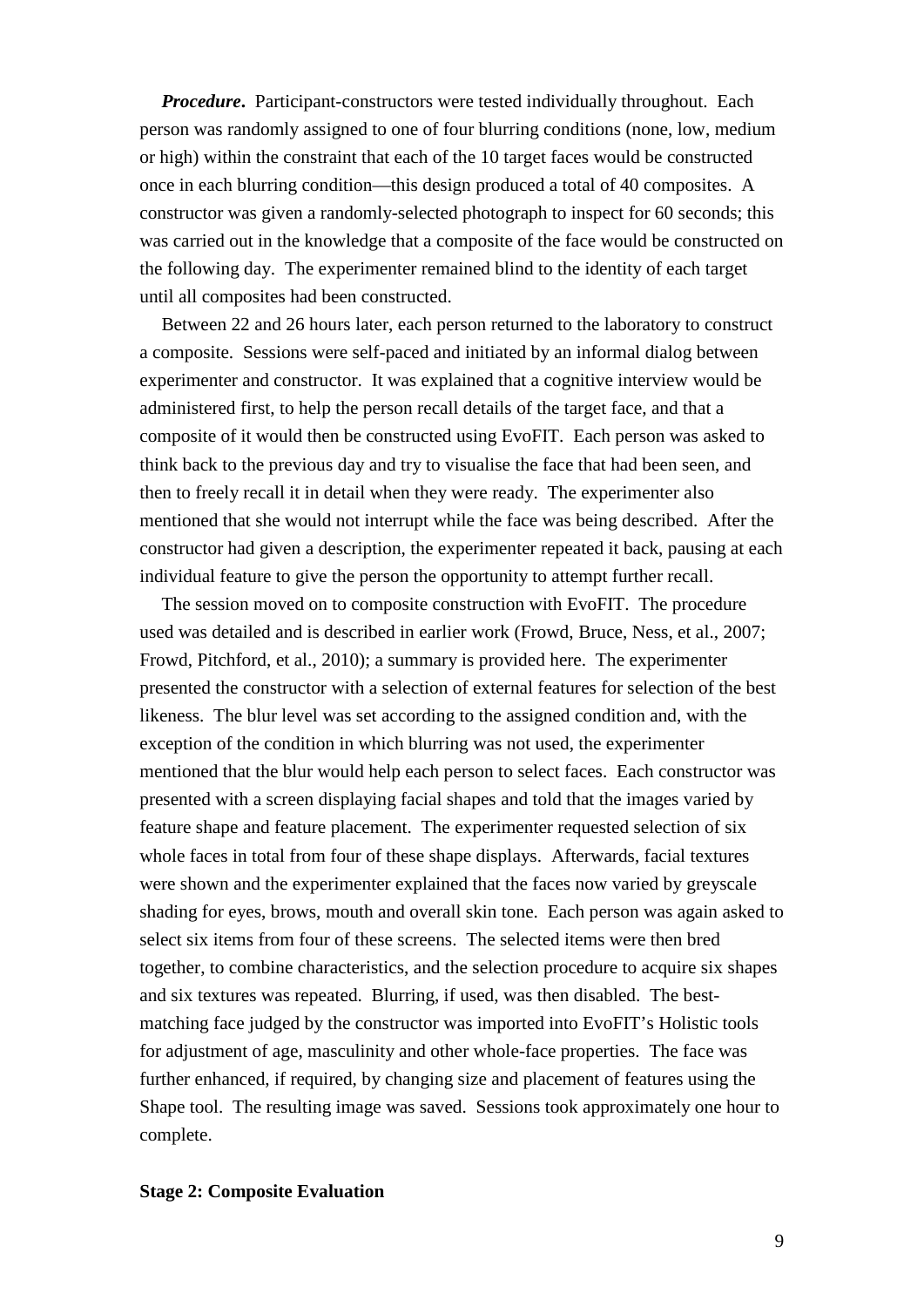#### **Method.**

*Evaluators***.** Thirty participants volunteered as evaluators. All were from the Rotherham area in the UK, and followed the Sunday league football team from which the target photographs were taken. Complete composites were inspected by one group of 15 evaluators, 9 males and 6 females, whose ages ranged from 18 to 31 years  $(M = 23.8$  years,  $SD = 3.5$  years). A second group of 15 evaluators studied internal composite features; these were 6 males and 9 females, age ranging from 21 to 36 years ( $M = 23.7$  years,  $SD = 3.8$  years).

*Materials***.** Complete composites were printed using a good-quality greyscale printer on single sheets of A4 to dimensions of approximately 6 cm wide by 8 cm high—printing was carried out in greyscale as EvoFIT synthesises faces in this image mode (note that evolving in colour does not appear to be advantageous relative to greyscale: Frowd, Bruce, Plenderleith, & Hancock, 2006). The Oval and Rectangular Marquee tools in Adobe Photoshop were employed to crop internal features from complete images. Examples are presented in Figure 2. A set of target photographs was printed, as in Stage 1.

#### Figure 2 about here

*Design*. The 40 printed composites produced in Stage 1 were given to participants who were familiar with the target identities for naming; recall that this set contains 10 composites constructed at each of the four levels of blurring. Two groups of participant-evaluators were recruited in Stage 2: the first group inspected complete composites, while the second were shown composites with external features removed, to verify that the blur manipulation affected the (important) internal-features region of the composites. The two alternative hypotheses for the experiment are detailed above.

 A within-subjects design was used for blur type (none, low, medium or high), with participant-evaluators inspecting all 40 composites. Image type (complete or internal-features composites) was between-subjects.

*Procedure***.** Participant-evaluators were tested individually. Each person was told that composites of footballers from the Comraides Sunday League football team would be seen and to name as many as possible. It was mentioned that the set contained repeated identities; also, that it was permissible to pass on to the next image without giving a name—a 'don't know' response. The relevant set of printed composites (complete for one group and internal features for another) was presented sequentially, in a different random order for each person, with each evaluator offering a name as requested. Afterwards, a printed copy of the 10 target photographs used to construct the composites were presented, also in a different random order for each person, and evaluators similarly attempted to name these images (as a target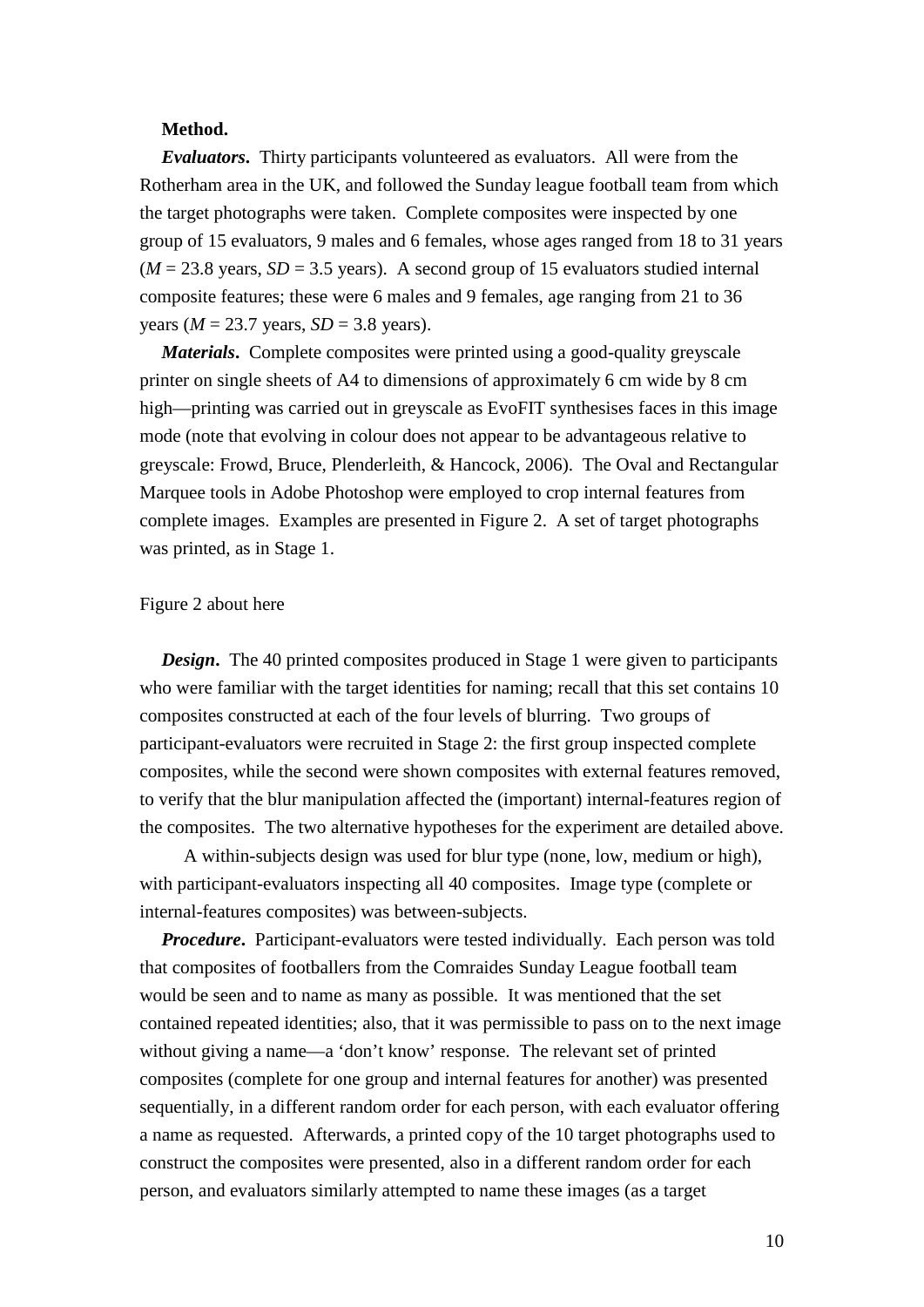familiarity check). The task was self-paced.

#### **Results.**

Naming of target photographs, carried out after naming of the composites, indicated that evaluators were, as expected, very familiar with the relevant identities  $(M = 90.7\%, SD = 3.4\%)$ . The raw naming data for composites were scored for accuracy with respect to the relevant target; the means of these data (expressed in percent correct) by condition are detailed in Table 1. There was a trend such that composites were correctly named with increasing success as the level of blur increased from none to low to medium to high. Mean naming was also higher at each blur level when shown complete, relative to internal-features images, except for when blurring was not used (see column labelled 'None' in the table) where mean naming was identical.

#### Table 1 about here

Analysis of Variance (ANOVA) was conducted on the mean correct naming scores by-items rather than by-participants, as we wish to generalise across composites rather than across recognisers—it is also the case that the latter analysis tends to be sensitive to outlier effects, a particularly good- or bad-quality composite, which can skew the interpretation. Note that the by-items analysis here is repeated measures for both factors. In the ANOVA, Mauchly's test of Sphericity was not significant for image type or blur level (Mauchly's  $W > 0.7$ ) but was significant for the interaction term, and so the degrees of freedom for this factor were corrected using Greenhouse-Geisser (*W*  $= 0.16, p = .014$ .

ANOVA was significant for image type  $[F(1,9) = 38.4, p < .001, \eta_P^2 = .81]$  as naming was higher for complete than for internal-features composites. Blur level also exerted a significant effect  $[F(3,27) = 137.0, p < .001, \eta_P^2 = .94]$ , and two-tailed repeated contrasts confirmed that naming reliably increased from no blur to low blur  $(p = .017$ , Cohen's  $d = 1.5$ ), from low to medium ( $p < .001$ ,  $d = 3.7$ ) and from medium to high ( $p = .044$ ,  $d = 0.9$ ). The interaction between these main effects was also significant  $[F(1.8, 16.3) = 6.6, p = .009, \eta_P^2 = .42]$ . This was partly due to floor effects, which are highlighted below in the Discussion. The interaction was also significant since intact (complete) composites promoted better naming than internalfeatures composites when blur was used (low, medium and high) ( $p < .05$ , all onetailed) but not in the no-blur condition ( $p = 1.0$ ). Further, greater levels of blur yielded more correct naming  $(p < .005)$  except when comparing no- with low-blur internal-features composites, and medium- with high-blur for complete composites: in both cases, there was no reliable change  $(p > .16)$ .

To provide a supplementary measure of composite quality, data were re-scored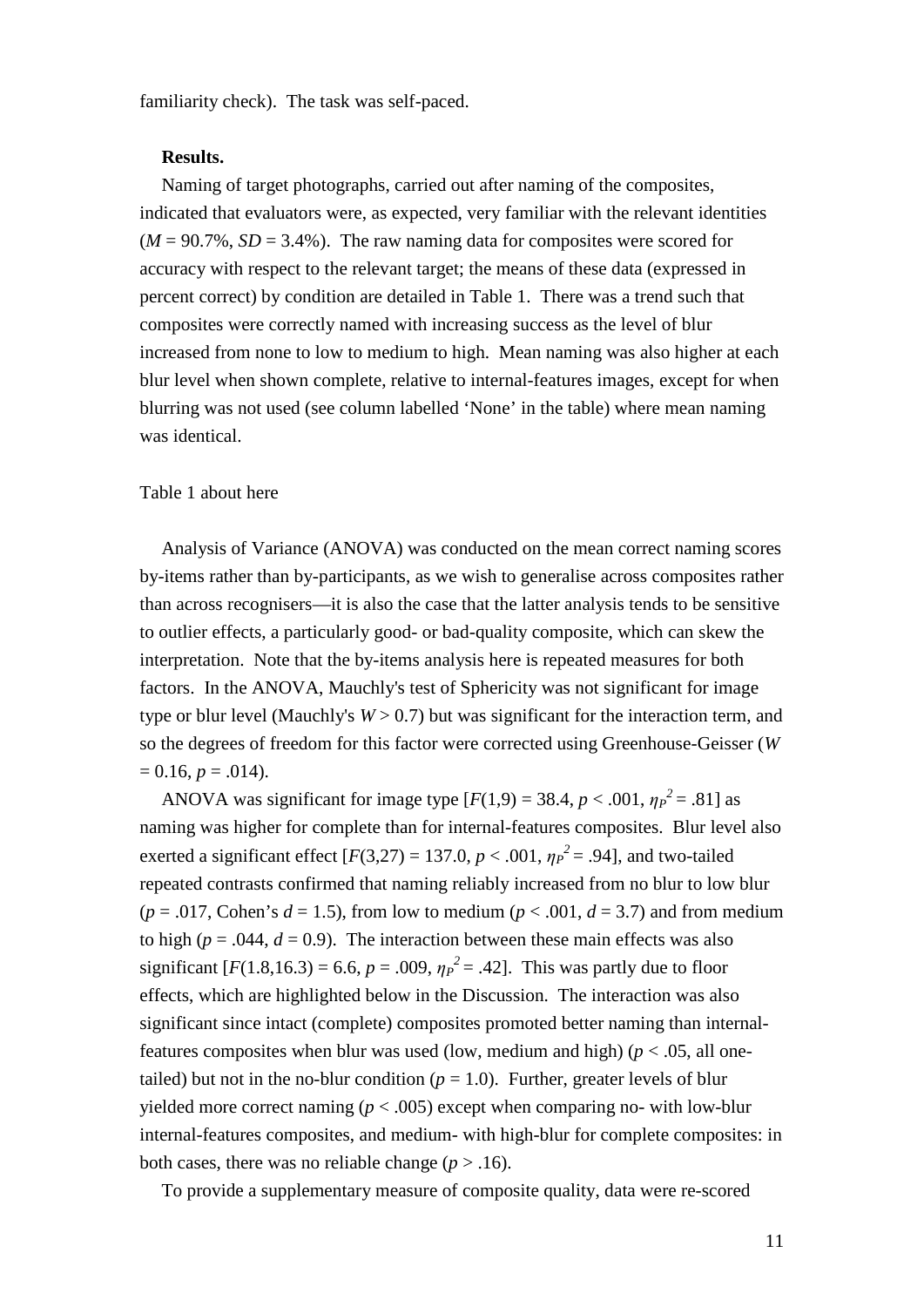(by-items) according to the number of incorrect names given by evaluators. This metric is valuable, since, *per se*, lower values indicate more accurate constructions; in an applied context, fewer incorrect names (e.g. given by members of the public) reduce the number of false leads that the police must follow-up. Here, incorrect naming was infrequent, with a mean of 6% or less in each cell of the design (for both complete and internal features images)<sup>[1](#page-12-0)</sup>. No inferential statistics were conducted due to low mean values.

#### **Discussion.**

-

Experiment 1 explored the role of external-feature information in face construction using EvoFIT. Participant-constructors inspected an unfamiliar face, and then one day later evolved a composite of it by selecting from face arrays with one of four levels of external-features blur. The resulting images were named by other people (participant-evaluators). These data indicate an overall pattern of effects: higher levels of blur promoted higher levels of correct naming. The significant interaction between blur level and face type also indicates that internal features contributed to naming of complete images under all levels of blur, except for constructions that did not use blur. It was in the no-blur condition that the influence of external features was largest, and task performance was worst. These results support Frowd, Pitchford, et al. (2010), who similarly found very low correct naming for intact images constructed with EvoFIT without blur  $(M < 5\%)$ .

The interaction term also indicates that two further contrasts failed to reach significance, despite trending in the direction of the main effect for blur: from no- to low-blur when naming internal features  $(d = 0.8)$ , and from medium- to high-blur for intact-image naming  $(d = 0.3)$ . In the former contrast, which should have had sufficient experimental power ( $1-\beta = .75$ ), the null effect arose due to a floor effect but power was lacking in the latter contrast  $(1-\beta = .2)$ . In any case, it is the main (overall) effect of blur type that is of importance here.

The main-effects analysis demonstrated that intermediate levels of blur yielded intermediate-quality composites, favouring the hypothesis that external features operate as a distraction rather than as a beneficial retrieval cue for face construction. (If external features were a useful cue, one or both of the intermediate levels would have elicited better naming than that observed for high-blur composites.) As blurring and composite quality are thus positively related, it is possible that even more extreme levels of blur (greater than 8 cycles per f/w) may promote still better performance. This idea was tested in the following experiments.

<span id="page-12-0"></span><sup>&</sup>lt;sup>1</sup> For clarity, naming data consists of scores for correct names ( $M = 38.8\%$ ), for incorrect names ( $M = 18.8\%$ ) 3.6%) and for cases where no name was offered  $(M = 57.6\%)$ .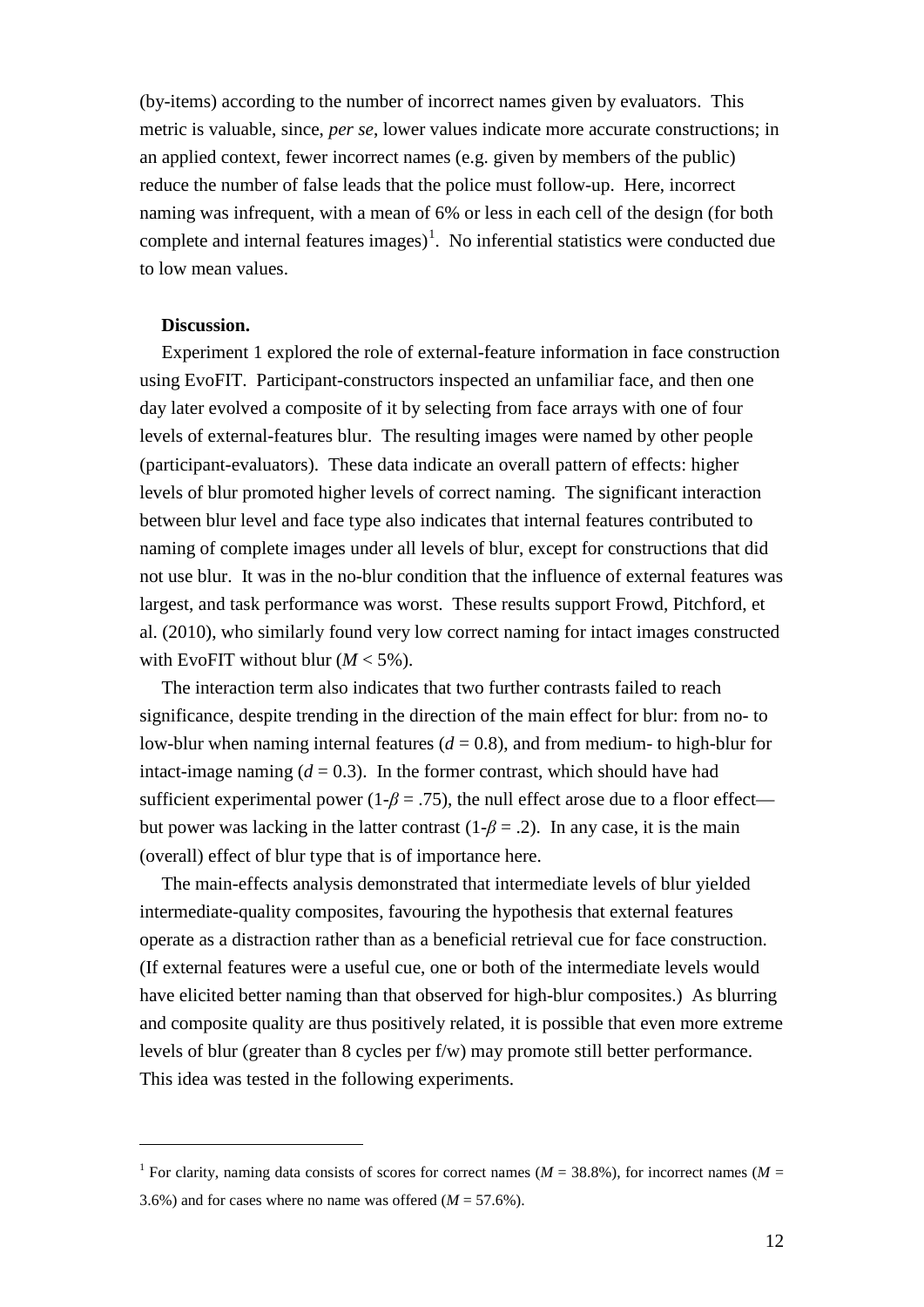#### **Experiment 2**

Although Frowd and Hepton (2009) did not use external-features blurring, they did find that increasing the accuracy of hair shown in EvoFIT face arrays promoted better-quality composites. Specifically, internal features were constructed more identifiably when hair was a good match to the target's than when the match was poor. Composites were constructed best, though, when hair was presented exactly as seen in the target photograph. While this is an artificial situation, as "exact" hair is not available to police witnesses who construct composites, the effect size of the difference between similar and exact hair was large, indicating constructors' considerable sensitivity to this feature during face construction. Here, we attempted a partial replication of this effect by having face construction proceed using hair that was either similar or an exact match to the target photograph. We included a third condition, designed to provide even more accurate contextual information and thus improve face selection further, by presenting face arrays containing hair and shoulders from the target photograph. Our prediction was that composite naming—especially of the important internal features region—would improve from 'similar hair' to 'exact hair', replicating Frowd and Hepton, and from 'exact hair' to 'exact hair and shoulders'.

A fourth condition was included that did not present external features at all during construction—equivalent to infinite level of blur. If external features promote accurate selection from face arrays, then an alternative hypothesis is that composites constructed under the 'internal-features only' (internals-only) condition should be recognised worst, lacking external-feature cues. If, however, external features serve as a distraction, as suggested in Experiment 1 and elsewhere (Bruce et al., 1999; Frowd, Bruce, McIntyre, et al., 2007), then the second (and so more likely) alternative hypothesis is that the most identifiable composite faces should result from their absence.

#### **Stage 1: Face Construction**

#### **Method.**

*Constructors***.** Participants who constructed the composites were volunteer students from the University of Central Lancashire, 20 males and 20 females. Their age ranged from 19 to 24 years ( $M = 21.0$  years,  $SD = 1.4$  years).

*Materials***.** Materials were target photographs of 10 male officers from Greater Manchester Police (GMP), Wigan, UK. Each person was photographed under good lighting, in a front-facing pose and with a neutral expression. The age of these photographic subjects ranged from 27 to 52 years ( $M = 40.8$  years,  $SD = 7.4$  years). Adobe Photoshop was used to crop the photographs and to copy hair and shoulders,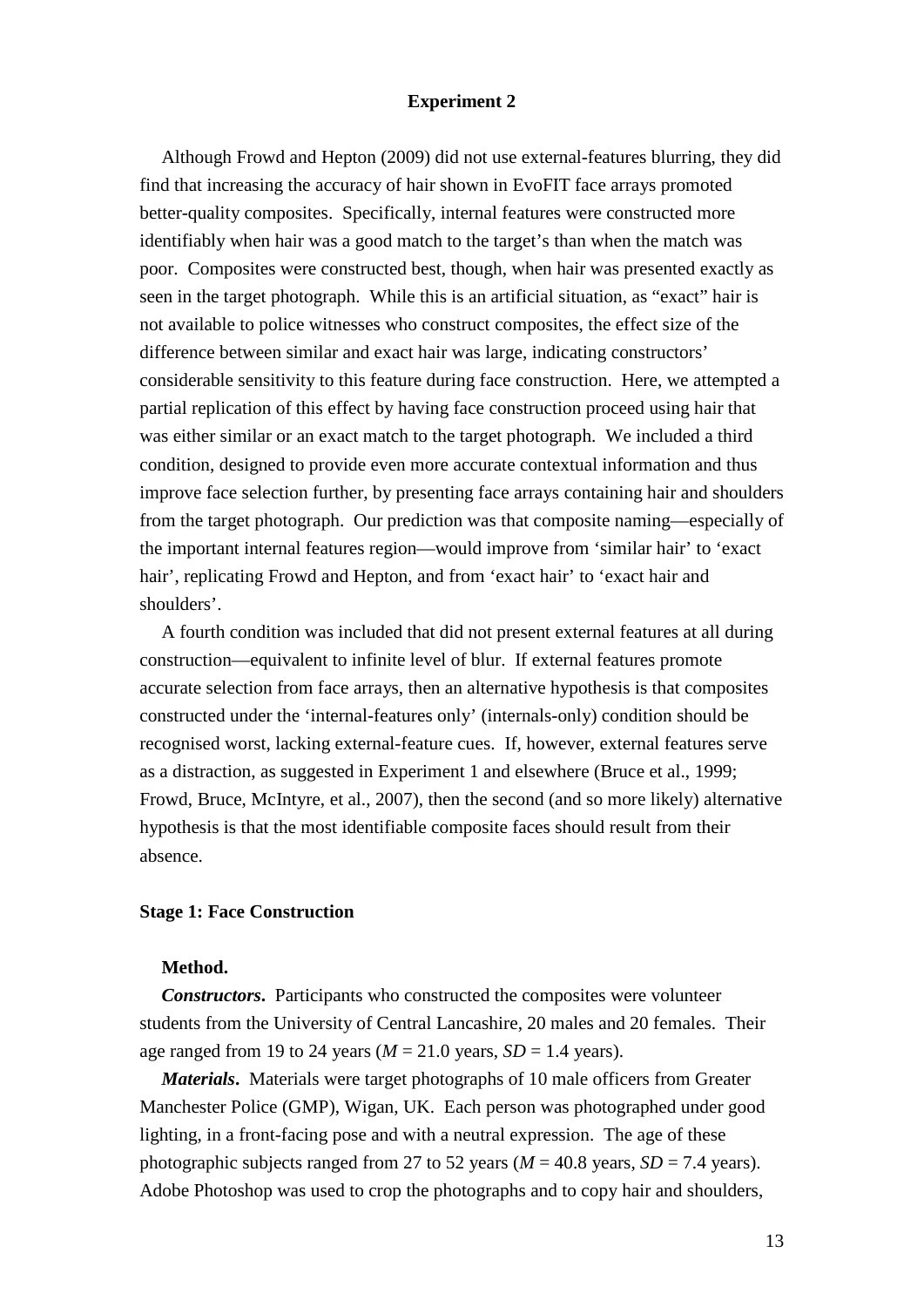for importing into EvoFIT (for showing to constructors). 'Similar' hair for use in composite construction was chosen (by the first author) to be the closest visible match in the system. See Figure 3 for example external features. Photographs were printed in colour to portrait dimensions of approximately 5 cm wide by 8 cm high.

*Design*. The design and procedure were fundamentally the same as in Experiment 1, including a 20 – 28 hour delay to construction, a cognitive interview and face construction using EvoFIT. This time, blurring was not used. Instead, constructors produced a single face with external features either entirely absent from the face arrays, or which were shown in one of three ways: similar hair, exact hair or exact hair and shoulders—again, a between-subjects design. They did not select hair: it was selected for them as part of the experiment, appropriate for the particular target and condition to which they were (randomly) assigned.

*Procedure*. The procedure involved a cognitive interview and face construction with EvoFIT, as in Experiment 1, except that each evaluator here was randomly allocated, with equal sampling, to one of four external-features conditions (none, similar hair, exact hair or exact hair and shoulders), and no blur was applied to external features. Testing sessions lasted for approximately as long as before.

#### **Stage 2: Composite Evaluation**

#### **Method.**

*Evaluators***.** Participants who volunteered for the naming exercise were staff from GMP, Wigan. Twelve (7 male and 5 female, with an age range from 26 to 48 years;  $M = 36.4$  years,  $SD = 6.5$  years) inspected intact (complete) composites and 12 (7 male and 5 female, with an age range from 28 to 47 years;  $M = 38.6$  years,  $SD = 5.5$ years) inspected composites with internal-features only.

*Materials, Design and Procedure*. Two groups of evaluators were again recruited to name printed composites seen in one of two image preparations. For both groups, evaluators were tested individually. The first group saw 30 complete composites produced under conditions in which external features were visible: similar hair, exact hair, and exact hair and shoulders. The second group saw these same images shown as internal features along with the 10 composites constructed in the internals-only condition, images that themselves contained just internal features. Afterwards, target photographs were presented for naming. Printing of composites and targets, their dimensions, and the procedure used to name the composites, were the same as in Experiment 1. Example images constructed in Stage 1 are presented in Figure 3.

Figure 3 about here

#### **Results.**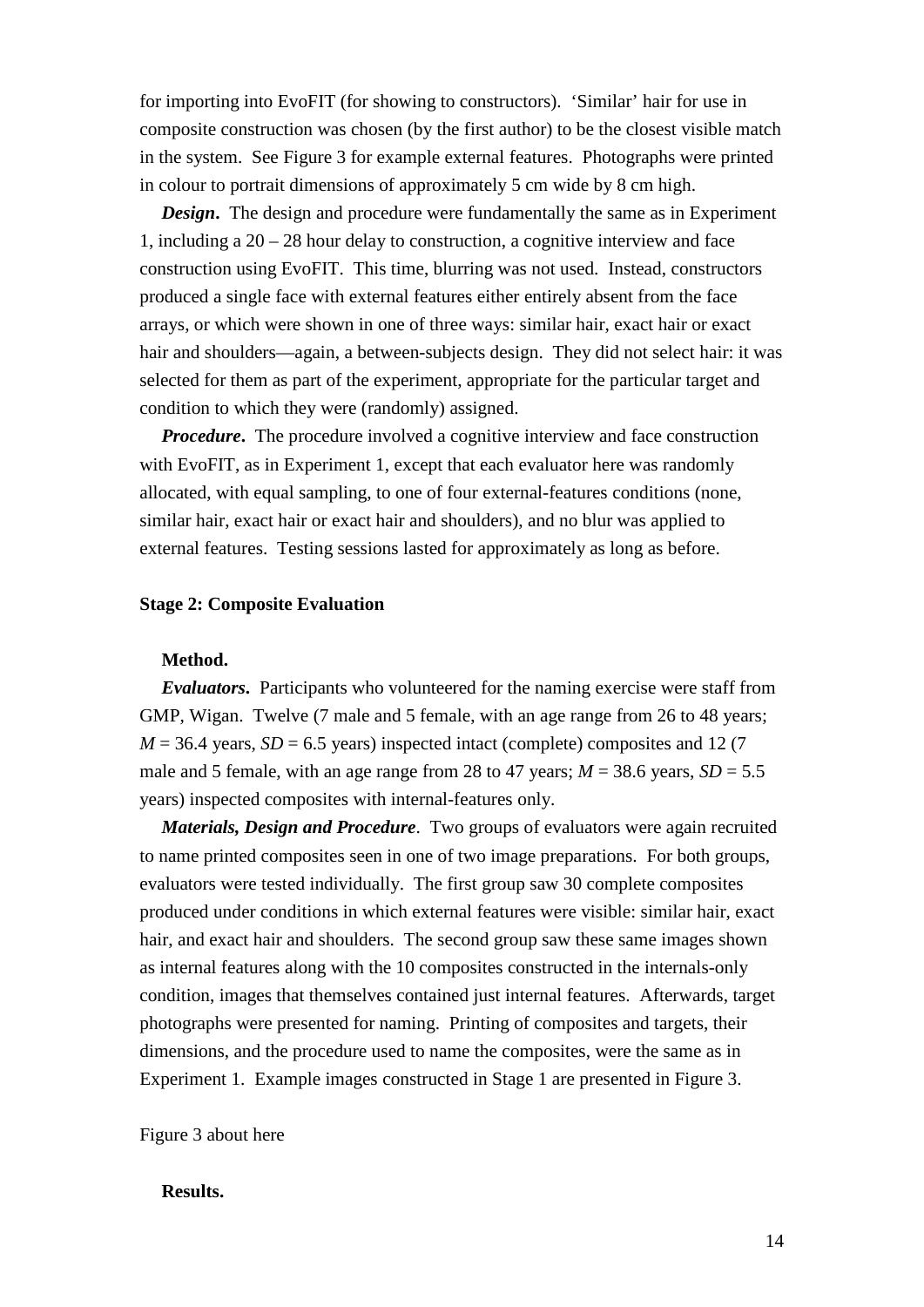Target photographs were again named very well  $(M = 88.3\%, SD = 11.2\%)$ . The correct naming percentages for composites in each condition are presented in Table 2. When external features were present during construction, correct naming of complete composites increased from similar hair to exact hair to exact hair and shoulders. Naming of internal-features composites followed the same pattern of means, but was best when faces were constructed without visible external features.

#### Table 2 about here

The first analysis considered the impact of seeing external features—similar hair, exact hair, or exact hair and shoulders—when building the face, and so analysed the naming data for complete images (top row of Table 2). A repeated-measures ANOVA was significant for external-features type  $[F(2.18) = 40.3, p < .001, W =$ 0.58,  $\eta_P^2$  = .82], and repeated contrasts indicated that exact hair elicited superior naming to similar hair ( $p = .002$ ,  $d = 1.9$ , one-tailed), and that exact hair and shoulders was likewise superior to exact hair  $(p < .001, d = 2.0,$  two-tailed). For analysis of internal features, all four construction conditions were included (bottom row of table). The ANOVA was also reliable  $[F(3,27) = 89.3, p < .001, W = 0.41, \eta_P^2 = .91]$  as were all repeated contrasts: exact hair led to better naming than similar hair ( $p = .012$ ,  $d =$ 1.2, one-tailed), exact hair and shoulders led to better naming than exact hair (*p* < .001,  $d = 2.8$ , two-tailed), and internals-only led to better naming than exact hair and shoulders ( $p = .001$ ,  $d = 0.9$ , two-tailed).

Next, we estimated the contribution to naming of external features themselves. To do this, mean composite naming data, by-items, were subtracted between complete and internal-features conditions (that is, data columns one to three in the table;  $MD =$ 40.0%,  $SD = 5.0\%$ ) and subjected to ANOVA. The analysis revealed that external features were important  $[F(2,18) = 4.8, p = .021, W = 0.9, \eta_P^2 = .35]$ , with both exact hair ( $d = 1.2$ ) and exact hair and shoulders ( $d = 0.8$ ) yielding better naming performance than images seen with similar hair  $(p < .05$ , both one-tailed); no reliable difference emerged between faces composed in the presence of exact hair versus those composed with exact hair and shoulders  $[t(9) = 1.4, p = .19$ , two-tailed].

Incorrect naming was infrequent, as in the first experiment; here, mean incorrect naming was less than 2% in each cell.

#### **Discussion.**

In this experiment, we increased the accuracy and extent of external features in the arrays presented at face construction, successively increasing their correspondence with the target photograph. Correct naming of both complete and internal-features composites increased reliably with the successive addition of similar hair, exact hair, and exact hair and shoulders. Therefore, increasing the correspondence of the exterior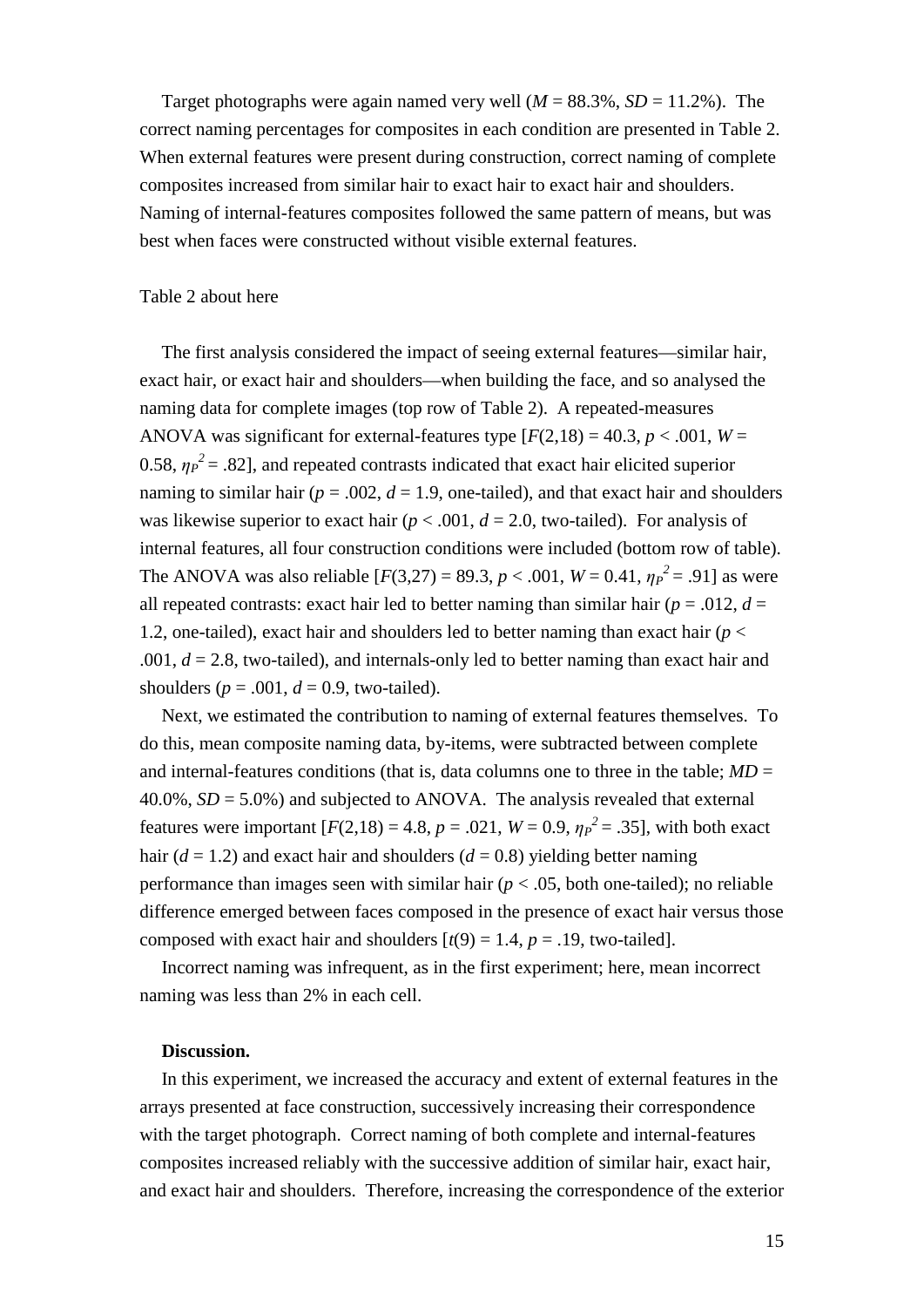region promotes better quality composites, a finding that replicates and extends Frowd and Hepton (2009) using a set of different target identities.

It is not really surprising that correct naming of complete images increased over the three conditions, as closer-matching external features are themselves likely to be valuable to naming to some extent, but effect sizes for naming of internal-features composites were intriguing and so are worthy of further comment. The benefit of exact hair over similar hair was large  $(d = 1.2)$ , similar to the advantage found in Frowd and Hepton (2009). However, relative to exact hair, there was a huge additional advantage for construction in the presence of exact shoulders  $(d = 2.8)$ . Note that this advantage relates to face construction, since these data are for naming of internal features only. It is likely that providing some body context allows a constructor to achieve a better sense of the overall appearance of the face at each stage in the process: in essence, that it assists with whole-face selection and manipulation. This may also explain, in one of our early EvoFIT interfaces, why constructors could evolve identifiable likenesses with fairly good (unblurred) matching hair and shoulders (Frowd, Bruce, Plenderleith, et al., 2006). Future work could now systematically explore the impact of shoulders (and even additional body information) as a likeness to the target rather than as an exact match, which is the normal case. The large benefit conferred by shoulders is considered further in the General Discussion.

Naming of the internal-features composites reveals a second important finding: construction without any external features (internals-only) promoted much more identifiable internal features than construction with exact hair and shoulders. While the latter condition provides an exterior context that closely reflects what the constructor saw, that region of the image will still contain inconsistencies. First, some exterior parts do not match, in particular the background context—notice, for example, the textual background (a door) behind the subject in Figure 2(e). Such discrepancies may give rise to distraction, worsening performance. Second, as a result of using evolving systems to produce facial shapes, the entire exterior region is distorted—this includes hair, forehead, ears, neck and (if present) shoulders. Generation of shape information in this way leads to visible differences in this region with respect to the target, and consequently, potential distraction. In this experiment, external features were pre-selected: should constructors have selected them for themselves from a range of alternatives, discrepancies would have been larger, and performance worse.

So, for face construction, our results lend support to the suggestion that external features function as a distraction, that the amount of distraction they exert is inversely related to the accuracy and extent of their match with a target (similar hair < exact hair  $\lt$  exact hair and shoulders), and that mismatches can be limited to some extent (using exact hair and shoulders), but that task performance is superior when external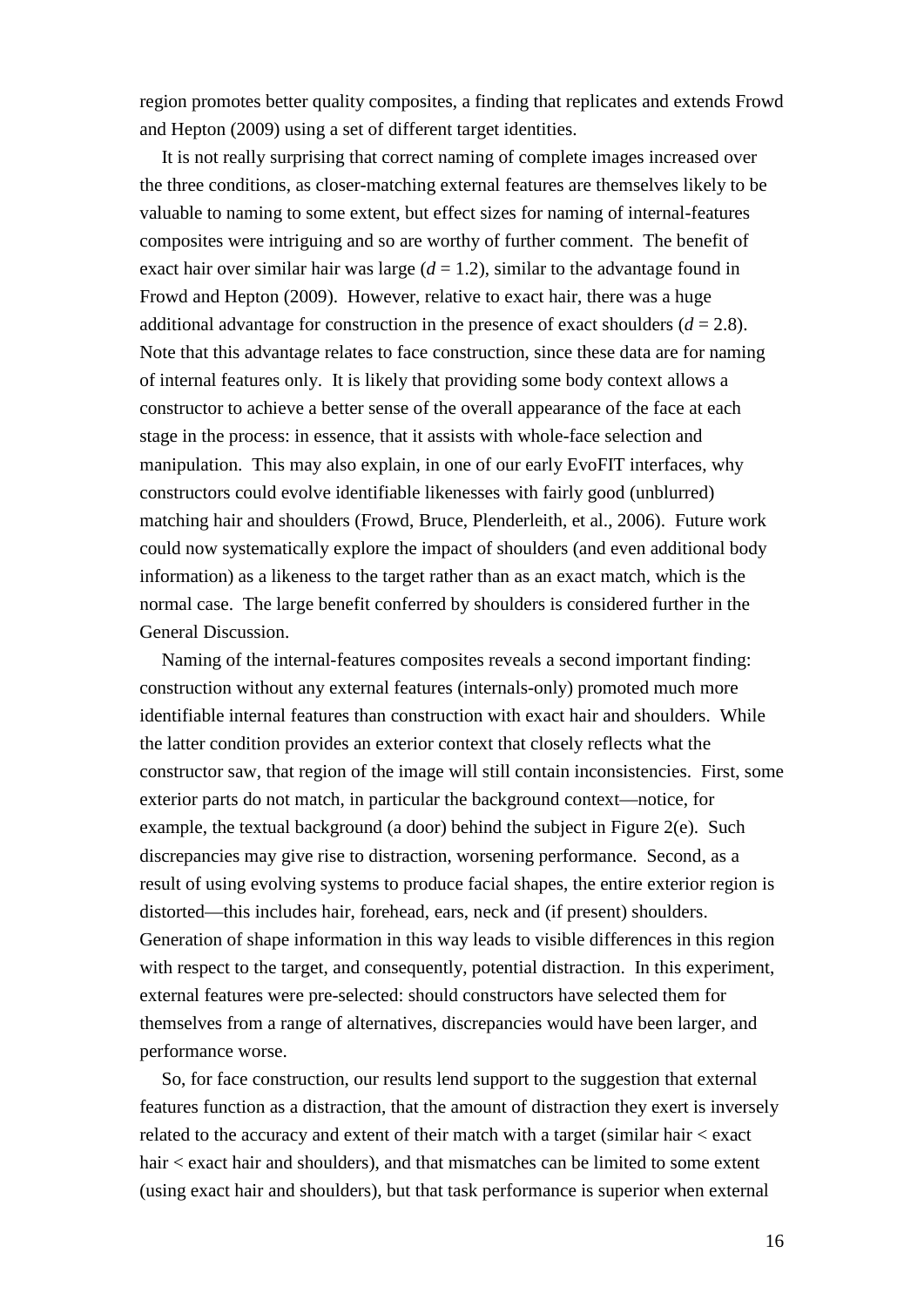features are not visible at all during construction. These results, taken together with results of Experiment 1, suggest that evolving without external features should promote a more identifiable image than evolving using a high level of externalfeatures blurring, the current police practice for using EvoFIT. This hypothesis was tested in the following experiment.

#### **Experiment 3**

We compared composites constructed using the standard EvoFIT procedure, with high blur applied to external features during face selection (what we refer to here as 'standard-blur') against composites constructed without visible external features ('internals-only'). In the previous experiment, for construction with internals-only, hair and other external features were not added; in this experiment, constructors selected them after reproducing the internal features. While it is well established that naming familiar faces is largely dependent on internal features, exterior features do contribute to some extent for both photographs of faces (e.g. Ellis et al., 1979) and for composite faces (e.g. Frowd & Hepton, 2009; Experiment 2 here). Therefore, their presence is of value for composite recognition (e.g. by members of the public). In the internals-only condition, once external features had been added, constructors were offered the opportunity to improve the likeness by manipulating feature shapes and holistic properties of the face: they could, for instance, alter the hairline, the positioning of internal features, and the shape and position of ears.

In our other construction condition, standard-blur, blurring was removed after constructors had completed face selection (in the same way as it was in Experiment 1 for conditions using blur). We hypothesised that, in this condition, external features would now exert a strong negative influence on the remaining construction process that is, external features would be seen clearly during adjustment of holistic and shape aspects of the face. It was anticipated that any such negative influence of external features would yield worse likenesses than if the exterior context remained blurred. To test for this possibility, we included a third condition that maintained blurring until the internal features had been constructed in their entirety ('extended-blur'). This condition maintained external-features blurring on the best face while constructors made adjustments to it using holistic and shape tools. The hypothesis was that extended-blur would promote more identifiable composites than would standard-blur. As with evolving using internals-only, once blur was removed, constructors were given the opportunity to enhance shape and holistic properties. Note that extendedblur and internals-only were very similar conditions, differing only in what the constructor saw in the exterior region whilst reproducing the internal features: blurry external features (extended-blur) and uniform light-grey texture (internals-only).

We predicted that extended-blur would promote better-quality composites than

17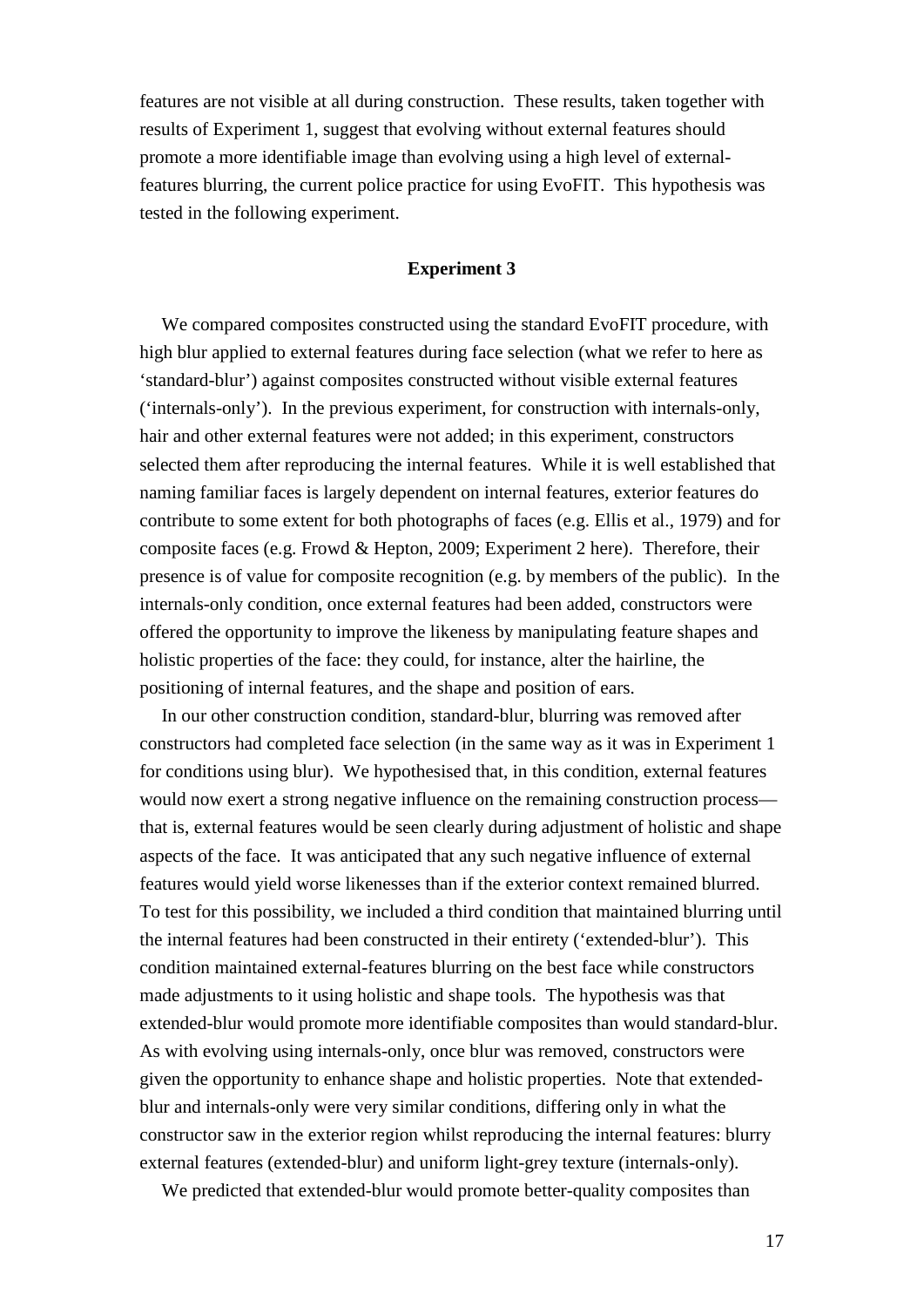standard-blur, but that best overall performance would emerge from face construction in the internals-only condition, due to the absence of distracting external features.

#### **Stage 1: Face Construction**

#### **Method.**

*Constructors***.** Participants were each paid £5 to construct a composite. They were recruited from staff at two companies in NW England: Taylor Wimpey, Wakefield; and Eliot Gardens, Wigan. Constructors were 15 males and 15 females with an age range from 25 to 55 years ( $M = 36.3$  years,  $SD = 8.4$  years).

*Materials***.** Targets were 10 front-facing, good-quality colour photographs of international-level UK footballers, sourced from the Internet; these identities are listed in Table 3. The photographs were selected on the basis of near-neutral expression, not wearing glasses and being clean-shaven or with only minor stubble. Cropping maintained shoulders as in Experiment 1. They were reproduced in colour as before.

*Design and Procedure*. The basic design and procedure was again the same as in Experiment 1. This time, individual constructors were randomly assigned to construct a single face using standard-blur, extended-blur or internals-only. Each person inspected a target face, randomly selected, after verifying that the face was unfamiliar to them (had anyone recognised their given face, another would have been randomly selected). Each person then described and constructed a composite of it after 22 to 26 hours. For standard-blur, construction followed the same procedure as used in Experiment 1: each constructor initially selected a set of external features, which were then presented highly blurred in the face arrays until completion of face selection. This same procedure was also followed for composites produced using extended-blur, except that the experimenter did not disable external-feature blurring until each constructor reported that the best likeness had been achieved; thereafter, blur was deactivated and shape/holistic tool use offered again (i.e. it was offered for the first time prior to the blur being turned off). In the internals-only condition, external features were not selected until the best likeness had been reached; after adding the external features, shape/holistic tool use was again offered (also for the second time). Example likenesses produced are presented in Figure 4.

#### **Stage 2: Face Evaluation**

#### **Method.**

*Evaluators***.** Forty-eight volunteers were recruited on the basis of being followers of UK international-level football. They were players from the Wigan hockey team, Wigan, and staff from Taylor Wimpey, Wakefield. There were 44 males and 4 females and their age ranged from 18 to 60 years ( $M = 28.5$  years,  $SD = 11.7$  years).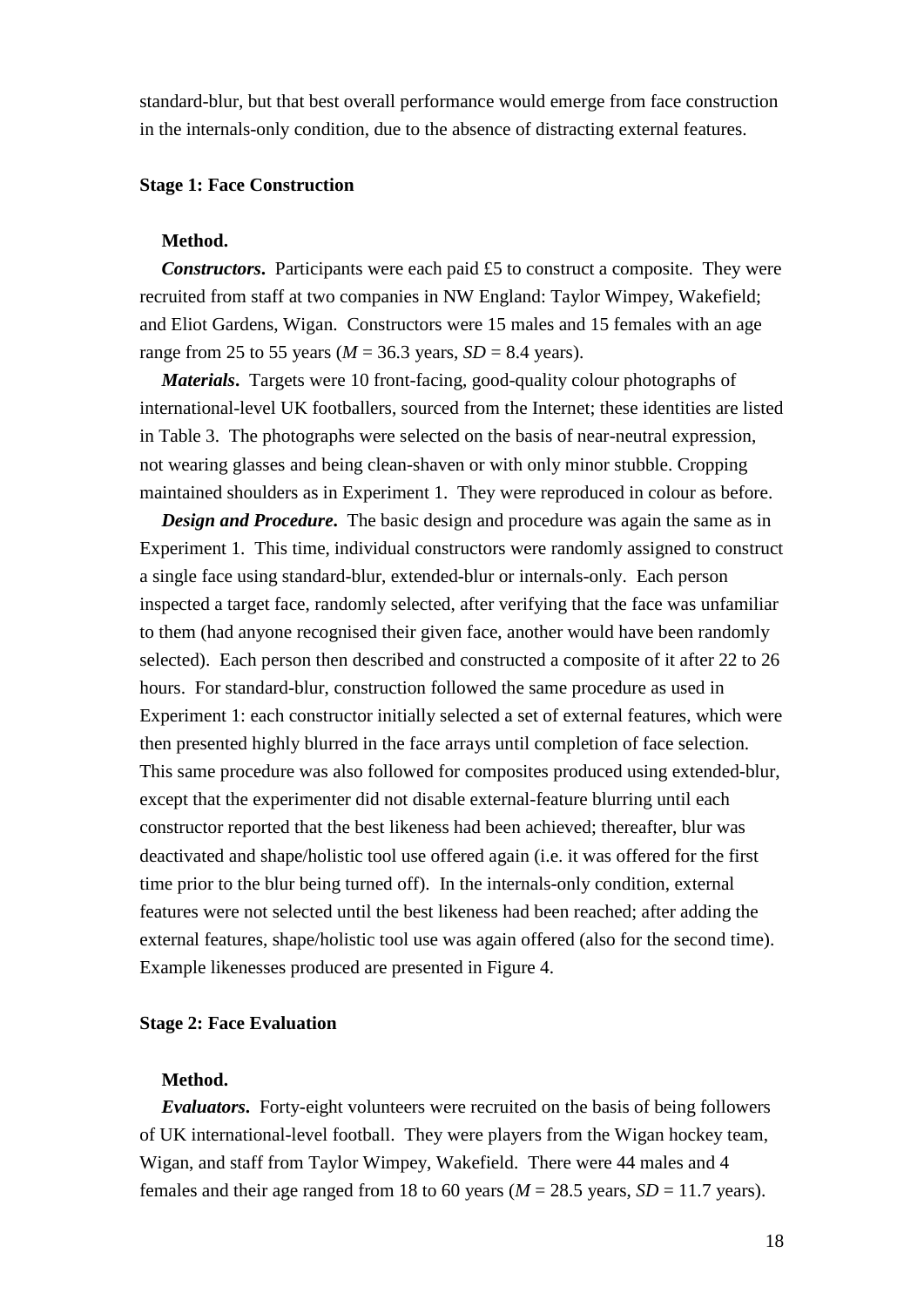*Materials***.** In the previous naming paradigms**,** participants attempting to recognise the composites knew the identities well (i.e. target naming was about 90% correct). For naming of composites from police investigations, members of the public are unlikely to have such familiarity with offenders. So, to make the current naming task more realistic, four 'filler' items were included in the composite set shown to participant-evaluators. This reduces evaluators' ability to make an identification by process of elimination from the somewhat limited pool of international footballers: they know that some composites are not of footballers and so have to make a more active identification. These filler items were randomly generated from EvoFIT; they were faces selected (by the first author) from the first generation to appear visually similar to the footballer targets. All were given a short, contemporary hairstyle typically worn by these athletes. Composites and target photographs were printed as previously.

#### Figure 4 about here

*Design and Procedure***.** In the two experiments described previously, evaluators inspected all of the composites produced during Stage 1. This within-subjects design has good experimental power, but repeating identities while presenting items can inflate naming levels as a result of inter-item cueing—that is, a good quality composite can act as a prompt for another composite of the same identity. In the current experiment, we adopted the more realistic stance of naming *without* repeated identities; also, as described in the Materials, the realistic element was extended to include four additional filler composites that were not of footballer targets.

We implemented a between-subjects design: each evaluator was randomly allocated to one construction condition (normal-blur, extended-blur or internals-only), in which they were asked to name a set of composites. Each person also saw the same four filler composites mixed in randomly among the true composites. At the start, the experimenter explained that some of the composites to-be-seen were based on UK international football players, and the task was to name as many of these identities as possible. Otherwise, the procedure for composite and target naming was the same as that described previously.

#### **Results.**

Evaluators were very familiar with the target photographs: correct naming by condition ranged from 90.6% to 93.8%. The design of this composite naming study is between-subjects for condition (normal blur, extended blur and internals-only); it differs from the above, which were within-subjects (note that this is not to be confused with the *analysis* of naming data, which is within-subjects by-items in all experiments). For the current design, we must therefore be careful to guard against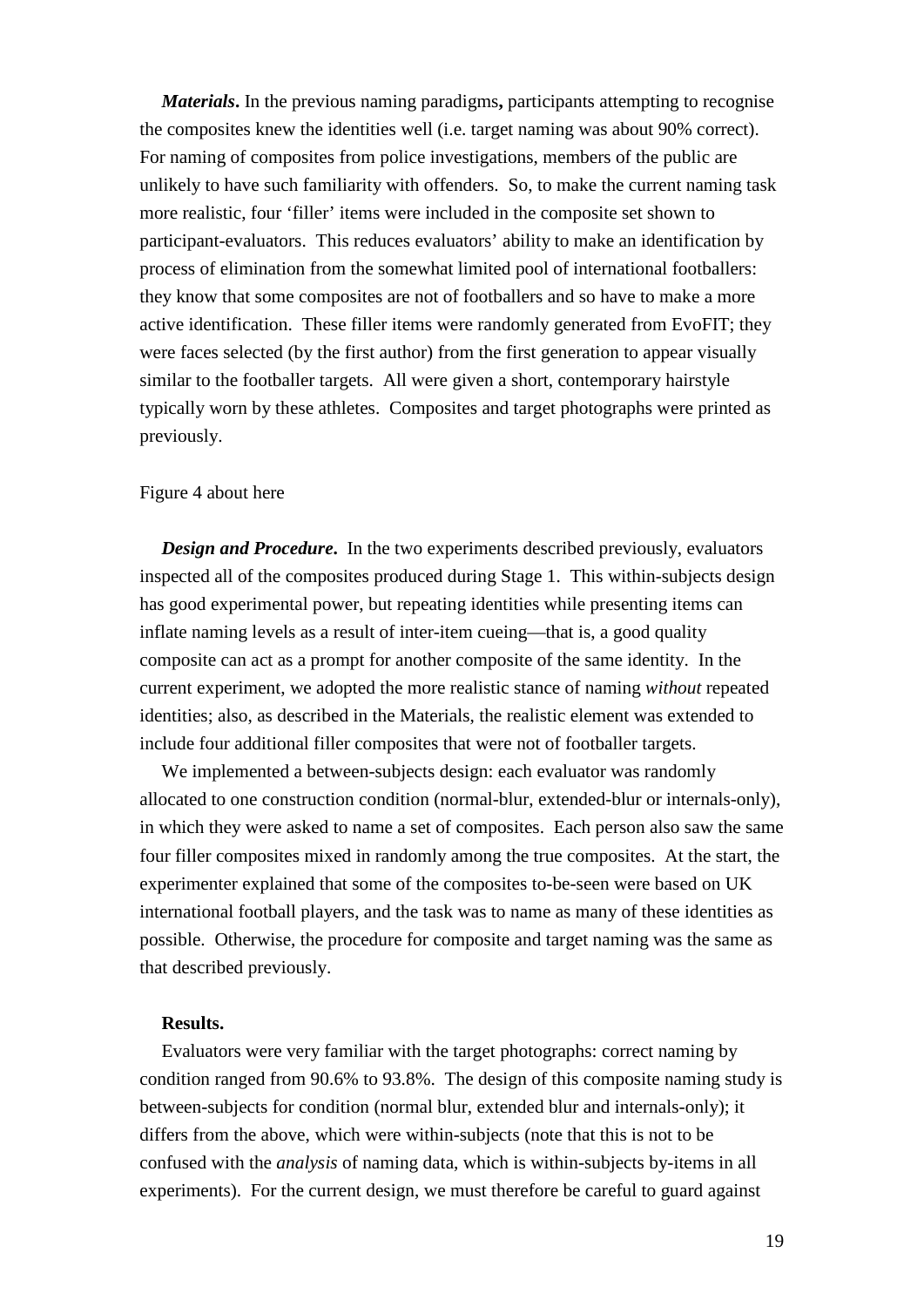chance sampling differences in target naming influencing composite naming, and so so used a different measure here, 'conditional' naming—as advised by Frowd, Carson, Ness, Richardson, et al. (2005). So, after calculating naming accuracy scores, conditional scores were calculated by dividing the number of times a (non-filler) composite was named correctly by the number of times its respective target was named correctly. Table 3 shows these adjusted mean scores as percentages. Internals-only construction recovered the most identifiable faces, followed by extended-blur and then normal-blur.

#### Table 3 about here

A one-factor repeated-measures ANOVA revealed a significant effect of externalfeatures type on conditional naming scores  $[F(2,18) = 5.6, p = .013, W > 0.9, \eta_p^2 =$ .38]. One-tailed simple contrasts revealed that both extended-blur ( $p = .049$ ,  $d = 0.7$ ) and internal-only  $(p = .003, d = 1.3)$  conditions produced superior composites to normal-blur. A one-tailed paired-samples *t* test comparing extended-blur and internals-only was not significant  $[t(9) = 1.7, p = .12]$ .

The percentage of composites named incorrectly was similar for normal-blur  $(M =$ 28.1%, *SD* = 4.4%) and for extended-blur ( $M = 24.4$ %, *SD* = 17.0%), but both of these conditions yielded somewhat higher levels of misnaming than when composites were constructed with internals-only  $(M = 17.5\%, SD = 10.5\%)$ ; recall that lower levels of incorrect naming indicate more accurate likenesses. ANOVA produced a result that was not significant  $[F(2,18) = 3.3, p = .060, W = 0.52, \eta_p^2 = .27]$ . Simple contrasts (planned, two-tailed) revealed no significant difference between and normaland extended-blur  $(p = .51)$ , but significantly fewer incorrect names were produced for internals-only than for normal-blur construction ( $p = .012$ ,  $d = 1.2$ ). (Inferential statistics were not run between extended-blur and internals-only given that the ANOVA had yielded a non-significant result.)

We evaluated names offered for filler composites across conditions (or booklets). Recall that the same four unfamiliar faces appeared in each booklet; any name given for these items is, by definition, incorrect. Overall mean foil naming was 34.9%, but the range of means by condition was very small  $(MD = 1.6\%)$  [ $F < 0.1$ ], indicating that evaluators' willingness to offer any name varied little by construction condition.

#### **Discussion.**

In this experiment, we followed-up on the results of our first two experiments, which suggested that constructing composites without any external features produces more identifiable faces than when external features are presented with high blur during face selection. That work was extended here, with the internals-only condition leading to higher correct and lower incorrect naming than in the normal-blur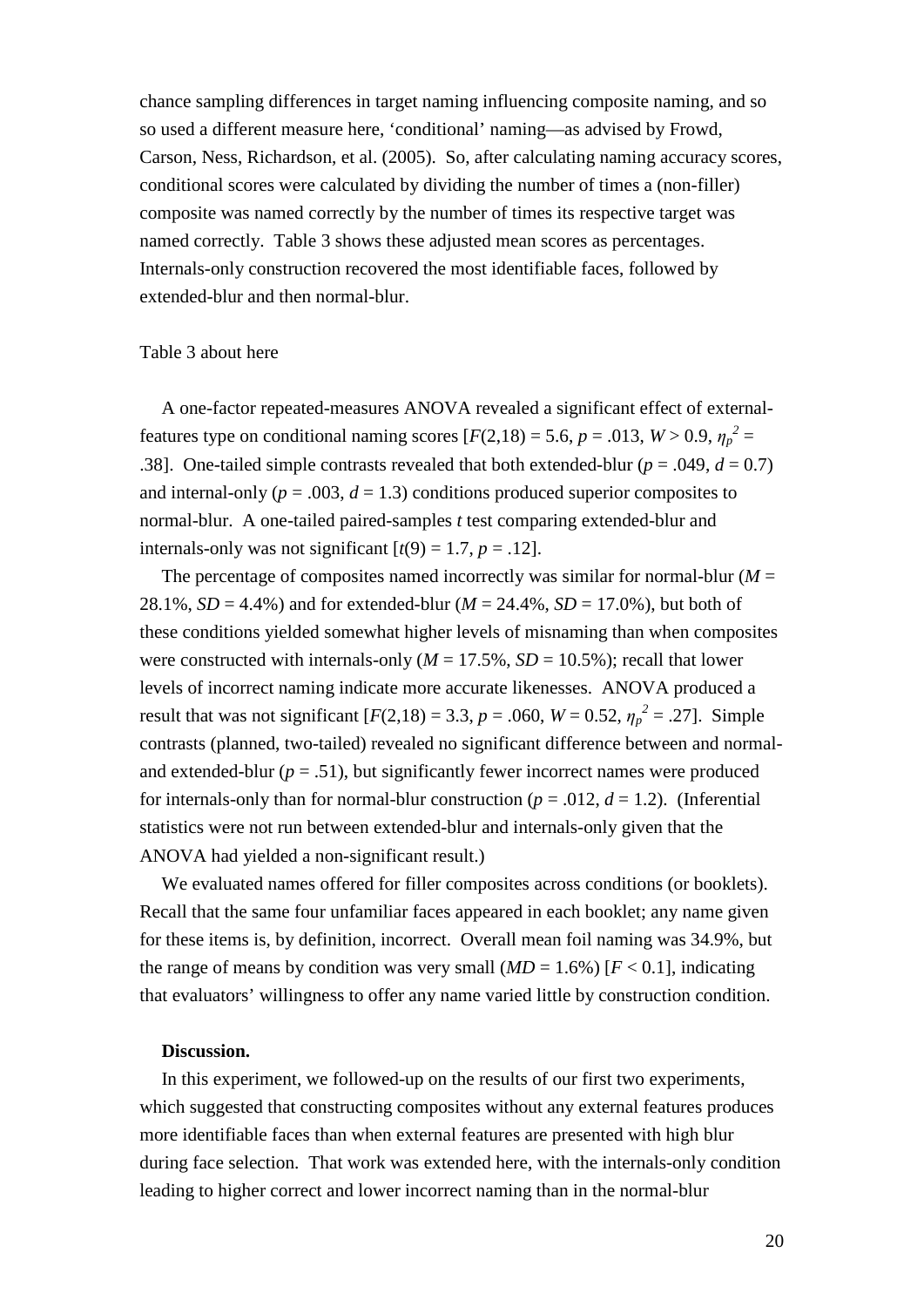condition. This study also lent support to our suggestion that prolonging blurring until later in the construction process would further reduce the negative impact of external features and promote more identifiable likenesses, relative to when blur was disabled mid-session. So, while the internals-only method did not promote reliably more correct composite naming than for extended-blur, this condition did result in significantly fewer incorrect names from its composites, suggesting overall superiority for construction by internals-only.

#### **General Discussion**

Recovering facial memories is of theoretical interest in understanding how we access stored memories, but is also, if done accurately, of forensic value to police investigations. This paper focused on the role played by external features when constructing faces using a modern 'evolving' system, EvoFIT, and sought to resolve a 'tension' between two competing explanations—namely that, during face construction, external features constitute either a useful retrieval cue, or a distraction.

The first experiment demonstrated that progressively decreasing the visual presence of the external features by increasing the Gaussian blur applied to them promoted construction of progressively better-named images. Therefore, external features do not appear to have a useful function for face construction with EvoFIT. Experiment 2 varied the accuracy (similar hair to exact hair) and extent (exact hair to exact hair-and-shoulders) of external features available to composite constructors, and found that composite naming increased correspondingly, but not as much as when external features were masked throughout construction. This result further highlights the negative role played by external features: reducing their mismatch with a target face yields better-quality composites; also that, even when exactly matching the target, external features still interfere since masking them from the arrays improves composite quality (relative to the other conditions when external features were seen). This experiment also demonstrated that presenting hair exactly as seen in the photograph helps evaluators to name the relevant identity, but there was no additional gain when exact shoulders were also shown. In Experiment 3, masking external features until the end of face construction led to more identifiable composites relative to the previous method of blurring external features during the initial face-selection stage; we also found an advantage for extending the 'high' level of blur until the final stage of the process, indicating that external features also negatively impact use of holistic (ageing, weight, health, etc.) and feature-manipulation tools.

Overall, then, the contribution of the work is a cohesive argument demonstrating the negative influence of external features for face construction with EvoFIT, and a better way to evolve a face—by constructing internal features, in their entirety, in the absence of external features.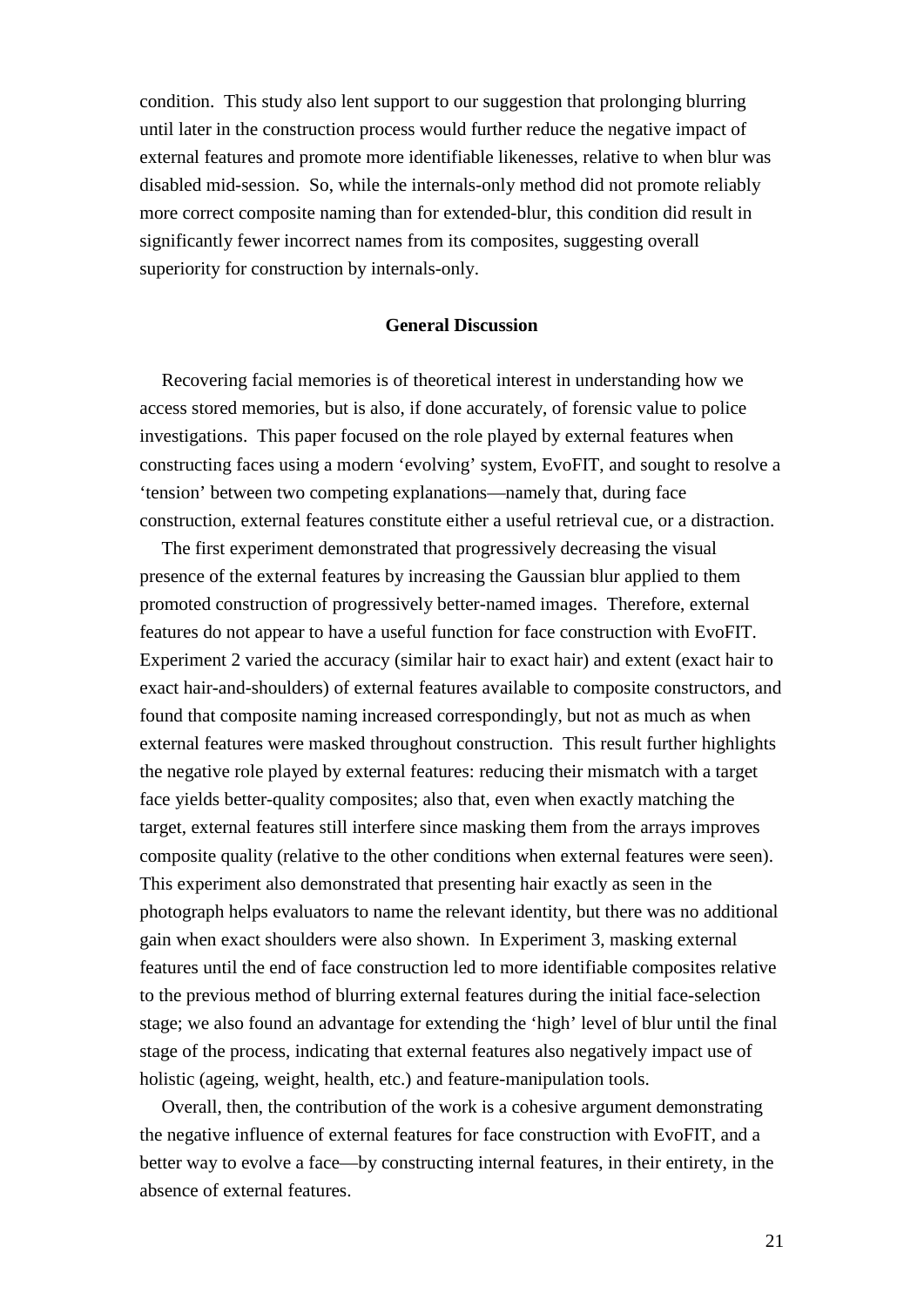#### **Theoretical Account**

Unfamiliar face recognition is facilitated by the exterior facial context (e.g. Cutler et al., 1986; Ellis et al., 1979; Memon & Bruce, 1983; Sporer, 1993). Aspects of a probe face that overlap with those seen at encoding provide retrieval cues that serve to improve the accuracy of unfamiliar face recognition—a paradigm sometimes referred to as encoding specificity (Tulving & Thomson, 1973). Examples include head pose, facial expression, background context, clothing and hair. Face recognition is a holistic process, in which individual features and relational properties of the face influence each other (e.g. Davies & Christie, 1982; Tanaka & Farah, 1993).

In an attempt to produce a superior interface to human memory, modern methods of face construction are modelled on important components of recognition processes. Constructors are now presented with arrays of complete faces, with the properties of each face matching those of the target—for example, faces appear within the appropriate age range (for EvoFIT, within  $\pm 5$  years). The task involves repeatedly selecting whole faces from arrays, with 'breeding'. The resulting face is assumed to have attained a likeness sufficient for enhancement by holistic-type manipulations such as changing perceived age, weight and masculinity (Frowd, Bruce, McIntyre, et al., 2006)—but changes to feature shape, position or both are also possible, although such requests tend not to alter the face greatly (Frowd, Pitchford, et al., 2010).

Since the internal features of a face are the most valuable for recognition (e.g. Ellis et al., 1979; Frowd, Bruce, McIntyre, et al., 2007; Frowd, Skelton, et al., 2011), EvoFIT models the construction process further by blurring external features during face selection, with the aim of promoting better construction of internal features. The results of research here and elsewhere (Frowd, Park, et al., 2008; Frowd, Pitchford, et al., 2010) have shown that this aim was vindicated: our current work demonstrates that, far from being a useful retrieval cue, external features are a distraction. How, then, do we square our findings for face construction with established research that external features are a *useful* retrieval cue for face recognition?

It is worth noting that face construction is different to face recognition. While both tasks visually match facial information to memory, the former involves imperfect representations (e.g. Frowd, Bruce, Ross, McIntyre, & Hancock, 2007). With composite construction, faces are selected that have differing degrees of error to a target; to complicate this issue, different parts of the face are likely to be inaccurate by differing degrees and, for EvoFIT, between one face and another in the presented arrays. To complicate matters further, individual features and their placement on the face provide contextual information that interact with each other (e.g. Davies & Thomson, 1988). Increasing the distance between eyes and mouth, for example, elongates the appearance of a face (Yasuda, 2005): long, bushy hairstyles make a face appear wider than do short styles.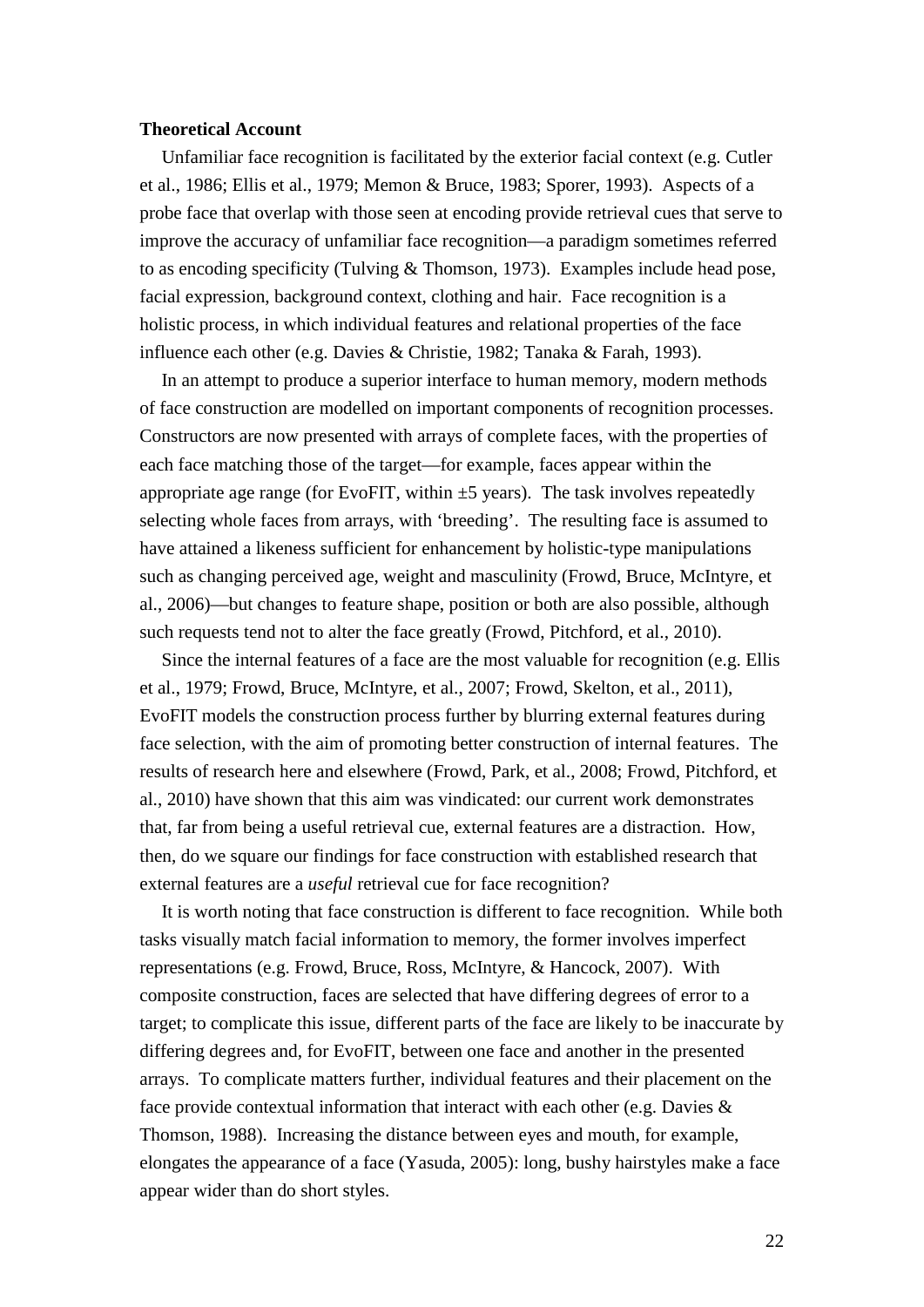Changing between similar hairstyles in face arrays is unlikely to fundamentally change the overall perception of a face, as opposed to when shoulders are added. In preliminary work, the perceptual effect of concealing shoulders was markedly different for different participants, increasing or decreasing face width—readers are invited to try this for themselves by concealing shoulders in Figure 3d. As such, presence of shoulders is likely to reduce perceptual error and thereby increase accuracy of selection in face arrays. The impact of this was seen in Experiment 2: naming of the internal features of the composite vastly increased  $(d = 2.8)$  when exact hair-and-shoulders were shown in the arrays rather than when just exact hair was shown. The experiment also found that naming was not facilitated by presenting images with shoulders present (relative to when exact hair was present), and therefore their impact is relevant to face construction and not to face naming. Other research using non-composite media has found that whole-body information—video footage including shoulders—only slightly modulates recognition of a familiar person (e.g. Burton et al., 1999).

We argue then that concealing shoulders has a detrimental effect at construction, but other factors are at play. Experiment 2 revealed that even with arrays containing highly-accurate external features (exactly-matching hair, ears and shoulders), naming of the resulting composites improved when all external features were omitted in the arrays. Similarly, the same experiment, along with Frowd and Hepton (2009), found that naming markedly improved  $(d = 1.2)$  following only minor changes to hair (from similar to exactly matching in face arrays). So, the mere presence of external features subsequently reduces the identifiability of a composite's constructed internal features.

One plausible explanation is that when external features are visible at initial encoding, users will later attempt to construct them, at the cost of paying attention to internal features: when external features are present, there is simply more information for a constructor to process—in effect, the search space reduces in size when external features are not seen. Reduction of the search-space also occurs, although to a lesser extent, when external features are blurred, and also when this blurring persists until the end of face construction. There is some evidence to support this idea: in Frowd, Park, et al. (2008), constructors were presented with faces that had either a sketch-like or photo-quality appearance. While blurring was used in both conditions, more recognisable images were produced using EvoFIT from the less complex representation. It is also possible that composites produced by a sketch artist, which also tend to contain less detail than photographic composites, are for the same reason more recognisable than those made using feature systems after long delays (Frowd, Carson, Ness, McIntyre, et al., 2005; although, see also Davies & Little, 1990).

The advantage reported here of masking external features may also extend to different face-production systems. The traditional method is to select individual facial features to compose a single face. When doing so, there is a tendency for constructors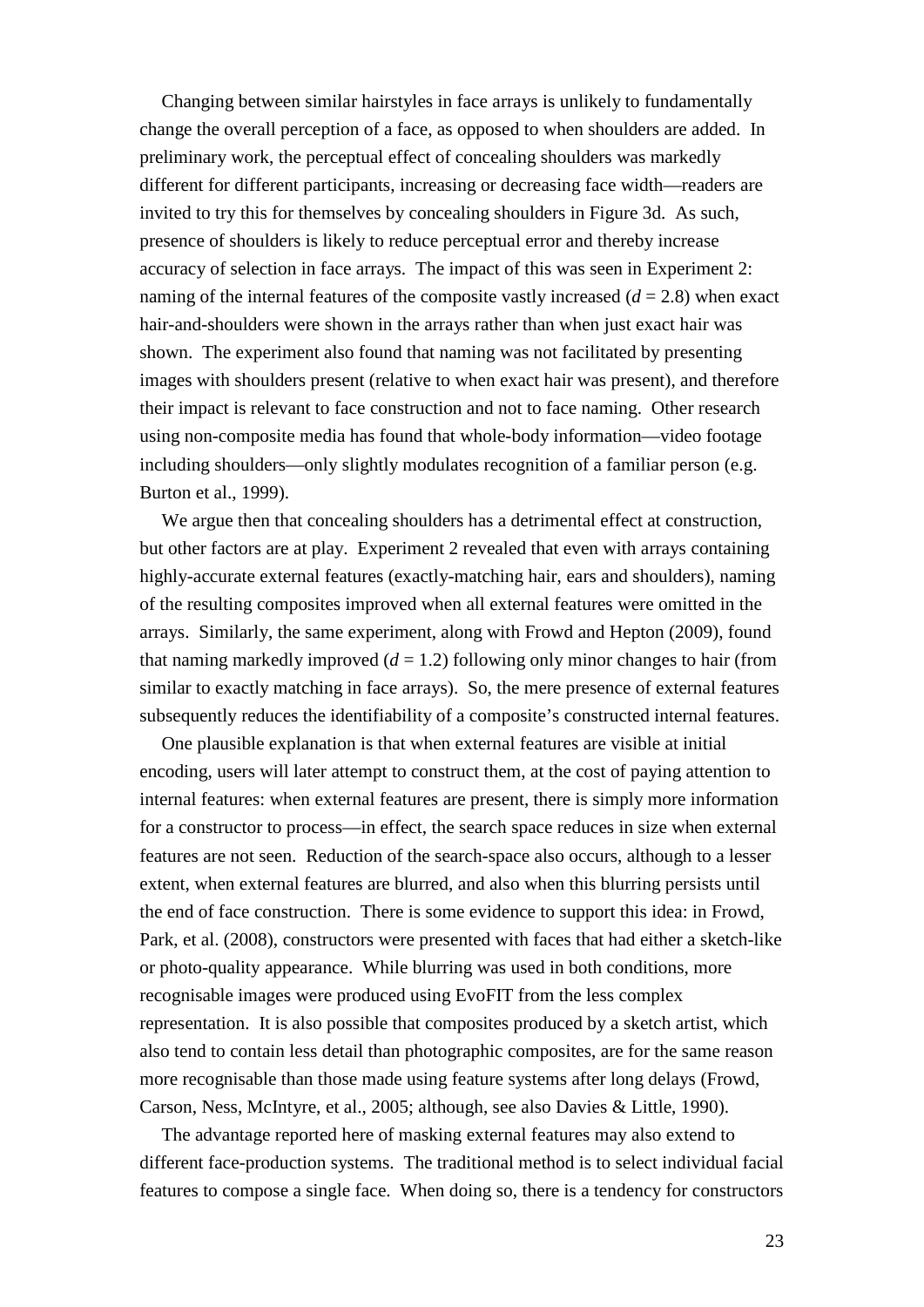to first request selection of hair and face shape (Frowd, Carson, Ness, Richardson, et al., 2005)—two cardinal features of unfamiliar face perception (Ellis, 1986). When using traditional methods of this kind, we would predict that better construction of internal features is more likely if external features are masked (or blurred) at the start, and then selected after finalising the internals. Technology of this type tends to yield poor likenesses if there is more than a few hours delay between seeing the target and making the composite (e.g. Frowd, Carson, Ness, McIntyre, et al., 2005; Frowd, Bruce, Ness, et al., 2007; Frowd, Pitchford, et al., 2010), and so any means of facilitating face construction would be worthwhile. Ongoing research is exploring this issue.

#### **Value of External Features for Composite Naming**

Frowd and Hepton (2009) estimated the contribution to naming of external features by subtracting naming scores from complete and internal-features-only images (as was done here in Experiment 2). Calculated in this way, external features here made the same contribution to the correct naming of composites irrespective of whether the composite was seen with similar or exactly-matching hair (Mean Difference, *MD* = 16%). The contribution of external features remained similar (*MD* = 9%) even when internal-features naming was very poor  $(M = 3\%)$ , suggesting that the extent to which external features contribute to recognition is both consistent and limited. Frowd, Skelton, et al. (2011) used a more direct measure, by presenting participant-evaluators with actual external features of composites, and found naming to be very similar  $(M =$ 13.2%) to Frowd and Hepton; they also found that naming of external features did not change reliably under different methods of face construction (feature or evolving), underscoring the importance of internal features for composite naming.

Calculated in the same way for our first experiment, external features have some contribution to naming  $(MD = 8.5\%)$ , consistent with the above estimates. In Experiment 2, this figure was much higher  $(MD = 40.0\%)$ , which we believe to be a consequence of the wider target age range  $(27 – 52 \text{ years})$  than that used in Experiment 1 (all  $<$  30 years). Simply put, more variable age cues in the external images from Experiment 2—for example, grey, greying or non-grey hair colour, extent of forehead and neck wrinkles—can be more useful for assessing identity than cues available from younger targets (Frowd and Hepton, 2009; Frowd, Skelton, et al., 2011). Also calculated using this 'mean difference' method, while Frowd and Hepton (2009) found no difference in naming when composites' external features included similar and exact hair to the target, the results presented here found exact hair to be a better cue than similar hair, with a large effect size  $(d = 1.2)$ . This is likely to be caused by the same mechanism: our results suggest that composites of older faces provide more valuable cues as to the target's identity. Lastly, we found no reliable difference in naming when composites' external features included exact hair than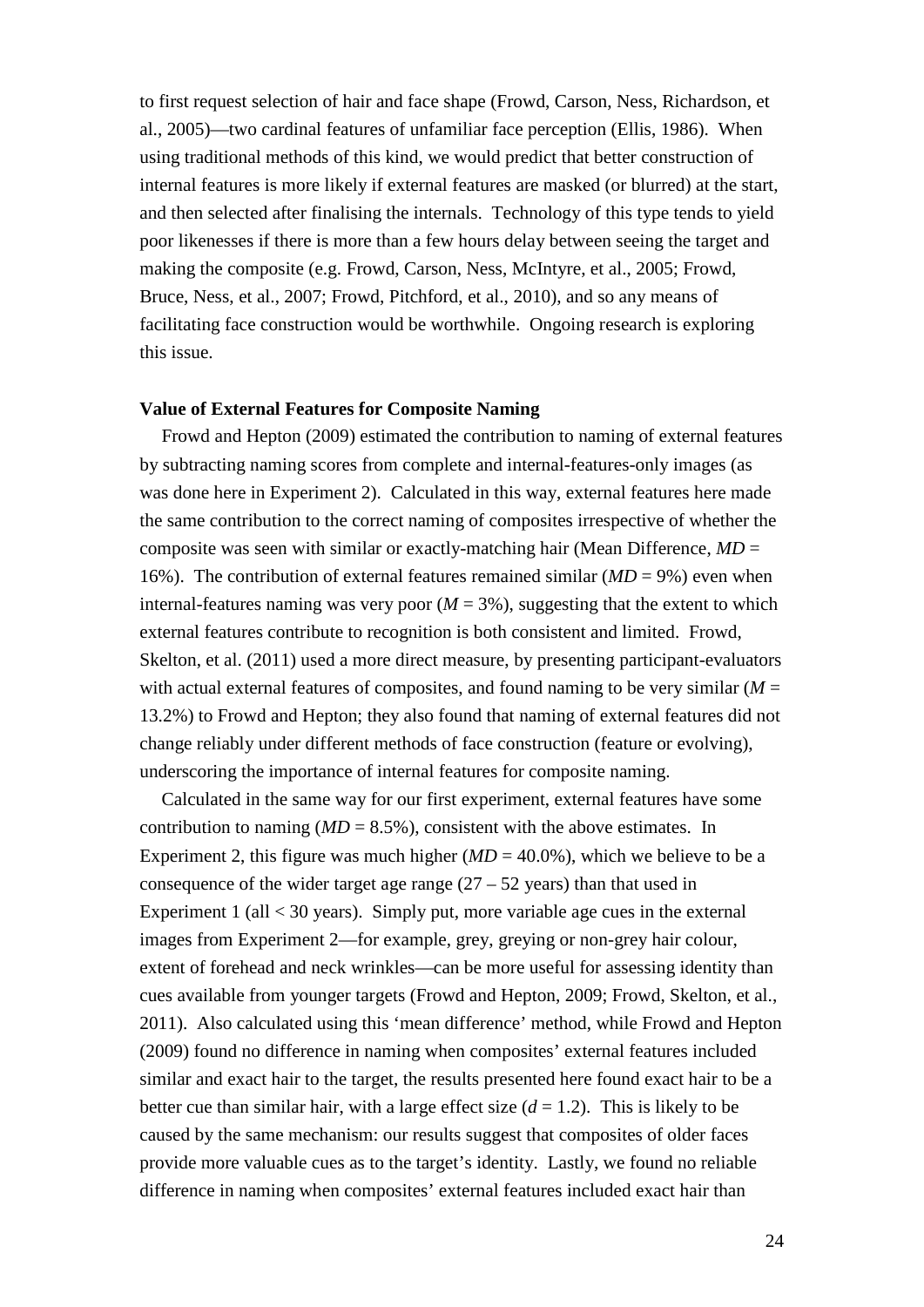when they were presented with exact hair and shoulders. This suggests that any additional cues provided by inclusion of exact shoulders do not present additional value for identification. It may be that people's attire in general is not particularly useful for recognition, or simply that the clothing worn by the targets used here was not sufficiently distinctive to be of value. Future work in this area might usefully provide some pertinent insight, since in the forensic setting, composites are occasionally produced with shoulders included.

#### **Generalisation of Results**

Composite naming scores in Experiment 1 and 2 were fairly high, with overall means in the region of 40% for complete images. This performance level is the likely result of inter-item cueing, since evaluators inspected multiple composite images of the same target identity. However, there were no such repeats in Experiment 3; this experiment also presented filler (unfamiliar target) faces, with the aim of promoting more realistic assessment of composite quality. Composites made under normal-blur were named correctly 22.7% of the time, a success-rate consistent with previous research using similar face-production and -evaluation methods (Frowd, Nelson, et al., 2011: 24.1%; Frowd, Park, et al., 2008, Study 3: 19.8%; Frowd, Pitchford, et al., 2010: 24.5%). Incorrect naming levels are overall comparable (here: 28.1%; ibidem: from 15 to 50%).

These comparable correct-naming results also hint that mode of target presentation is not an important factor—these studies used static photographs (Experiment 3 here; Frowd, Park, et al., 2008; Frowd, Pitchford, et al., 2010) and videos (Frowd, Nelson, et al., 2011). The same conclusion has been reported in a meta-analysis for face construction using Identikit and Photofit systems (Meissner & Brigham, 2001). Similarly, type of target familiarity does not seem to affect composite naming either—they were celebrities (footballers and snooker players) in both Experiment 3 and Frowd, Pitchford, et al. (2010), and personally-familiar (shop assistants and members of a university department) in both Frowd, Nelson, et al. (2011) and Frowd, Park, et al. (2008). This result also applies to feature systems, as evidenced by similar naming levels from studies that have used a short delay-to-construction and a modern feature system, but differ by familiarity type (e.g. Brace et al., 2000; Bruce et al., 2002; Davies et al., 2000; Frowd, Bruce, McIntyre, et al., 2007; Frowd, Carson, Ness, Richardson, et al., 2005).

Relative to normal-blur, the composites constructed in the extended-blur and internals-only conditions reported in Experiment 3 elicited large and very large effects, respectively; either method would therefore appear to be of practical value if used with evolving systems in criminal investigations. Of these two techniques, internals-only is arguably preferable since it appreciably reduces incorrect naming and consequently the number of false leads needing to be followed-up by police. The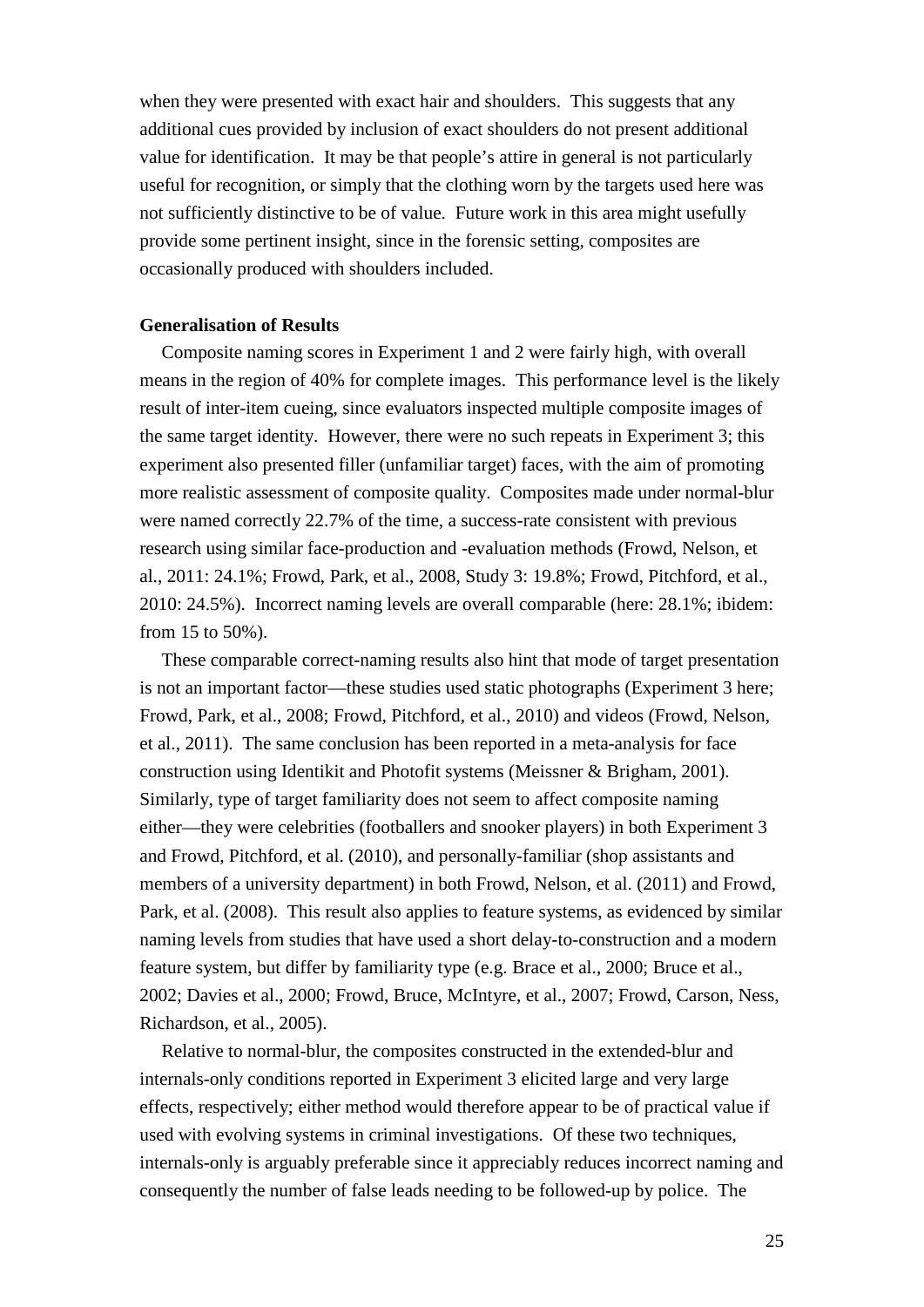internals-only method is currently being field trialled by police forces using EvoFIT in the UK, the US and mainland Europe. Results of the previous field trial indicate that composites can be constructed from EvoFIT which directly lead to the arrest of an offender in 38.5% of criminal investigations (Frowd, Hancock, et al., 2011).

#### **Summary**

Face construction is used by police forces with the aim of detecting people who commit crime. Until recently, performance of face-production systems was poor, principally as the traditional feature-by-feature method used to construct the face is at variance with the whole-face method we naturally use to recognise faces. Recent systems for constructing facial memories now present witnesses and victims of crime with arrays of complete faces for selection, with cycles of breeding, to evolve a face. Here, we assessed the role of external features for producing an identifiable image using one of these newer systems, EvoFIT. It was found that external features are a distracting influence to the person evolving a composite, and that the best procedure is for these exterior features to be omitted until the rest of the face has been constructed. The approach should provide a marked improvement to correct naming of composites for police forces who use this type of technology, thereby promoting much better identification of police suspects; there is also the potential that the technique will generalise to more traditional methods of face construction (esp. feature and sketch systems), similarly benefitting police forces who continue to use older technology.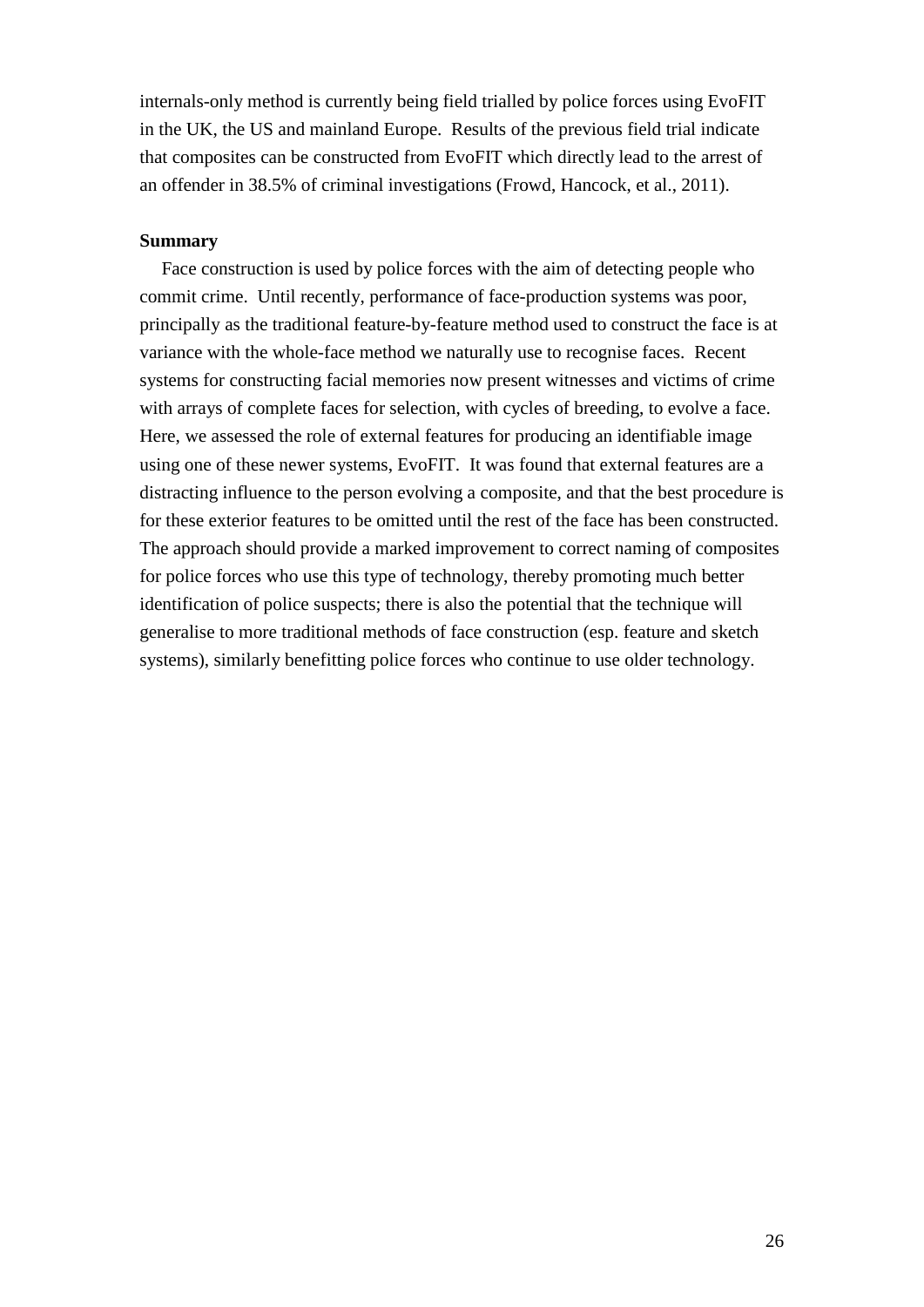#### **References**

- Andrews, T.J., Davies-Thompson, J., Kingstone, A., & Young, A.W. (2010). Internal and external features of the face are represented holistically in face-selective regions of visual cortex. *Journal of Neuroscience*, 30, 3544–3552. doi:10.1523/ jneurosci.4863-09.2010
- Berman, G.L., & Cutler, B.L. (1998). The influence of processing instructions at encoding and retrieval on face recognition accuracy. *Psychology, Crime & Law*, 4, 89-106. doi:10.1080/10683169808401751 Brace, N., Pike, G., & Kemp, R. (2000). Investigating E-FIT using famous faces. In A. Czerederecka, T. Jaskiewicz-Obydzinska & J. Wojcikiewicz (Eds.). *Forensic Psychology and Law* (pp. 272-276). Krakow: Institute of Forensic Research Publishers.
- Bruce, V. (1982). Changing faces: Visual and non-visual coding processes in face recognition. *British Journal of Psychology*, 73, 105-116. doi:10.1111/j.2044- 8295.1982.tb01795.x
- Bruce, V. (1986). Influences of familiarity on the processing of faces. *Perception*, 15, 387-397. doi:10.1068/P150387
- Bruce, V., Henderson, Z., Greenwood, K., Hancock, P.J.B., Burton, A.M., & Miller, P. (1999). Verification of face identities from images captured on video. *Journal of Experimental Psychology: Applied*, 5, 339 360. doi:10.1037/1076-898X.5.4.339
- Bruce, V., Ness, H., Hancock, P.J.B, Newman, C., & Rarity, J. (2002). Four heads are better than one. Combining face composites yields improvements in face likeness. *Journal of Applied Psychology*, 87, 894-902. doi:10.1037/0021-9010.87.5.894
- Bruck, M., Cavanagh, P., & Ceci, S. J. (1991). Fortysomething: Recognizing faces at ones 25th reunion. *Memory & Cognition*, 19, 221–228. doi:10.3758/BF03211146
- Burton, A.M., Wilson, S., Cowan, M., & Bruce, V. (1999). Face recognition in poor quality video: evidence from security surveillance. *Psychological Science*, 10, 243-248. doi:10.1111/1467-9280.00144
- Campbell, R., Coleman, M., Walker, J., Benson, P. J., Wallace, S., Michelotti, J., & Baron-Cohen, S. (1999). When does the inner-face advantage in familiar face recognition arise and why? *Visual Cognition*, 6, 197-216. doi:10.1080/713756807
- Costen, N. P., Parker, D. M., & Craw, I. (1996). Effects of high-pass and low-pass spatial filtering on face identification. *Perception and Psychophysics*, 58, 602– 612. doi:10.3758/BF03213093
- Craw, I., & Cameron, P. (1991). Parameterising images for recognition and reconstruction. *Proceedings of the British Machine Vision Conference*, Proceedings of the British Machine Vision Conference (pp-367-370). Springer Verlag: London.
- Cutler, B.L., Penrod, S.D., & Martens, T.K. (1987). Improving the reliability of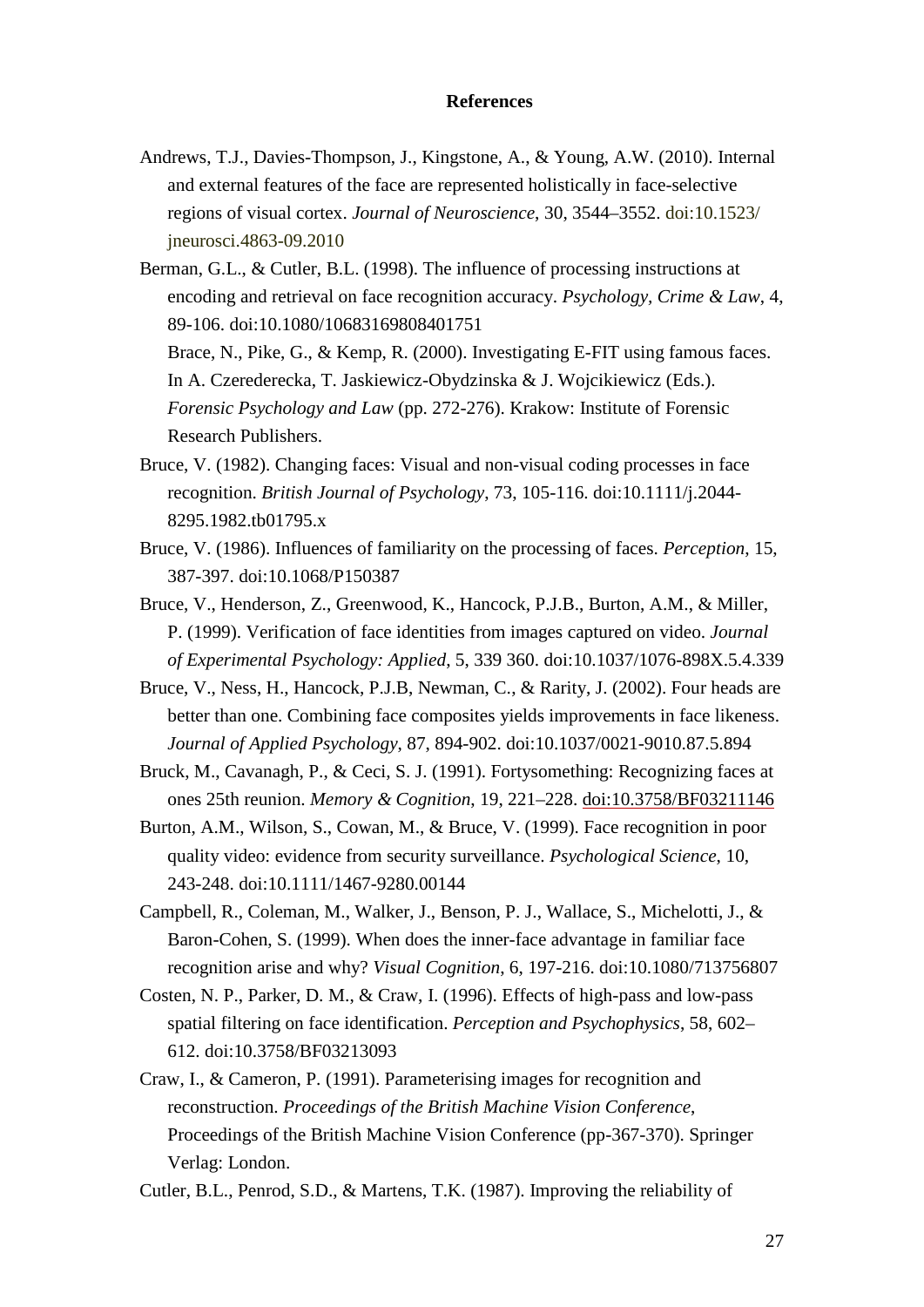eyewitness identifications: Putting context into context. *Journal of Applied Psychology*, 72, 629-637. doi:10.1037/0021-9010.72.4.629

- Cutler, B.L., Penrod, S.D., O'Rourke, T.E., & Martens, T.K. (1986). Unconfounding the effects of contextual cues on eyewitness identification accuracy. *International Journal of Applied Social Psychology*, 2, 113-134.
- Davies, G.M., & Christie, D. (1982). Face recall: an examination of some factors limiting composite production accuracy. *Journal of Applied Psychology*, 67, 103- 109. doi:10.1037/0021-9010.67.1.103
- Davies, G.M., & Little, M. (1990). Drawing on memory: Exploring the expertise of a police artist. *Medical Science and the Law*, 30, 345-354.
- Davies, G.M., & Milne, A. (1982). Recognizing faces in and out of context. *Current Psychological Research*, 2, 235-246. doi:10.1007/BF02684516
- Davies, G.M., Shepherd, J., & Ellis, H. (1978). Remembering faces: acknowledging our limitations. *Journal of Forensic Science*, 18, 19-24. doi:10.1016/S0015- 7368(78)71178-3
- Davies, G.M., & Thomson, D.M. (1988). *Memory in context: context in memory*. London: Wiley.
- Davies, G.M., van der Willik, P., & Morrison, L.J. (2000). Facial Composite Production: A Comparison of Mechanical and Computer-Driven Systems. *Journal of Applied Psychology*, 85, 119-124. [doi:10.1037//0021-9010.85.1.119](http://dx.doi.org/10.1037%2F%2F0021-9010.85.1.119)
- de Haan, E.H.F., & Hay, D. (1986). The matching of famous and unknown faces, given either the internal or external features: A study on patients with unilateral brain lesions. In H.D. Ellis, M.A. Jeeves, F. Newcombe, & A. Young (Eds), *Aspects of face processing* (pp. 302-309). Dordrecht: Martinus Nijhoff.
- Ellis, H.D. (1986). Face recall: A psychological perspective. *Human Learning*, 5, 1-8.
- Ellis, H.D., Shepherd, J.W., & Davies, G.M. (1979). Identification of familiar and unfamiliar faces from internal and external features: some implications for theories of face recognition. *Perception*, 8, 431-439. [doi:10.1068/p080431](http://dx.doi.org/10.1068%2Fp080431)
- Ellis, H.D., Shepherd, J.W., & Davies, G.M. (1980). The deterioration of verbal descriptions of faces over different delay intervals. *Journal of Police Science and Administration*, 8, 101-106.
- Endo, M., Takahashi, K., & Maruyama, K. (1984). Effects of observer's attitude on the familiarity of faces: using the difference in cue value between central and peripheral facial elements as an index of familiarity. *Tohoku Psychologica Folia*, 43, 23-34.
- Faul, F., Erdfelder, E., Lang, A.G., & Buchner, A. (2007). G\*Power 3: A flexible statistical power analysis program for the social, behavioural, and biomedical Sciences. *Behavior Research Methods*, 39, 175-191.
- Frowd, C.D. (in press). Facial recall and computer composites. In C. Wilkinson and C. Rynn (Eds.) *Facial identification*.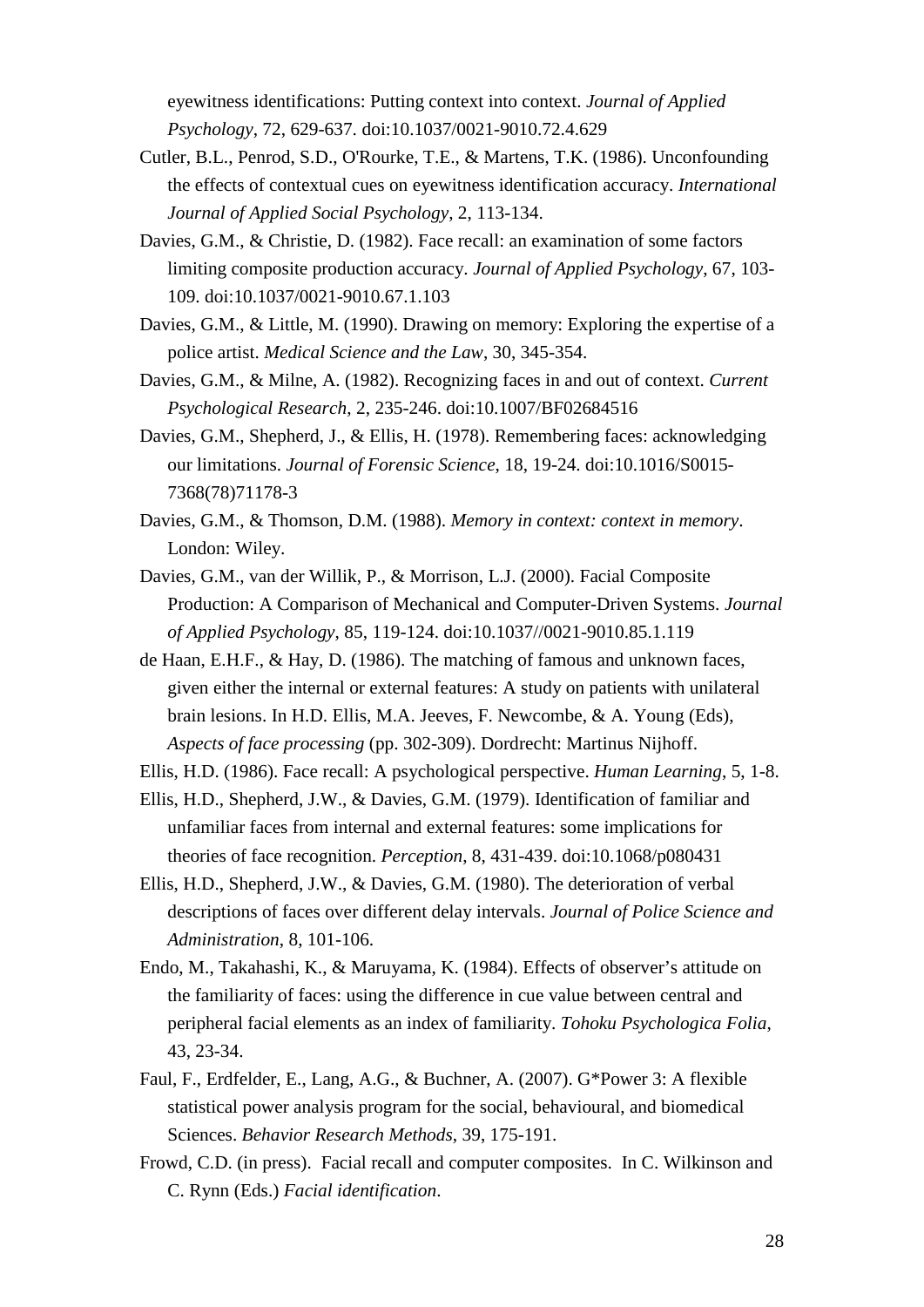- Frowd, C.D., Bruce, V., & Hancock, P.J.B. (2008). Changing the face of criminal identification. *The Psychologist*, 21, 670-672.
- Frowd, C.D., Bruce, V., McIntyre, A., & Hancock, P.J.B. (2007). The relative importance of external and internal features of facial composites. *British Journal of Psychology*, 98, 61-77. doi:10.1348/000712606x104481
- Frowd, C.D., Bruce, V., McIntyre, A., Ross, D., Fields, S., Plenderleith, Y., & Hancock, P.J.B. (2006). Implementing holistic dimensions for a facial composite system. *Journal of Multimedia*, 1, 42-51. [doi:10.4304/JMM.1.3.42-51](http://dx.doi.org/10.4304%2Fjmm.1.3.42-51)
- Frowd, C.D., Bruce, V., Ness, H., Bowie, L., Thomson-Bogner, C., Paterson, J., McIntyre, A., & Hancock, P.J.B. (2007). Parallel approaches to composite production. *Ergonomics*, 50, 562-585. [doi:10.1080/00140130601154855](http://dx.doi.org/10.1080%2F00140130601154855)
- Frowd, C.D., Bruce, V., Plenderleith, Y., & Hancock, P.J.B. (2006). Improving target identification using pairs of composite faces constructed by the same person. *IEE Conference on Crime and Security* (pp. 386-395). London:IET. [doi:10.1049/ic:20060341](http://dx.doi.org/10.1049%2Fic%3A20060341)
- Frowd, C.D., Bruce, V., Ross, D., McIntyre, A., & Hancock, P.J.B. (2007). An application of caricature: how to improve the recognition of facial composites. *Visual Cognition*, 15, 1-31. doi:10.1080/13506280601058951.
- Frowd, C.D., Bruce, V., Smith, A., & Hancock, P.J.B. (2008). Improving the quality of facial composites using a holistic cognitive interview. *Journal of Experimental Psychology: Applied*, 14, 276-287. [doi:10.1037/1076-898X.14.3.276](http://dx.doi.org/10.1037%2F1076-898X.14.3.276)
- Frowd, C.D., Carson, D., Ness, H., McQuiston, D., Richardson, J., Baldwin, H., & Hancock, P.J.B. (2005). Contemporary Composite Techniques: the impact of a forensically-relevant target delay. *Legal & Criminological Psychology*, 10, 63-81. [doi:10.1348/135532504X15358](http://dx.doi.org/10.1348%2F135532504X15358)
- Frowd, C.D., Carson, D., Ness, H., Richardson, J., Morrison, L., McLanaghan, S., & Hancock, P.J.B. (2005). A forensically valid comparison of facial composite systems. *Psychology, Crime & Law*, 11, 33-52. [doi:10.1080/10683160310001634313](http://dx.doi.org/10.1080%2F10683160310001634313)
- Frowd, C.D., & Fields, S. (in press). Verbal overshadowing interference with facial composite production. *British Journal of Psychology*.
- Frowd, C.D., Hancock, P.J.B., Bruce, V., Skelton, F.C., Atherton, C., Nelson, L., et al. (2011). Catching more offenders with EvoFIT facial composites: lab research and police field trials. *Global Journal of Human Social Science*, 11, 46-58.
- Frowd, C.D., Hancock, P.J.B., & Carson, D. (2004). EvoFIT: A holistic, evolutionary facial imaging technique for creating composites. *ACM Transactions on Applied Psychology (TAP)*, 1, 1-21. [doi:10.1145/1008722.1008725](http://dx.doi.org/10.1145%2F1008722.1008725)
- Frowd, C.D., & Hepton, G. (2009). The benefit of hair for the construction of facial composite images. *British Journal of Forensic Practice*, 11, 15-25.
- Frowd, C.D., Nelson, L., Skelton F.C., Noyce, R., Heard, P., Henry, J., Morgan, D.,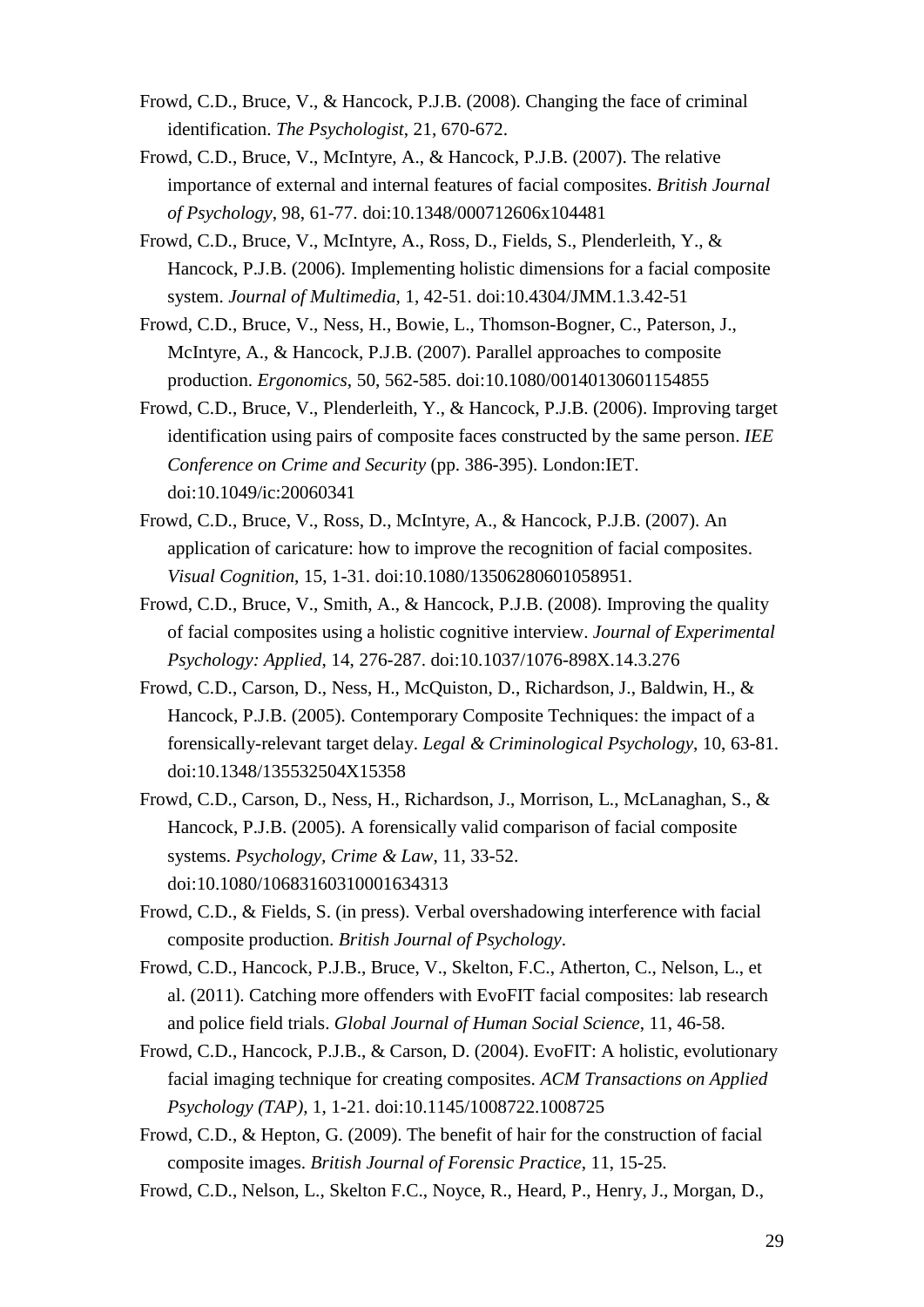Fields, S., McIntyre, A., & Hancock, P.J.B. (2011). *Interviewing techniques for Darwinian facial composite systems*. Manuscript submitted for publication.

- Frowd, C.D., Park., J., McIntyre, A., Bruce, V., Pitchford, M., Fields, S., Kenirons, M. & Hancock, P.J.B. (2008). Effecting an improvement to the fitness function. How to evolve a more identifiable face. In A. Stoica, T. Arslan, D. Howard, T. Higuchi, and A. El-Rayis (Eds.) *2008 ECSIS Symposium on Bio-inspired, Learning, and Intelligent Systems for Security* (pp. 3-10). NJ: CPS. (Edinburgh).
- Frowd, C.D., Pitchford, M., Bruce, V., Jackson, S., Hepton, G., Greenall, M., McIntyre, A.H., & Hancock, P.J.B. (2010). The psychology of face construction: giving evolution a helping hand. *Applied Cognitive Psychology*. doi: 10.1002/acp.1662
- Frowd, C.D., Skelton F.C., Butt, N., Hassan, A., & Fields, S. (2011). *Familiarity effects in the construction of facial composite images using software systems. Manuscript submitted for publication.*
- Gibson, S.J., Solomon, C.J., Maylin, M.I.S, & Clark, C. (2009). New methodology in facial composite construction: from theory to practice. *International Journal of Electronic Security and Digital Forensics*, 2, 156-168. [doi:10.1504/IJESDF.2009.024900](http://dx.doi.org/10.1504%2FIJESDF.2009.024900)
- Hancock, P.J.B. (2000). Evolving faces from principal components. *Behavior Research Methods, Instruments and Computers*, 32-2, 327-333. [doi:10.3758/BF03207802](http://dx.doi.org/10.3758%2FBF03207802)
- Hancock, P.J.B., Bruce, V., & Burton, A.M. (2000). Recognition of unfamiliar faces. *Trends in Cognitive Sciences*, 4-9, 330-337. [doi:10.1016/S1364-6613\(00\)01519-9](http://dx.doi.org/10.1016%2FS1364-6613%2800%2901519-9)
- Hill, H., & Bruce, V. (1996). Effects of lighting on the perception of facial surfaces. *Journal of Experimental Psychology: Human Perception and Performance*, 22, 986-1004. [doi:10.1037//0096-1523.22.4.986](http://dx.doi.org/10.1037%2F%2F0096-1523.22.4.986)
- Hole, G.J. (1994). Configurational factors in the perception of unfamiliar faces. *Perception*, 23, 65-74.
- Hole, G.J., George, P.A., Eaves, K., & Rasek, A. (2002). Effects of geometric distortions on face-recognition performance. *Perception*, 31, 1221-1240. [doi:10.1068/p3252](http://dx.doi.org/10.1068%2Fp3252)
- Homa, D. Haver, B., & Schwartz, T. (1976). Perceptibility of schematic face stimuli: Evidence for a perceptual Gestalt. *Memory & Cognition*, 4, 176-185. [doi:10.3758/BF03213162](http://dx.doi.org/10.3758%2FBF03213162)
- Jeong, T., Kim, Y., & Lee, C. (2010). No-reference image-quality metric based on blur radius and visual blockiness. *Optical Engineering*, 49, 45001-45009.
- Johnston, R.A., & Edmonds, A.J. (2009). Familiar and unfamiliar face recognition: A review. *Memory*, 17, 577-596. [doi:10.1080/09658210902976969](http://dx.doi.org/10.1080%2F09658210902976969)
- Lander, K., Bruce, V., & Hill, H. (2001). Evaluating the effectiveness of pixelation and blurring on masking the identity of familiar faces. *Applied Cognitive*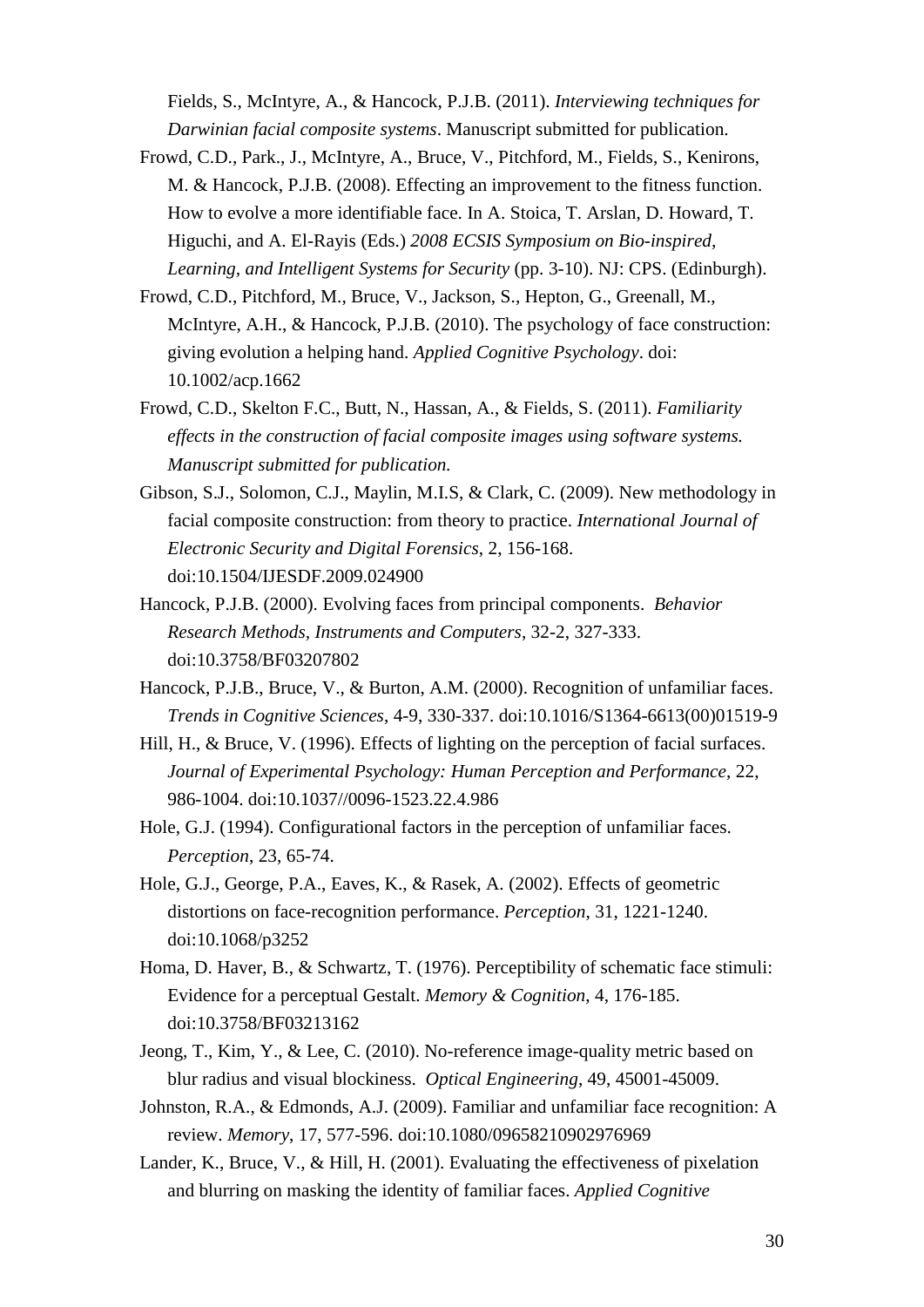*Psychology*, 15, 101-116. [doi:10.1002/1099-0720\(200101/02\)15:1<101::AID-](http://dx.doi.org/10.1002%2F1099-0720%28200101%2F02%2915%3A1%3C101%3A%3AAID-ACP697%3E3.0.CO%3B2-7)[ACP697>3.0.CO;2-7](http://dx.doi.org/10.1002%2F1099-0720%28200101%2F02%2915%3A1%3C101%3A%3AAID-ACP697%3E3.0.CO%3B2-7)

- Lander, K., Christie, F., & Bruce, V. (1999). The role of movement in the recognition of famous faces. *Memory & Cognition*, 27, 974-985.
- Leder, H., & Carbon, C.C. (2006). Face-specific configural processing of relational Information. *British Journal of Psychology*, 97, 19-29. [doi:10.1348/000712605X54794](http://dx.doi.org/10.1348%2F000712605X54794)
- Lee, K.J., & Perrett, D.I. (2000). Manipulation of colour and shape information and its consequence upon recognition and best-likeness judgments. *Perception*, 29, 1291-1312. doi:10.1068/p2792
- Lewis, M.B. (2004). Face-space-R: towards a unified account of face recognition. *Visual Cognition*, 11, 29-69. [doi:10.1080/13506280344000194](http://dx.doi.org/10.1080%2F13506280344000194)
- Macrae, C.N., & Lewis, H.L. (2002). Do I know you? Processing orientation and face recognition. *Psychological Science*, 13, 194-196. doi:10.1111/1467-9280.00436
- Meissner, C.A. & Brigham, J.C. (2001). A meta-analysis of the verbal overshadowing effect in face identification. *Applied Cognitive Psychology*, 15, 603-616. [doi:10.1002/acp.728](http://dx.doi.org/10.1002%2Facp.728)
- Meissner, C.A., Sporer, S.L., & Susa, K.J. (2008). A theoretical review and metaanalysis of the description-identification relationship in memory for faces. *European Journal of Cognitive Psychology*, 20, 414-455. [doi:10.1080/09541440701728581](http://dx.doi.org/10.1080%2F09541440701728581)
- Memon, A., & Bruce, V. (1983). The effects of encoding strategy and context change on face recognition. *Human Learning*, 2, 313-326.
- Mitchell, M. (1996). *An introduction to genetic algorithms*. MIT.
- Shapiro, P. N., & Penrod, S.D. (1986). Meta-analysis of facial identification rates. *Psychological Bulletin*, 100, 139-156. [doi:10.1037//0033-2909.100.2.139](http://dx.doi.org/10.1037%2F%2F0033-2909.100.2.139)
- Skelton, F.C., Frowd, C.D., & Speers, K.E. (2011). Context effects in the construction of facial composite images. Manuscript submitted for publication.
- Sporer, S.L. (1991). Deep-deeper-deepest. *Journal of Experimental Psychology: Learning, Memory & Cognition*, 17, 323-333. [doi:10.1037//0278-7393.17.2.323](http://dx.doi.org/10.1037%2F%2F0278-7393.17.2.323)
- Sporer, S.L. (1993). Clothing as a contextual cue in face recognition. *German Journal of Psychology*, 17, 183-199. doi:10.1037/0278-7393.17.2.323
- Tanaka, J.W., & Farah, M.J. (1993). Parts and wholes in face recognition. *Quarterly Journal of Experimental Psychology: Human Experimental Psychology*, 46A, 225-245. [doi:10.1080/713756795](http://dx.doi.org/10.1080%2F713756795)
- Tanaka, J.W., & Sengco, J.A. (1997). Features and their configuration in face recognition. *Memory & Cognition*. 25, 583-592. [doi:10.3758/BF03211301](http://dx.doi.org/10.3758%2FBF03211301)
- Thomas, S.M., & Jordan, T.R. (2002). Determining the influence of gaussian blurring on inversion effects with talking faces. *Perception & Psychophysics*, 64, 932-944. [doi:10.3758/BF03196797](http://dx.doi.org/10.3758%2FBF03196797)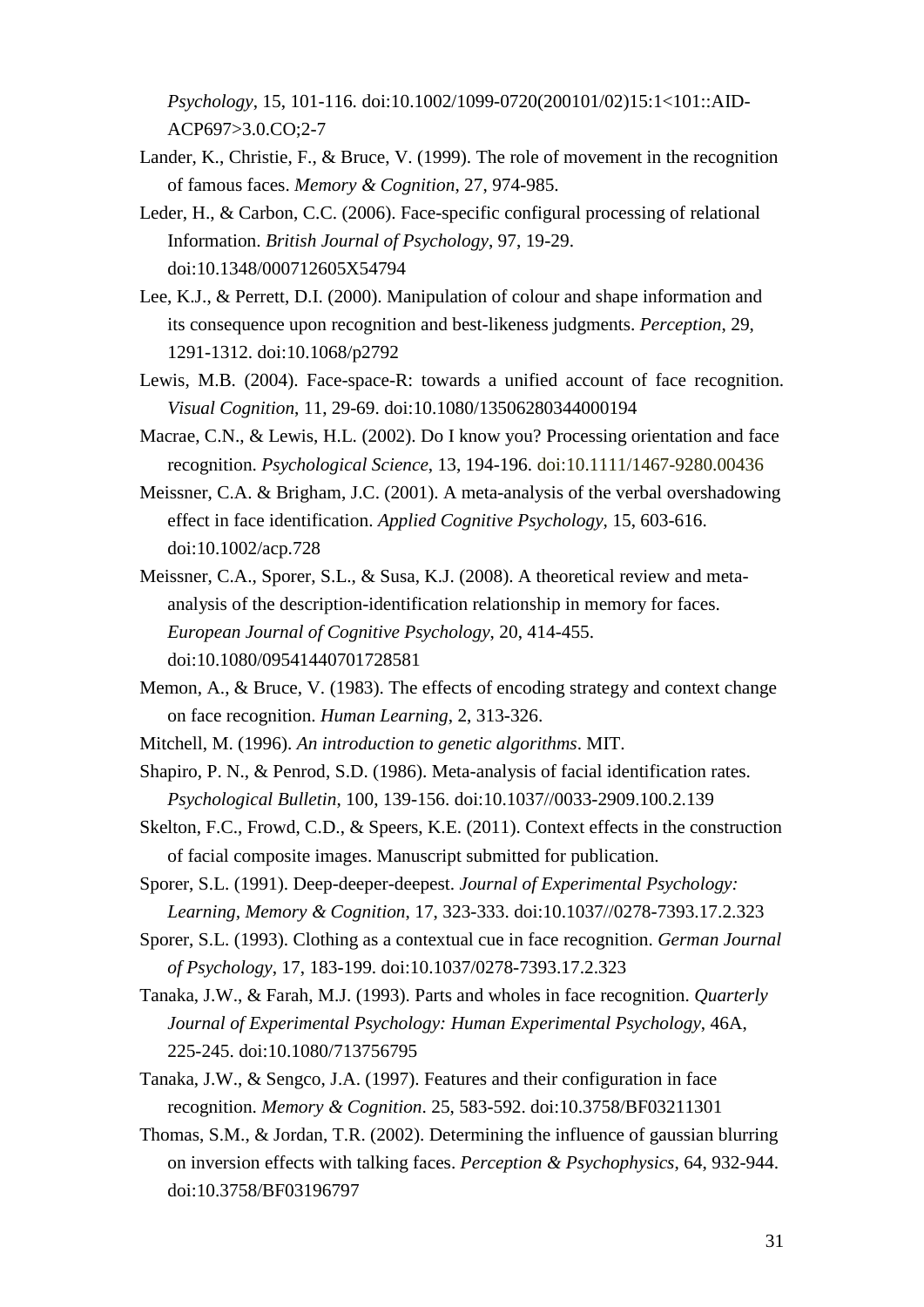- Thompson, P. (1980) The Thatcher illusion. *Perception*, 9, 483-484. doi:10.1068/p090483
- Tredoux, C.G., Nunez, D.T., Oxtoby, O., & Prag, B. (2006). An evaluation of ID: an eigenface based construction system. *South African Computer Journal*, 37, 1-9.
- Tulving, E., & Thomson, D.M. (1973). Encoding specificity and retrieval processes in episodic memory. *Psychological Review*, 80, 352-373. doi:10.1037/h0020071
- Woodhead, M.M., & Baddeley, A.D. (1981). Individual differences and memory for faces, pictures and words. *Memory and Cognition*, 9, 368-370. [doi:10.3758/BF03197561](http://dx.doi.org/10.3758%2FBF03197561)
- Yasuda, T. (2005). Effects of configural information on face shape perception. *Japanese Journal of Psychology*, 76, 131-138.
- Young, A.W., Hay, D.C., McWeeny, K.H., Flude, B.M., & Ellis, A.W. (1985). Matching familiar and unfamiliar faces on internal and external features. *Perception*, 14, 737-746. [doi:10.1068/p140737](http://dx.doi.org/10.1068%2Fp140737)
- Young, A.W., Hellawell, D., & Hay, D.C. (1987). Configural information in face perception, *Perception*, 16, 747-759. doi:10.1037/0096-1523.26.2.527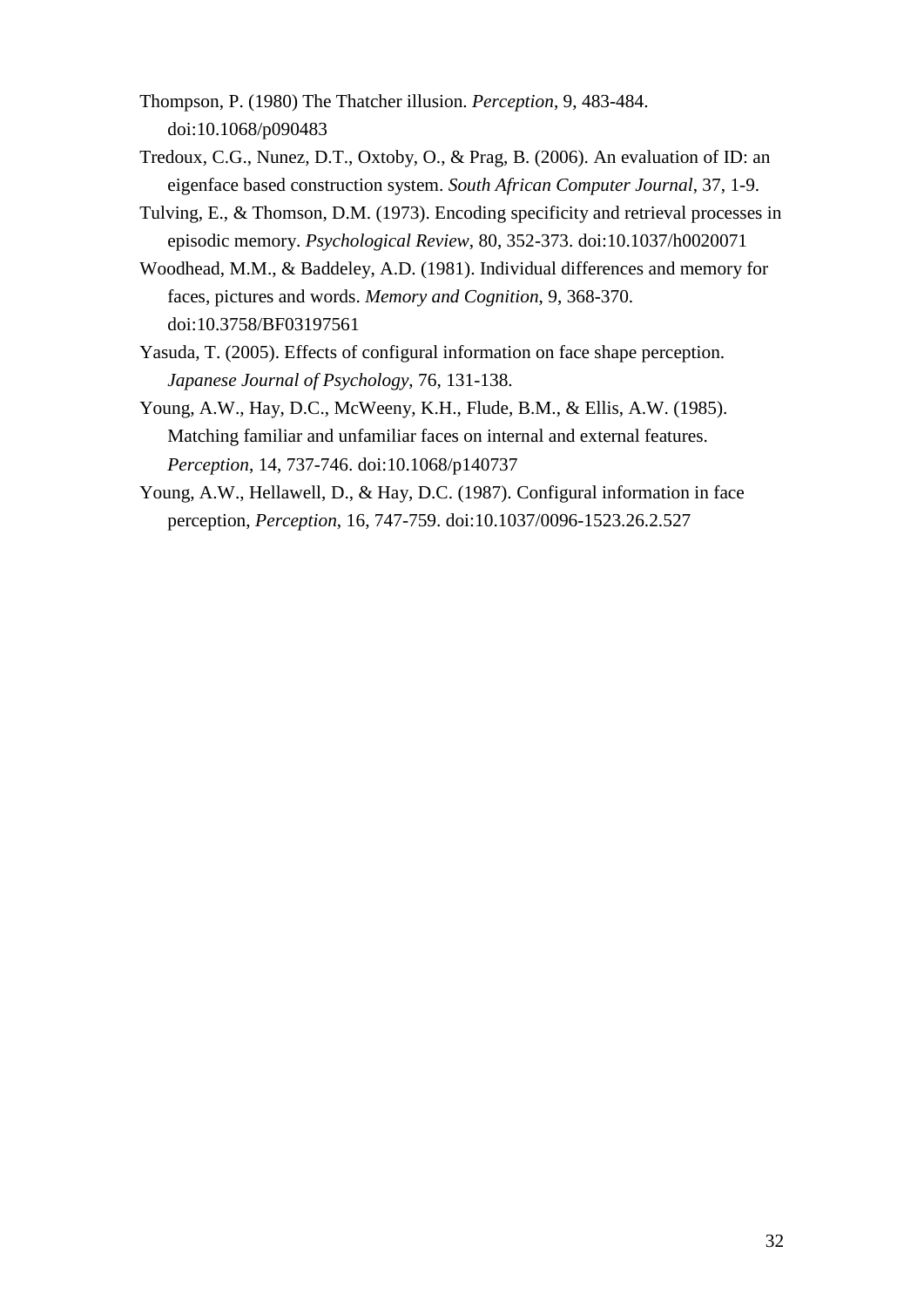#### Figure and table captions

Figure 1. Blurring of external features illustrated on a synthesised face from EvoFIT. The level of Gaussian blur shown (from left to right) is zero (no blur), 4 cycles per f/w (low), 6 cycles per f/w (medium) and 8 cycles per f/w (high). In Experiment 1, participant-constructors constructed a single composite by selecting from arrays of 18 such faces with external features degraded at the same level. See Figure 2 for example composites constructed in this experiment.

Figure 2. Finished composites constructed in Experiment 1. These were produced by participant-constructors selecting from EvoFIT face arrays with one level of externalfeatures blurring: (a) none, (b) low, (c) medium and (d) high. Image (e) is the target photograph shown to the constructors who subsequently constructed these composites (shown in colour in the actual experiment). Images  $(f) - (i)$  show internal features of  $(a) - (d)$ , respectively. Participant-evaluators were asked to name the composites constructed in this experiment (some of which are shown here) either as complete images (top row) or as internal features (bottom row). After naming the composites, they named the target photographs (including the one shown above).

Figure 3. Images produced by individual constructors in Experiment 2 and presented to evaluators to name. They were produced using (a) no external features, or with external features containing (b) similar hair, (c) exact hair or (d) exact hair and shoulders. Image (e) is the target photograph (shown in colour in the experiment) used to construct these composites; its hair, and hair and shoulders, were extracted and presented to constructors for face synthesis in conditions (c) and (d), respectively. Unlike Experiment 1, no blurring was applied to the exterior facial parts during construction.

Figure 4. Example composites of UK footballer, Frank Lampard, produced from constructors in Experiment 3 in conditions of (left to right) normal-blur, extended-blur and internals-only. These and other images produced in each condition (along with four non-target composites) were shown to evaluators to name—the resulting mean naming scores (adjusted for target familiarity) can be seen in Table 3. Note that, unlike Experiment 2, constructors here were allowed to select hair; when doing so for this target, each person independently selected the same style (the constructor using extended-blur then lightened it).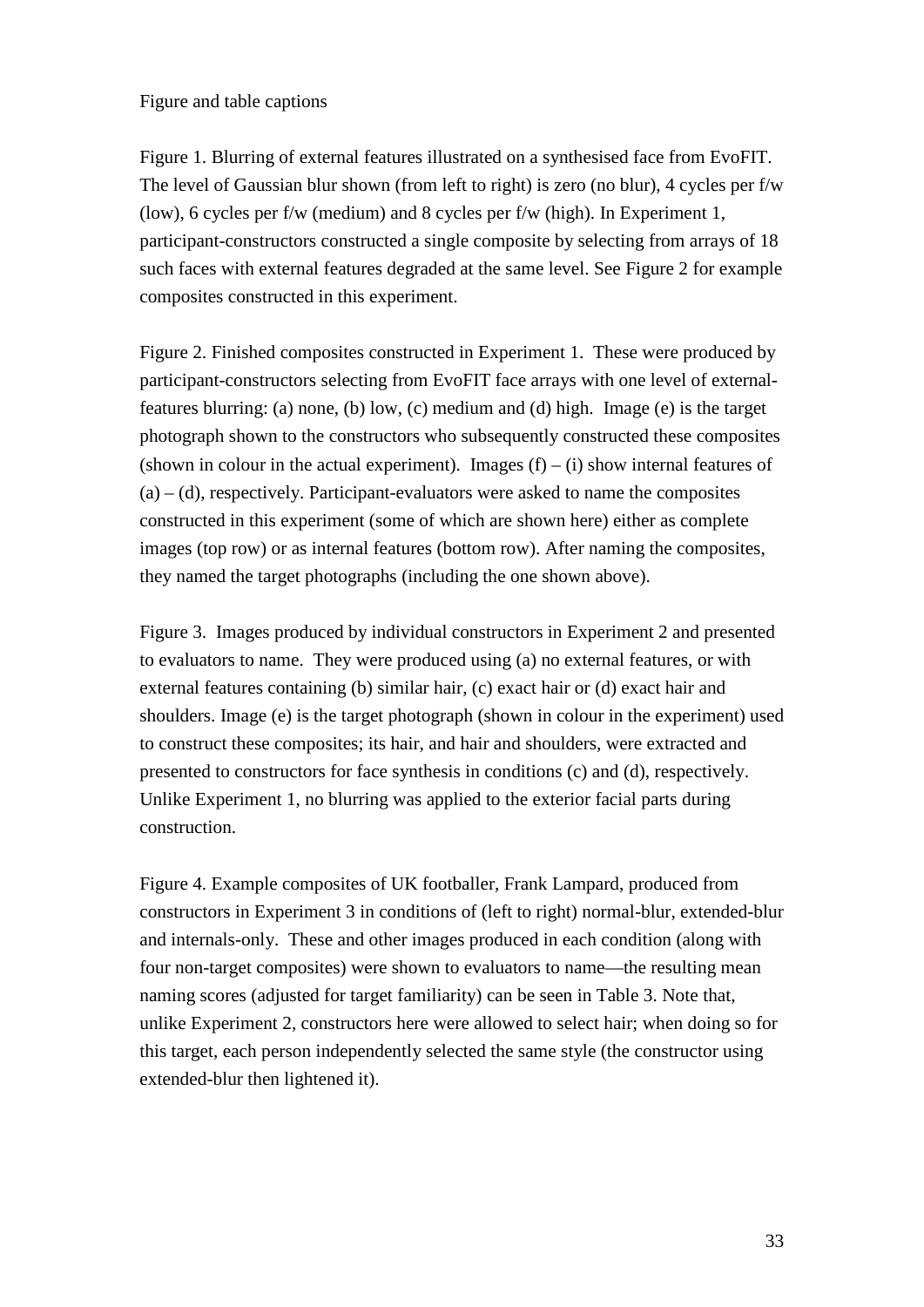Table 1. Percentage of complete and internal-features composites named correctly in Experiment 1, for composites constructed at different levels of external-features blur (none, low, medium or high). Values in parentheses are standard errors of the (byitem) means.

Table 2. Percentage correct naming of composites constructed in Experiment 2 using different types of external features: similar hair, exact hair, exact hair and shoulders, and no external features. For each of these conditions, the table lists naming of the complete face (top row) and naming of just the internal-features region (bottom row). Values in parentheses are standard errors of the (by-item) means.

Table 3. Composite quality following different presentation of external features at construction in Experiment 3. Values shown were calculated by dividing correct naming scores of composites by correct naming scores of targets, with the results expressed as percentages. Values in parentheses are standard errors of the (by-item) means.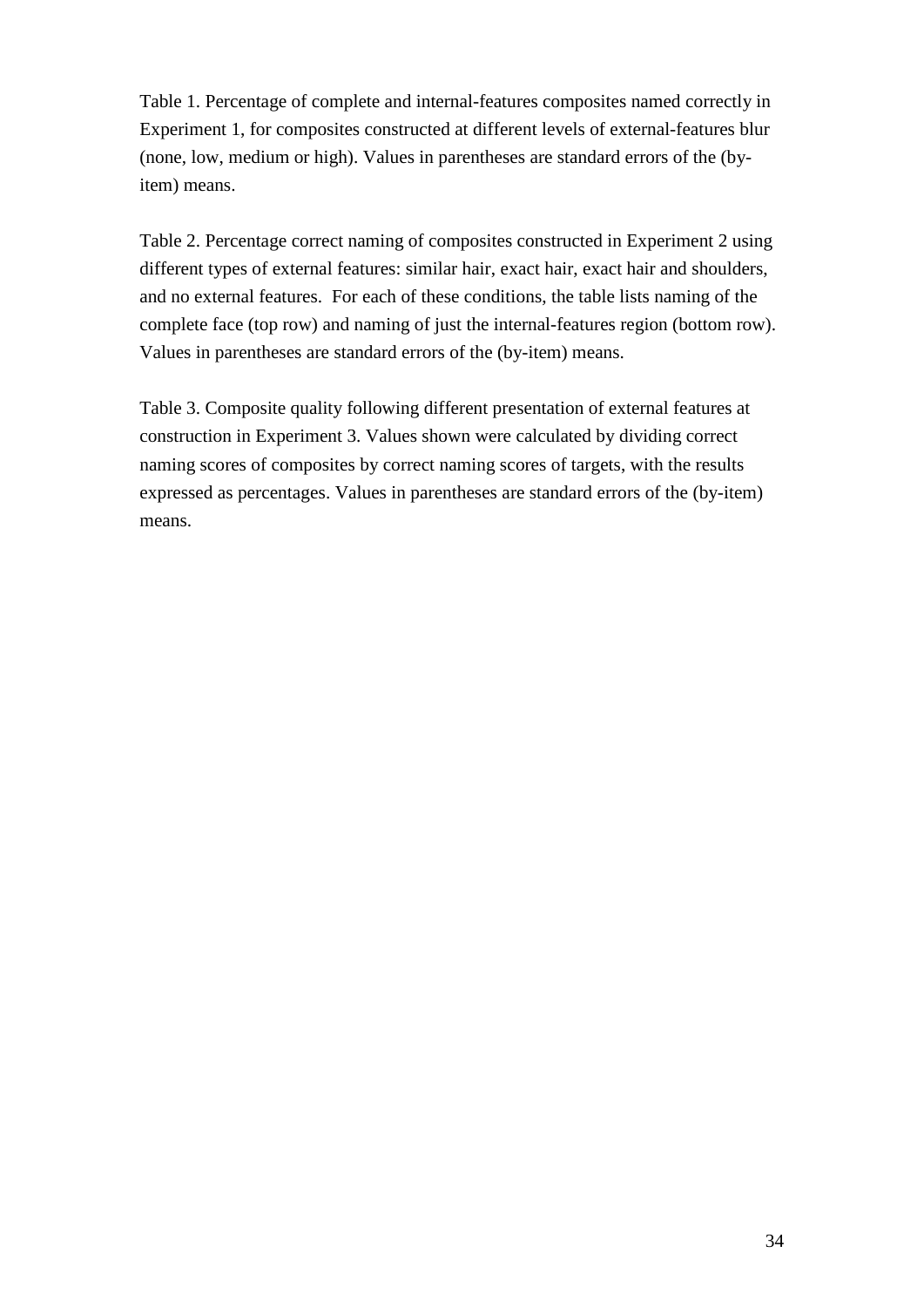### List of figures and tables

Figure 1.

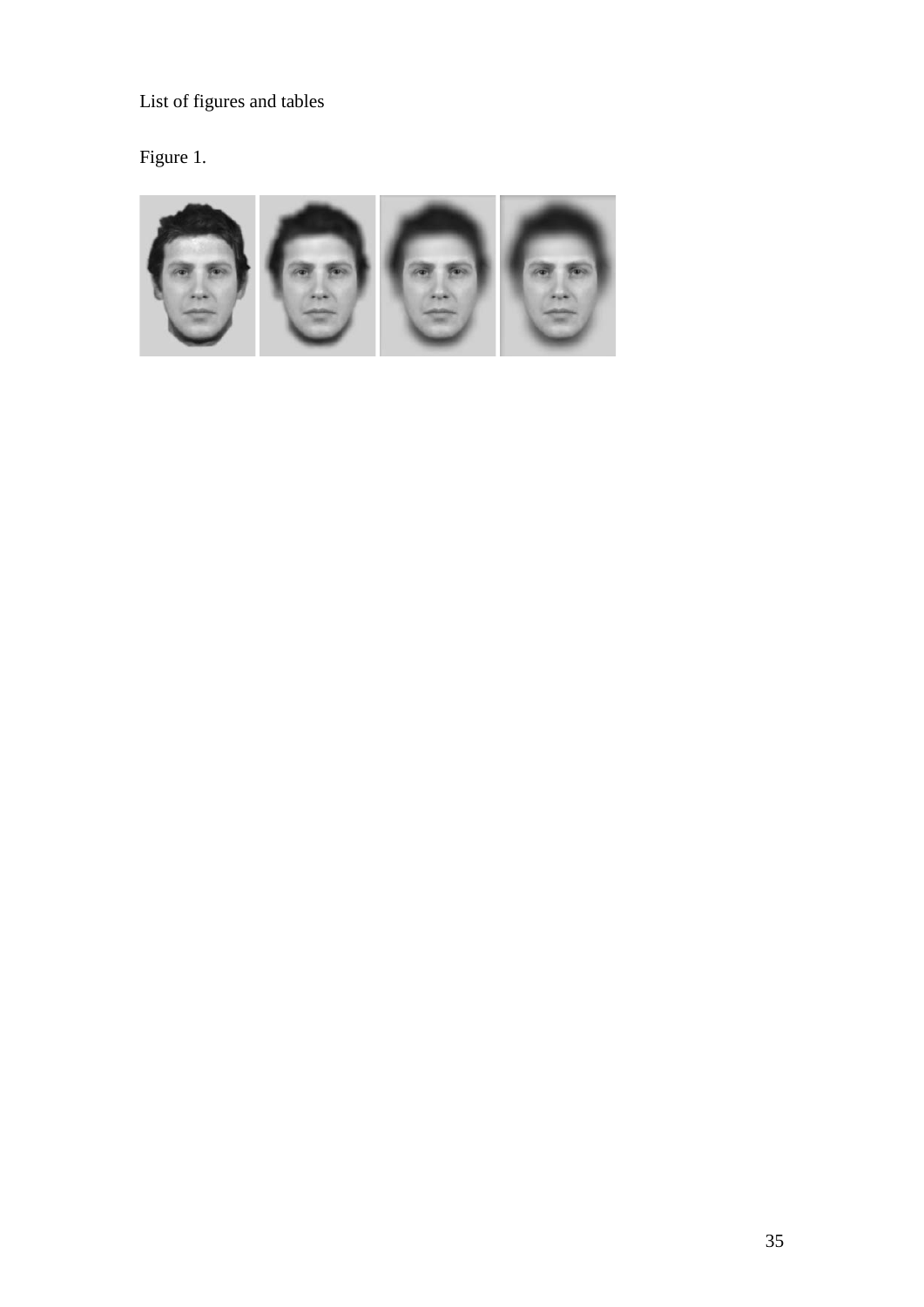Figure 2.







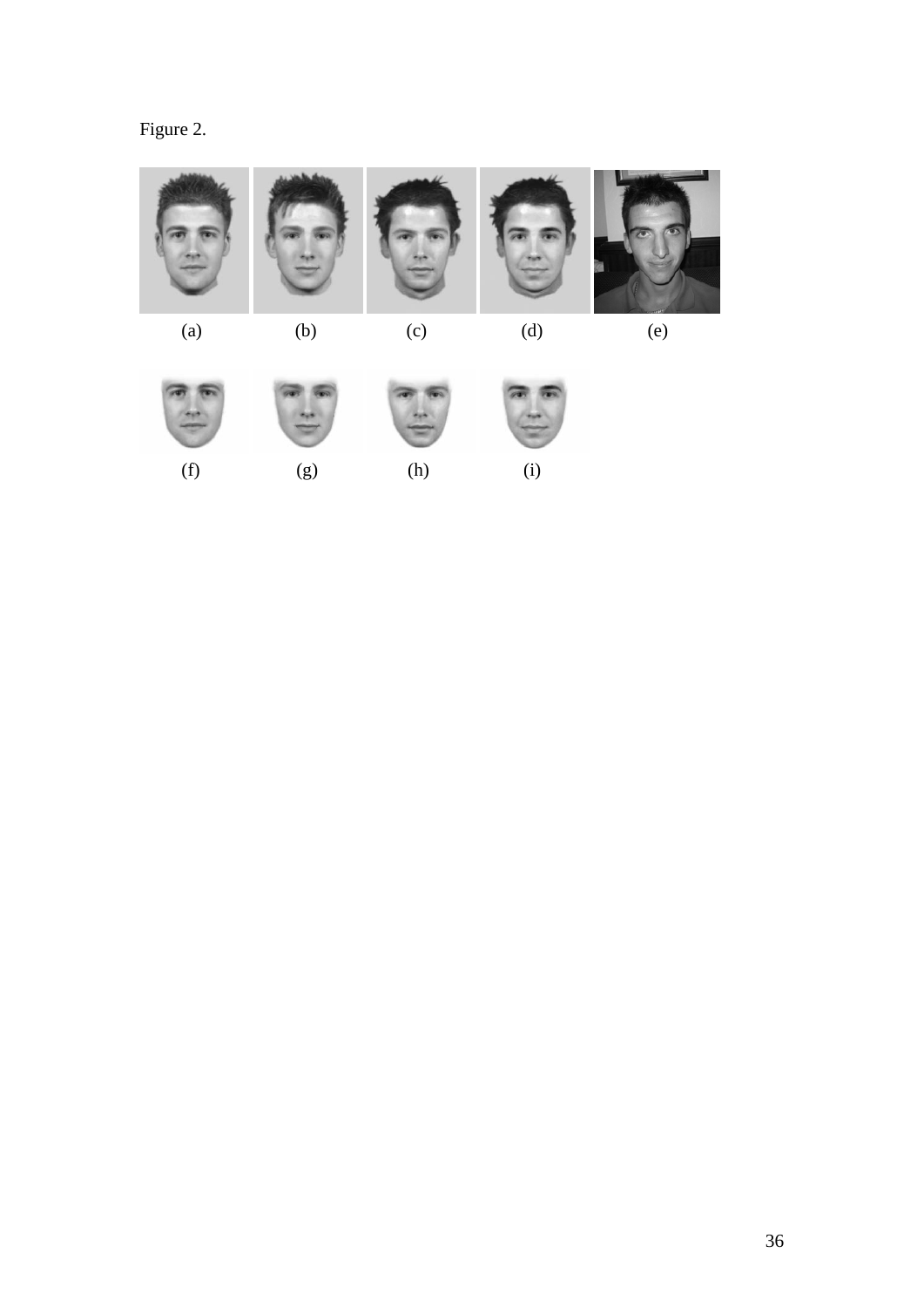## Figure 3.

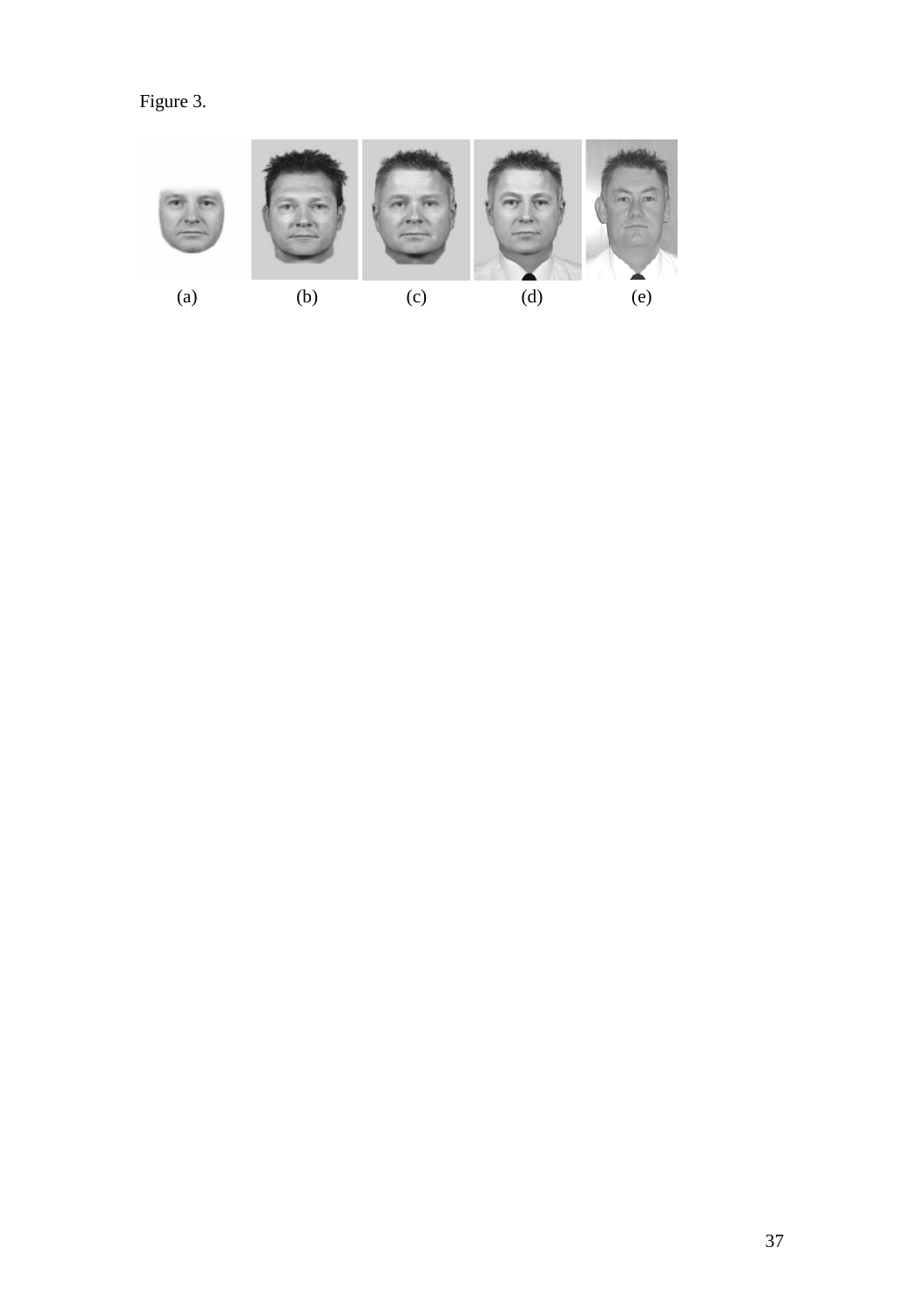## Figure 4.

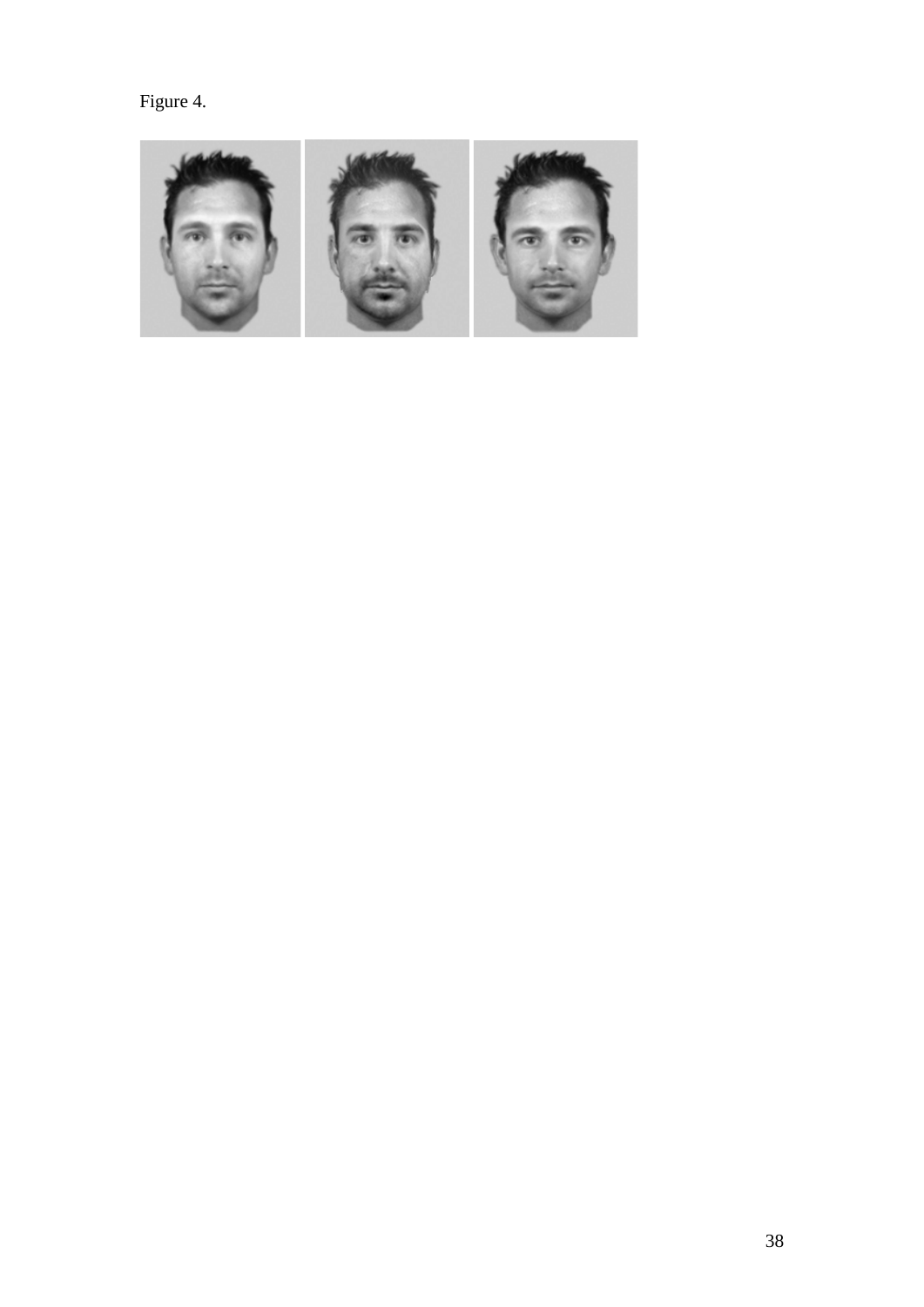Table 1.

|          | <b>Blur level</b> |       |        |       |       |
|----------|-------------------|-------|--------|-------|-------|
|          | None              | Low   | Medium | High  | Mean  |
| Complete | 4.0               | 24.0  | 70.0   | 74.0  | 43.0  |
| face     | (1.8)             | (4.5) | (5.5)  | (2.1) | (2.3) |
| Internal | 4.0               | 10.7  | 54.0   | 69.3  | 34.5  |
| features | (2.3)             | (2.8) | (3.6)  | (3.5) | (3.1) |
| Mean     | 4.0               | 17.3  | 62.0   | 71.7  | 38.8  |
|          | (2.0)             | (4.2) | (5.2)  | (2.9) | (2.5) |

*Note.* Numbers in parentheses are standard errors of the by-item means.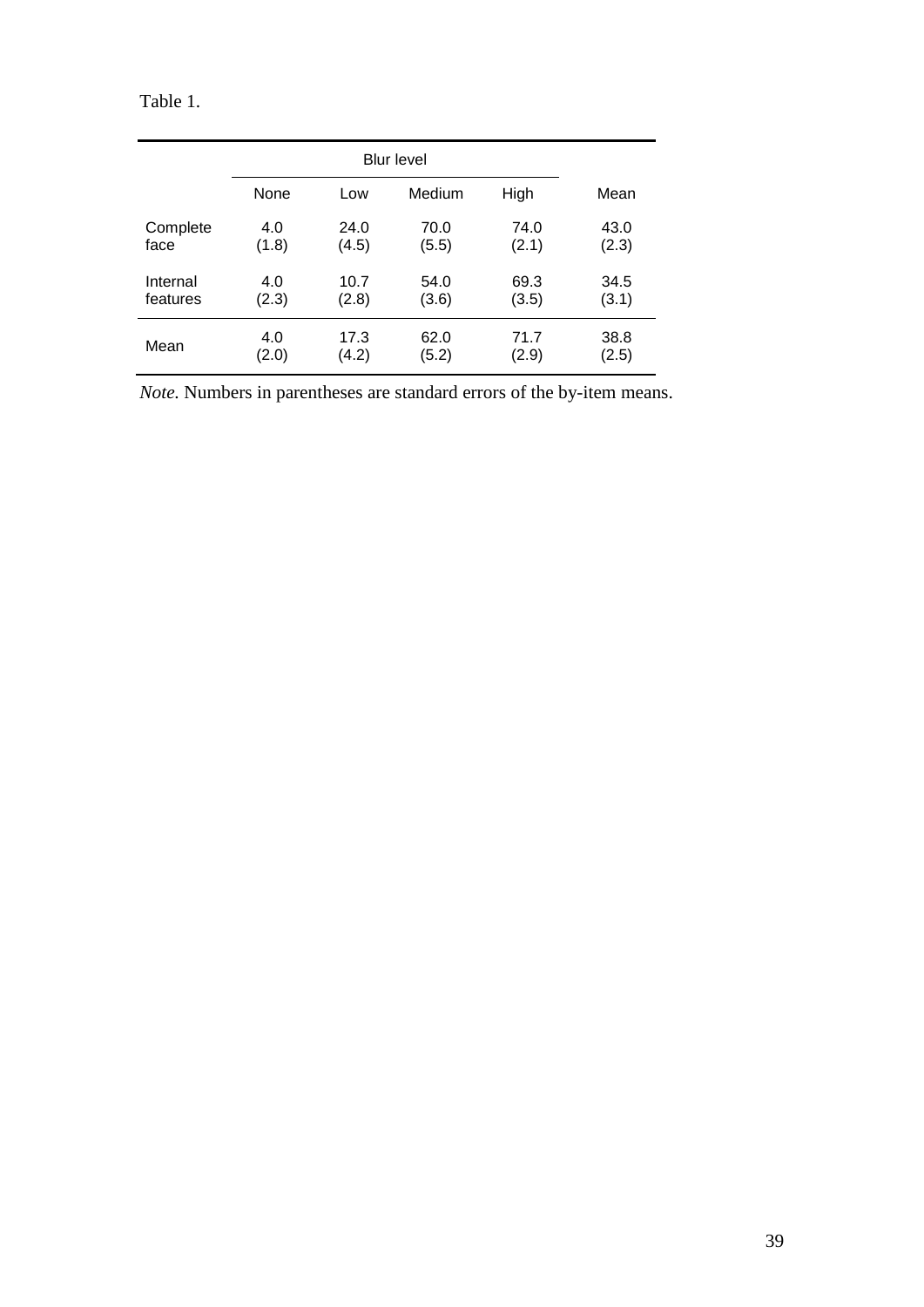| 'able |  |
|-------|--|
|-------|--|

|          | Similar | Exact | Exact hair-and- | None             |
|----------|---------|-------|-----------------|------------------|
|          | hair    | hair  | shoulders       | (Internals-only) |
| Complete | 38.3    | 61.7  | 82.5            | ۰                |
| face     | (4.2)   | (3.3) | (3.2)           |                  |
| Internal | 4.2     | 13.3  | 39.2            | 48.3             |
| features | (1.4)   | (3.1) | (2.8)           | (3.5)            |

*Note.* Numbers in parentheses are standard errors of the by-item means.